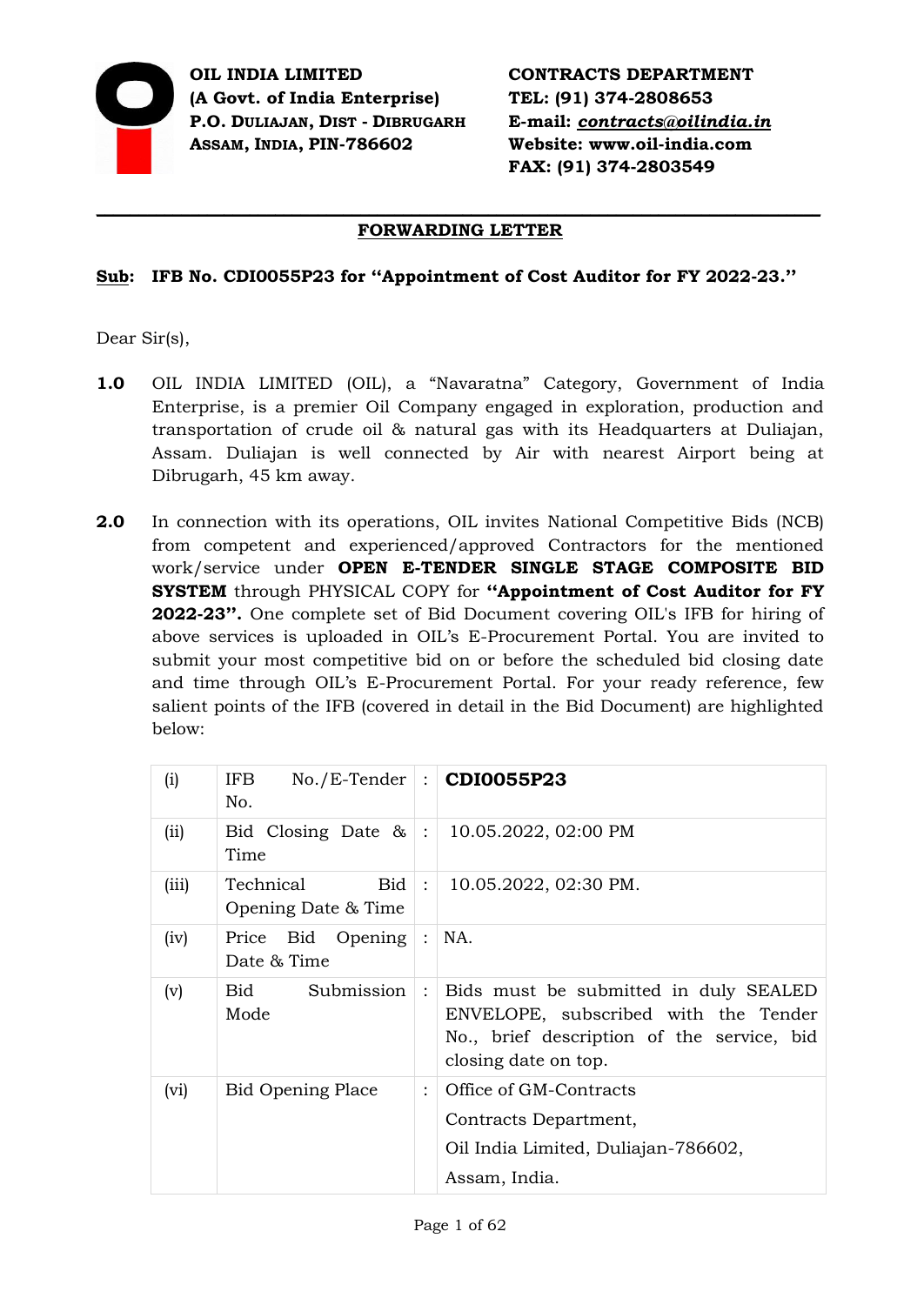| (vii)   | <b>Bid Validity</b>                                                                           |                | Minimum 90 (Ninety) days from Closing<br>Date.                                                                                                                                                                                                                                                                                                                         |
|---------|-----------------------------------------------------------------------------------------------|----------------|------------------------------------------------------------------------------------------------------------------------------------------------------------------------------------------------------------------------------------------------------------------------------------------------------------------------------------------------------------------------|
|         |                                                                                               |                | Note: In exceptional circumstances, OIL<br>may solicit the Bidder's consent to an<br>extension of the period of validity. The<br>request and the response thereto shall be<br>made in writing. A Bidder may refuse the<br>request without forfeiting its Bid Security. A<br>Bidder granting the request will neither be<br>required nor permitted to modify their bid. |
| (viii)  | <b>Mobilization Period</b>                                                                    |                | NIL.                                                                                                                                                                                                                                                                                                                                                                   |
| (ix)    | Bid<br>Security/EMD<br>Amount                                                                 |                | Not applicable                                                                                                                                                                                                                                                                                                                                                         |
| (x)     | Security/EMD<br>Bid<br>Validity                                                               | $\ddot{\cdot}$ | Not applicable                                                                                                                                                                                                                                                                                                                                                         |
| $(x_i)$ | of<br>Amount<br>Performance Security                                                          |                | Not applicable                                                                                                                                                                                                                                                                                                                                                         |
| (xii)   | <sub>of</sub><br>Validity<br>Performance Security                                             |                | Not applicable                                                                                                                                                                                                                                                                                                                                                         |
| (xiii)  | Location of job                                                                               |                | All spheres of Oil India Limited                                                                                                                                                                                                                                                                                                                                       |
| (xiv)   | Duration<br>of<br>the<br>Contract                                                             |                | One (01) year from the commencement of<br>work order<br>service<br>the<br>per<br>as<br>and<br>extendable by one more year.                                                                                                                                                                                                                                             |
| (xv)    | of<br>Quantum<br>Liquidated<br>Damage<br>for Default in Timely<br>Mobilization/<br>Completion | $\ddot{\cdot}$ | Not applicable                                                                                                                                                                                                                                                                                                                                                         |
| (xvi)   | Bids to be addressed                                                                          |                | GM-Contracts,                                                                                                                                                                                                                                                                                                                                                          |
|         | to                                                                                            |                | Contracts Department,                                                                                                                                                                                                                                                                                                                                                  |
|         |                                                                                               |                | Oil India Limited, Duliajan-786602,                                                                                                                                                                                                                                                                                                                                    |
|         |                                                                                               |                | Assam, India.                                                                                                                                                                                                                                                                                                                                                          |
| (xvii)  | Pre-Bid conference                                                                            | $\ddot{\cdot}$ | Not applicable                                                                                                                                                                                                                                                                                                                                                         |
| (xviii) | Last Date of receipt<br>of Queries                                                            |                | Not applicable                                                                                                                                                                                                                                                                                                                                                         |

Thanking you.

## Yours faithfully,  **OIL INDIA LIMITED**

## **(NABANITA DEKA) SENIOR MANAGER-CONTRACTS**  For **GM-CONTRACTS (HoD) Date: 19.04.2022** For **RESIDENT CHIEF EXECUTIVE**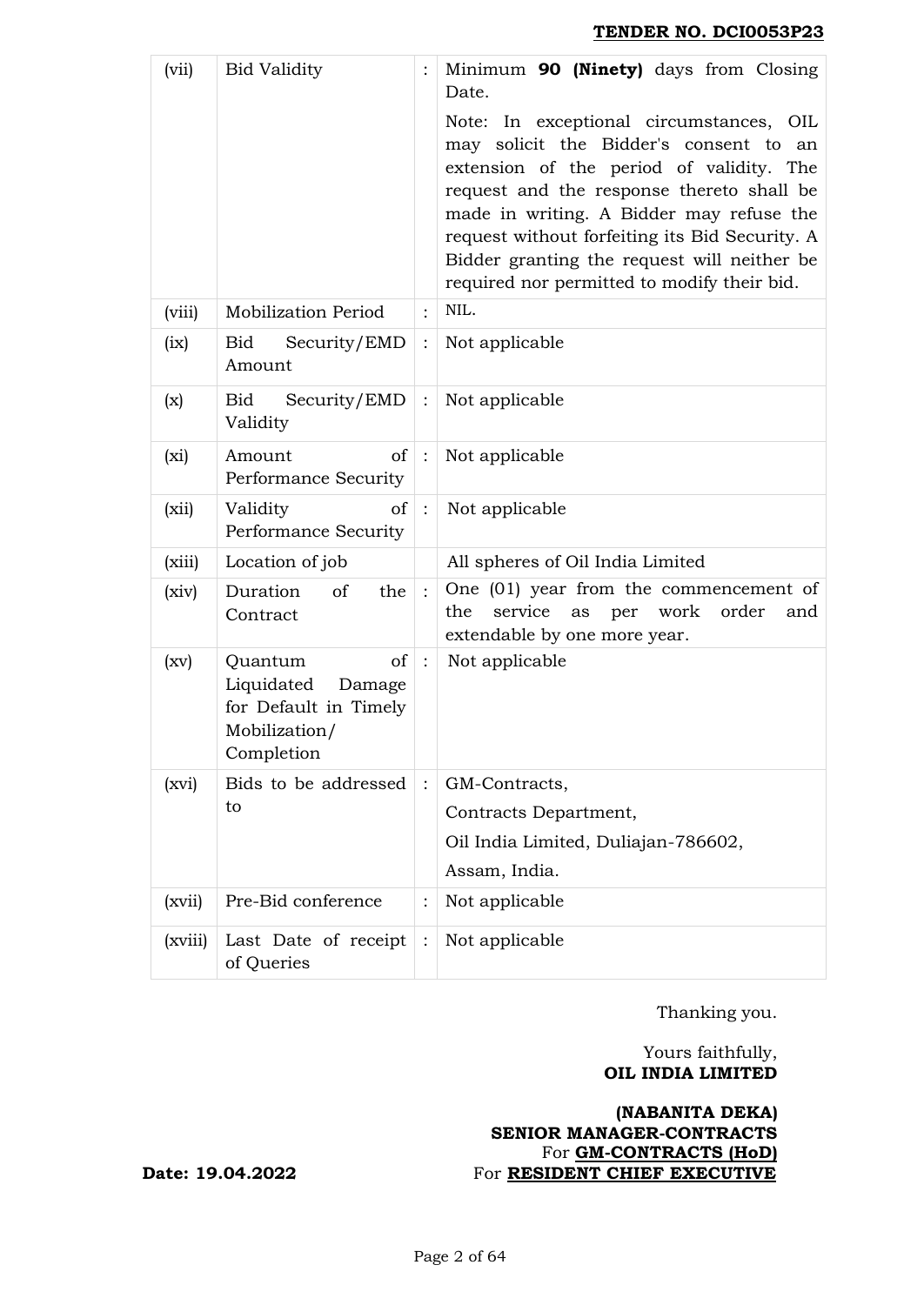## **PART-I**

## **GENERAL CONDITIONS OF CONTRACT (GCC)**

## **1.0 APPLICABILITY, DEFINITION & INTERPRETATION:**

## **1.1 Applicability**

All clauses in the General Conditions of Contract [GCC] shall apply to all transactions except as otherwise stated in the Special Conditions of Contract [SCC] and/or BEC-BRC. Furthermore, in the event if there is any conflict between the Principal text of the Agreement and the Appendixes, the Principal text will prevail.

## **1.2 Definition & Interpretation**

In the contract (as hereinafter defined) the following words and expressions shall have the meaning hereby assigned to them except where the context otherwise requires:

## **1.2.1 COMPANY / OIL / Operator:**

Shall mean Oil India Limited [OIL] a public sector undertaking, incorporated under COMPANY's Act 1956 having its registered office at Duliajan-786602, Assam, India and includes its successor and permitted assigns.

## **1.2.2 CONTRACTOR**:

Shall mean the person or persons, firm or COMPANY or corporation incorporated in India or abroad, who has been awarded with the contract and includes contractor's legal representatives, his successors and permitted assigns.

## **1.2.3 Contract**:

Shall mean a written agreement between the COMPANY and the CONTRACTOR for execution of the services / works including all contract documents and subsequent amendments, if any.

#### **1.2.4 Site:**

Shall mean the place in which the operations / services are to be carried out or places approved by OIL for the purposes of the CONTRACT together with any other places designated in the CONTRACT as forming part of the site.

#### **1.2.5 COMPANY's Site Representative / Engineer**:

Shall mean the person or the persons appointed by the COMPANY from time to time to act on its behalf at the site for overall co-ordination, supervision and project management at site.

## **1.2.6 Sub-Contract**:

Shall mean order / contract placed by the CONTRACTOR for any portion of the CONTRACT or work sublet with necessary written consent of COMPANY on third party. Such sub-letting shall not relieve the CONTRACTOR from any obligation, duty or responsibility under the CONTRACT.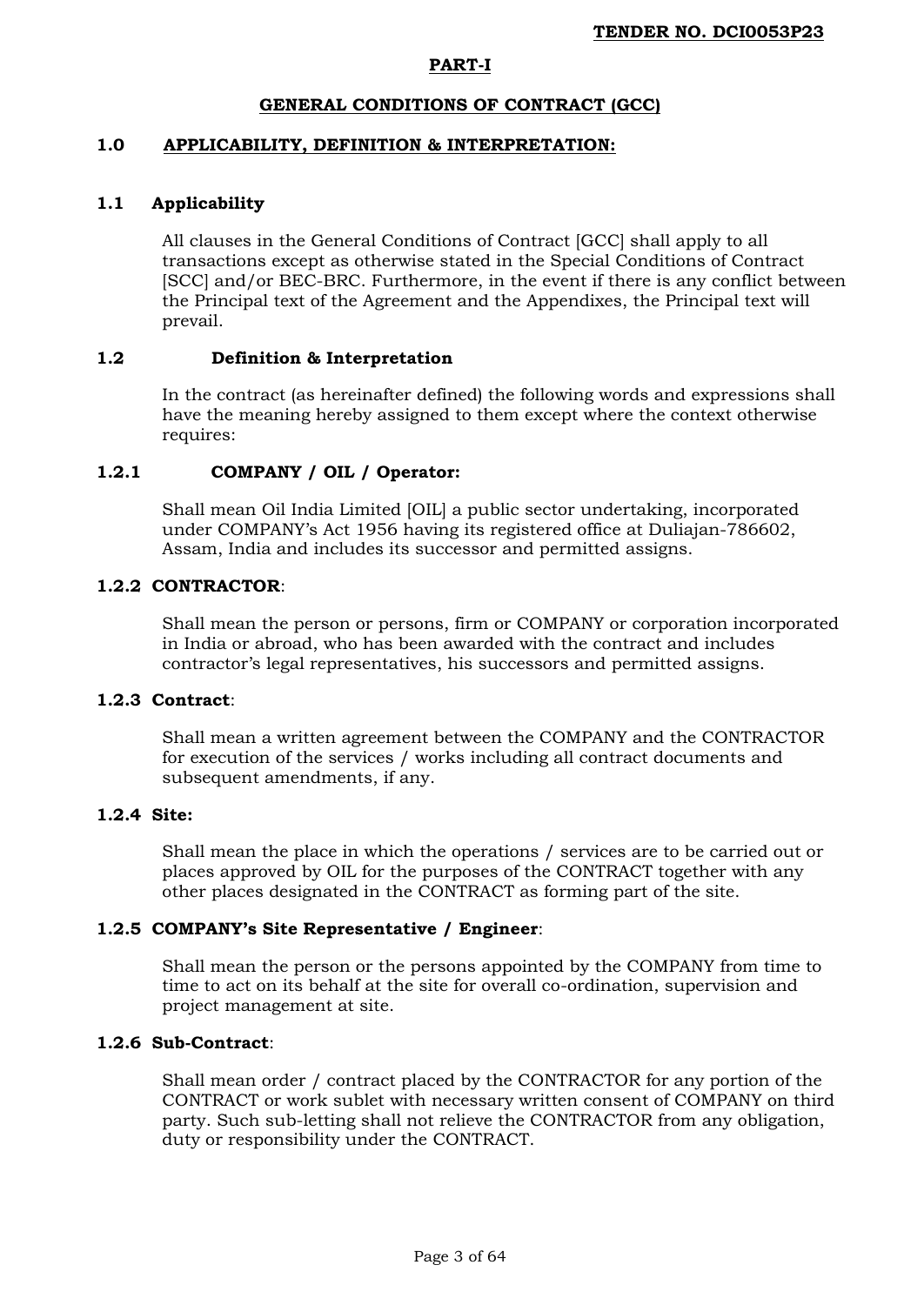## **1.2.7 Sub-Contractor**:

Shall mean any person or firm or COMPANY (other than CONTRACTOR) to whom any part of the work has been entrusted by CONTRACTOR, with written consent of OIL or the persons appointed by OIL, successors and permitted assigns of such persons, firm or COMPANY).

## **1.2.8 Contractor's Representative**:

Shall mean such person / or persons duly appointed representative at the site and base as the CONTRACTOR may designate in writing to the COMPANY as having authority to act for the CONTRACTOR in matters affecting the work and to provide the requisite services.

## **1.2.9 Contract Price / Value***:*

Shall mean the sum accepted or the sum calculated in accordance with the rates accepted in tender and / or the contract rates as payable to the CONTRACTOR for the entire execution and completion of the services / works, including amendments / modification / change order issued by the COMPANY.

## **1.2.10 Firm price**:

The prices will remain unchanged, except for statutory changes, during currency of the CONTRACT unless specifically agreed to in writing by COMPANY.

## **1.2.11 Service / Works / Operations**:

Shall mean and include all items and things to be supplied / done and all work / Service to be performed by the CONTRACTOR as specified in the Scope of Work under this CONTRACT and shall also include all extra, additional, altered or substituted works / services as required for the purpose of successful execution of the Contract.

## **1.2.12 Equipment / Materials / Goods**:

Shall mean and include any equipment, machinery, instruments, stores, goods which CONTRACTOR is required to provide to the COMPANY for / under the CONTRACT and amendments thereto.

## **1.2.13 Drawings**:

Shall mean and include all Engineering sketches, general arrangements / layout drawings, sectional plans, all elevations, photographs, etc. related to the CONTRACT together with modification and revision thereto.`

#### **1.2.14 Specifications**:

Means and includes all technical specifications, provision attached and referred to in the tender / contract document regarding method and manner of performing the services and qualities of the service / materials to be provided under the contract and also as modified by the COMPANY / its site representative during the execution of contract in the best interest of service.

## **1.2.15 Engineer In-charge (EIC):**

Shall mean the person designated from time to time by the COMPANY and shall include those who are expressly authorized by the COMPANY to act for and on its behalf for operation of the contract.

## **1.2.16 Inspectors**: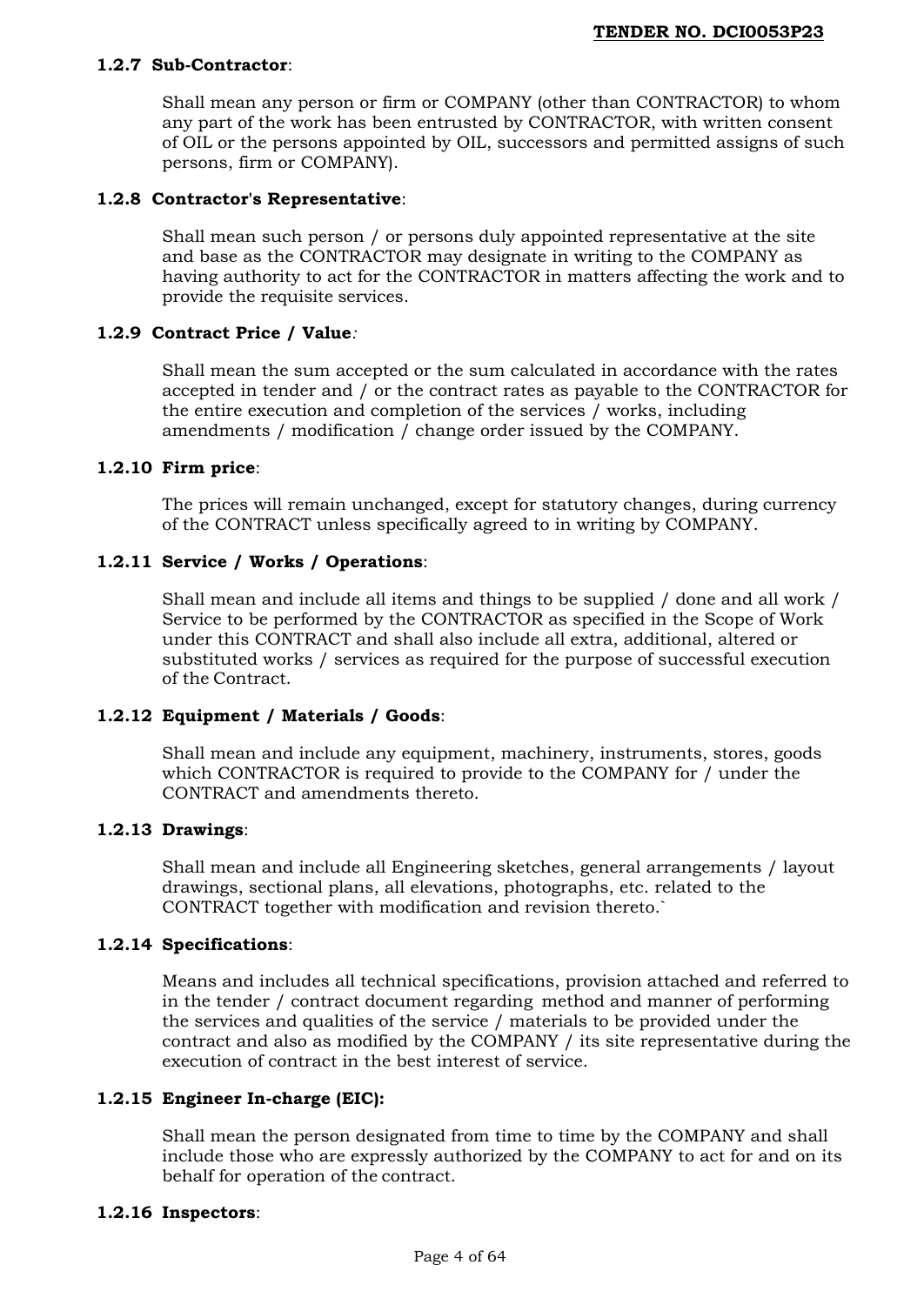Shall mean any person or outside Agency nominated by COMPANY to inspect equipment, materials and services, if any, in the CONTRACT (stage wise as well as final) as per the terms of the CONTRACT.

## **1.2.17 Tests**:

Shall mean such process or processes to be carried out by the CONTRACTOR as are prescribed in the CONTRACT, considered necessary by the COMPANY or their representative to ascertain quality, workmanship, performance and efficiency of equipment or services thereof.

## **1.2.18 Approval**:

Shall mean and include the written consent duly signed by COMPANY or their authorized official in respect of all documents, drawings or other particulars in relation to the CONTRACT

## **1.2.19 Day**:

Shall mean a calendar day of twenty–four (24) consecutive hours beginning at 00:00 hours with reference to local time at the site.

## **1.2.20 Month**:

Shall mean a calendar month as per Gregorian calendar.

## **1.2.21 Year**:

Shall mean calendar year as per Gregorian calendar.

## **1.2.22 Working day:**

Means any day which is not declared to be holiday by the COMPANY.

## **1.2.23 Bid / offer**:

Shall mean the proposal / Offer along with supporting documents submitted by the bidder in response to the tender or enquiry in accordance with the terms of Tender or Enquiry, for consideration by COMPANY, prior to award of contract.

#### **1.2.24 Guarantee**:

Shall mean the period and other conditions governing the warranty / guarantee of the services as provided in the CONTRACT.

## **1.2.25 Mobilization**:

Shall mean rendering the equipment fully manned and equipped as per CONTRACT and ready to begin work at site designated by the COMPANY and accepted by the COMPANY after inspection.

### **1.2.26 De-mobilization**:

Shall mean the removal of all items forming part of the Mobilization from the site of the COMPANY and inspection and acceptance thereafter by the COMPANY including compliance of requirement in relation to re-export of imported equipment/materials under concessional duty scheme in accordance with relevant notification from Customs Authorities.

#### **1.2.27 Willful Misconduct**: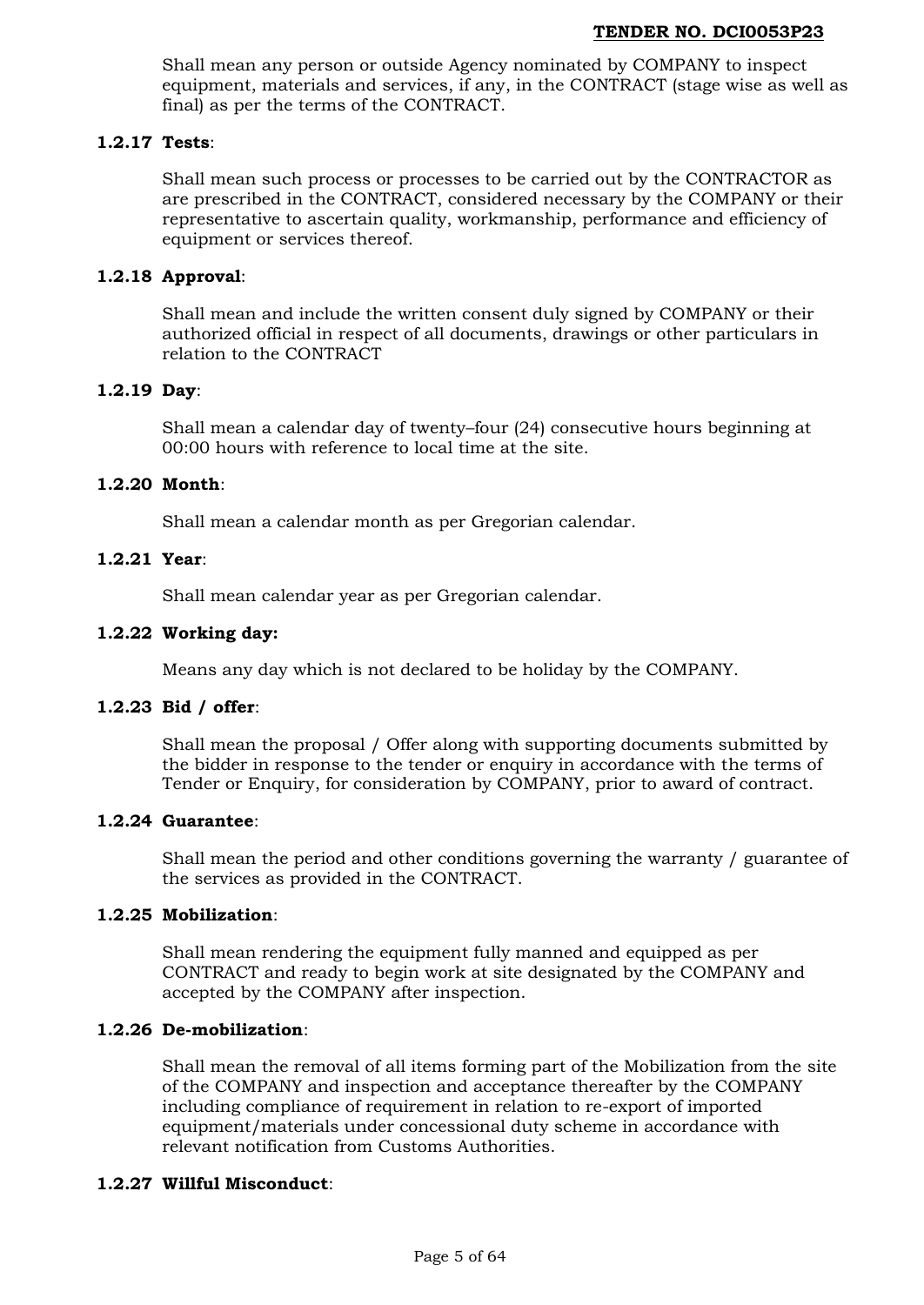Shall mean intentional disregard of good and prudent standards of performance or proper conduct under the Contract with knowledge that it is likely to result in any injury to any person or persons or loss or damage of property of the Company or Third Party.

## **1.2.28 Gross Negligence**:

Shall mean any act or failure to act (whether sole, joint or concurrent) by a person or entity which was intended to cause, or which was in reckless disregard of or unjustifiable indifference to, avoidable and harmful consequences such person or entity knew, or should have known, would result from such act or failure to act. Notwithstanding the foregoing, Gross negligence shall not include any action taken in good faith for the safeguard of life or property.

# **1.2.29 Criminal Negligence:**

Shall mean that the crime happened negligently, there was duty of care upon the Person but inadvertently due to his negligence, the duty was breached, which causes harm to the people in the form of death or serious injury.

## **1.2.30 GST Legislations**:

'GST legislations' means 'any or all of the following legislations as may be applicable to the CONTRACTOR and OIL:

- (A) The Central Goods & Services Tax Act, 2017;
- (B) The Integrated Goods & Services Act, 2017;
- (C) The Union Territory Goods & Services Tax Act, 2017;
- (D) The respective State Goods & Service Tax Acts'
- (E) The Goods and Services (Compensation to States) Act, 2017
- (F) The Customs Act and the Customs Tariff Act.
- (G) Any other applicable Act related to GST

## **2.0 CONTRACT DOCUMENT**:

- **2.1 Governing language:** The governing language for the CONTRACT shall be English. All CONTRACT documents and all correspondence and communication to be given and all other documentation to be prepared and supplied under the CONTRACT shall be written in English and the CONTRACT shall be construed and interpreted in accordance with English language.
- **2.2 Entire Agreement:** The CONTRACT constitutes the entire agreement between OIL and the CONTRACTOR with respect to the subject matter of the CONTRACT and supersedes all communication, negotiations and agreement (whether written or oral) of the parties with respect thereto made prior to the date of this agreement, unless such communication(s) expressly forms part of the contract or included by reference.
- **2.3 Amendment in CONTRACT:** No Amendment of the Contract shall be valid unless it is in writing, is dated, expressly refers to the Contract, and is signed by a duly authorized representative of each party thereto. OIL shall not be bound by any printed conditions, provisions in the CONTRACTOR's BID, forms of acknowledgement of CONTRACT, invoice and other documents which purport to impose any condition at variance with or supplement to CONTRACT.

## **3.0 WAIVERS AND AMENDMENTS**:

**3.1 Waivers:** It is fully understood and agreed that none of the terms and conditions of this contract shall be deemed waived by either party unless such waiver is executed in writing only by the duly authorized representatives of both the parties. The failure of either party to execute any right shall not act as a waiver of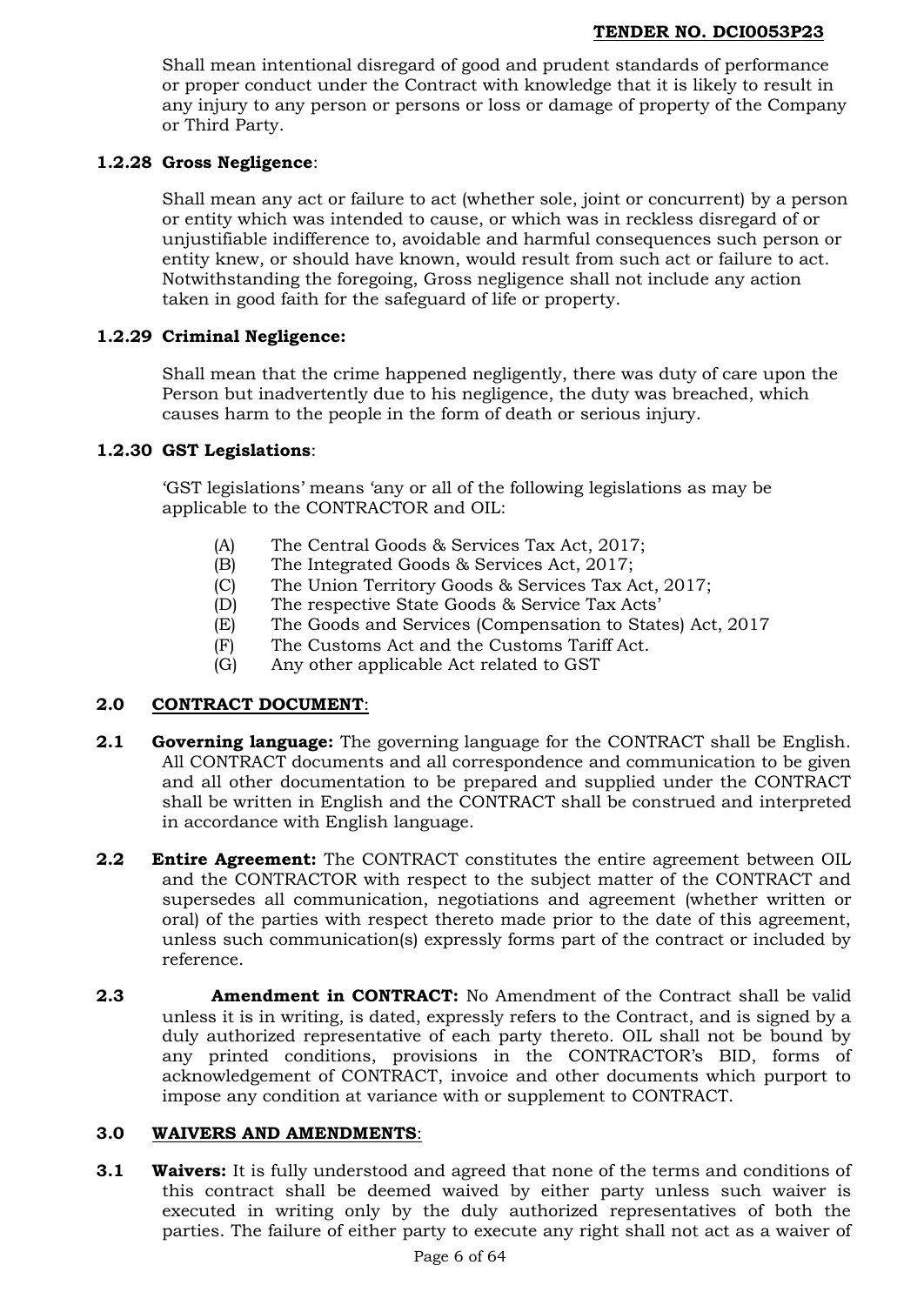such right by such party.

**3.2 Change Program:** It is agreed that CONTRACTOR shall carry out work in accordance with the completion program (e.g. Drilling programme) to be furnished by the COMPANY, which may be changed from time to time by reasonable modifications in the program as COMPANY sees fit. COMPANY's instruction in this regard shall be final and binding.

## **4.0 CONTRACT TIMELINE**:

**4.1** Effective Date of Contract: The contract shall become effective as on the date COMPANY notifies the CONTRACTOR in writing that it has been awarded the contract. This date of issuance of Letter of Award (LOA) by the COMPANY will be the Effective Date of Contract. All terms and conditions of the contract shall come into force with the date of issuance of LOA.

## **4.2 Date of Commencement of Operation:**

The date on which the mobilization is completed in all respects and CONTRACTOR is ready to commence operation as per the contract provision [Certified by the COMPANY's representative] will be treated as the date of Commencement of Operation.

## **4.3 Duration of the contract:**

The contract shall be valid for a period as defined in the LOA and Special Conditions of Contract [SCC].

# **5.0 SCOPE OF WORK / CONTRACT**:

Scope of the CONTRACT shall be as defined in the CONTRACT, specifications, drawings and Appendices.

# **6.0 GENERAL OBLIGATION OF CONTRACTOR**:

CONTRACTOR shall, in accordance with and subject to the terms and conditions of this Contract:

- **6.1** Perform the work described in the Terms of Reference / Scope of Work. The CONTRACTOR shall execute the work with professional competence and in an efficient and workman like manner.
- **6.2** Except as otherwise provided in the Terms of Reference and the special Conditions of the contract, employ all labours / personnel as required to perform the work.
- **6.3** Perform all other obligations, work and services which are required by the terms of this contract or which reasonably can be implied from such terms as being necessary for the successful and timely completion of the work.
- **6.4** Comply with all applicable statutory obligations specified in the contract.
- **6.5** CONTRACTOR shall be deemed to have satisfied himself before submitting their bid as to the correctness and sufficiency of its bid for the services required and of the rates and prices quoted, which rates and prices shall, except insofar as otherwise provided, cover all its obligations under the contract.
- **6.6** CONTRACTOR shall be deemed, prior to submitting their bids, to have satisfied themselves about the weather conditions, working culture in the area, sociopolitical environment, safety & security aspects, law & order situation and law of the land, and obtain for themselves all necessary information as to the risks, contingencies and all other circumstances, which may influence or affect the various obligations under the Contract.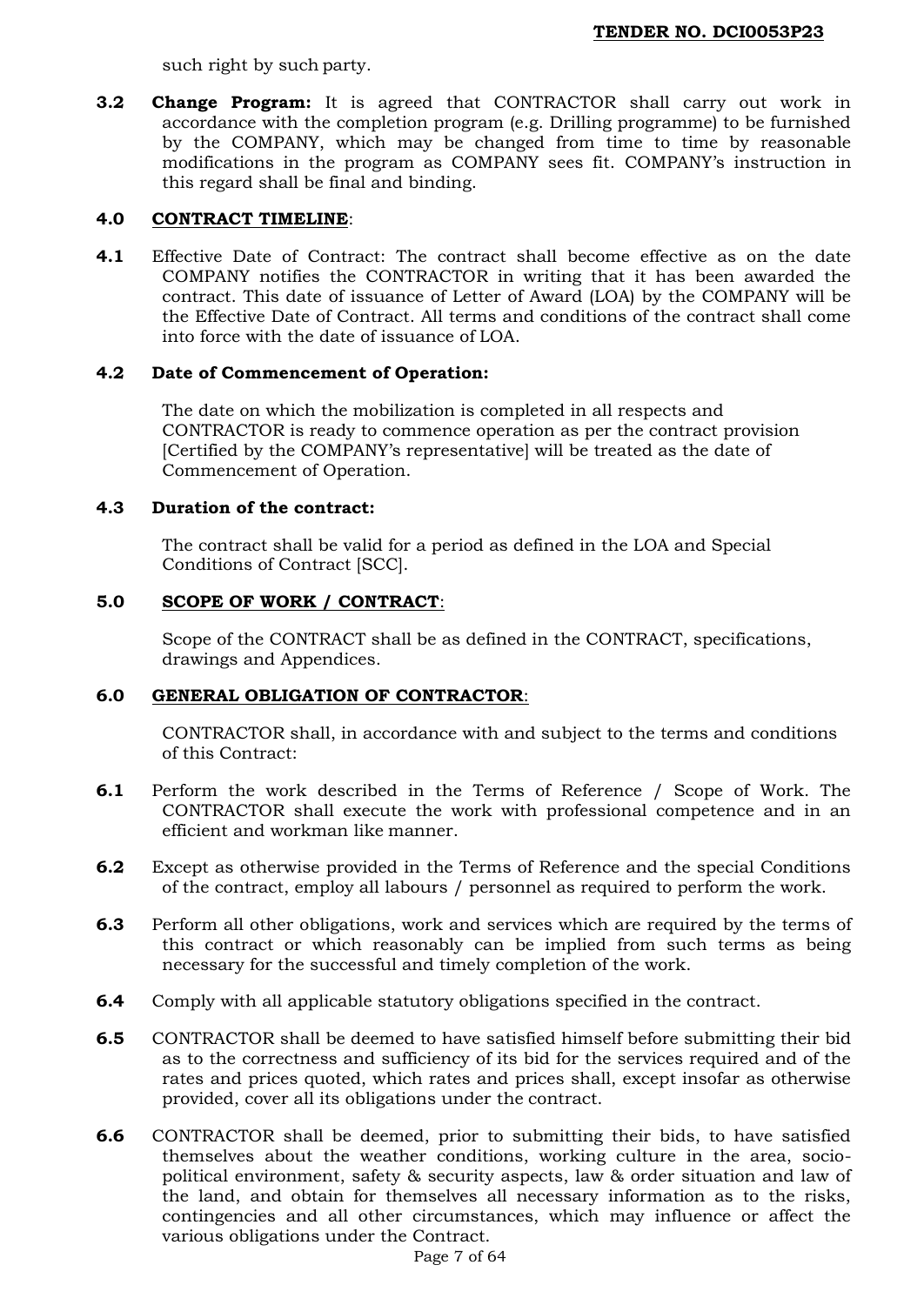**6.7** CONTRACTOR shall give or provide all necessary supervision during the performance of the services and as long thereafter within the warranty period as COMPANY may consider necessary for the proper fulfilling of CONTRACTOR's obligations under the contract.

# **7.0 GENERAL OBLIGATION OF COMPANY**:

COMPANY shall, in accordance with and subject to the terms and conditions of this contract:

- **7.1** Pay CONTRACTOR in accordance with terms and conditions of the contract.
- **7.2** Allow CONTRACTOR access, subject to normal security and safety procedures, to all areas as required for orderly performance of the work as specified in the Scope of Works of the contract or work connected therewith.
- **7.3** Perform all other obligations required of COMPANY by the terms of this contract.

# **8.0 DUTIES AND POWER / AUTHORITY**:

## **8.1 OIL's site representative / engineer:**

The duties and authorities of OIL's site representative / engineer are to act on behalf of OIL for:

- i. Overall supervision, co-ordination and Project Management at site
- ii. Proper and optimum utilization of equipment and services.
- iii. Monitoring of performance and progress

iv. Commenting / countersigning on reports made by the CONTRACTOR's representative at site in respect of works, receipts, consumption etc. after satisfying himself with the facts of the respective cases.

v. He shall have the authority, but not obligation at all times and any time to inspect / test / examine / verify any equipment machinery, instruments, tools, materials, personnel, procedures and reports etc. directly or indirectly pertaining to the execution of the work. However this shall not construe to imply an acceptance by the inspector.

Hence, the overall responsibility of quality of work shall rest solely with the CONTRACTOR.

vi. Each and every document emerging from site in support of any claim by the CONTRACTOR has to have the countersignature / comments of the OIL's representative / engineer without which no claim shall be entertained by the OIL.

#### **8.2** CONTRACTOR's **representative:**

(a) The CONTRACTOR's representative shall have all the powers requisite for the performance of the Service/Works, subject to holding due authorization from the CONTRACTOR.

(b) Representative(s) shall liaise with OIL's representative / engineer for the proper co-ordination and timely completion of the works and on any matter pertaining to the works.

(c) Representative(s) shall extend full co-operation to OIL's representative / inspector / engineer in the manner required by them for supervision / inspection / observation of equipment, material, procedures, performance, reports and records pertaining to works.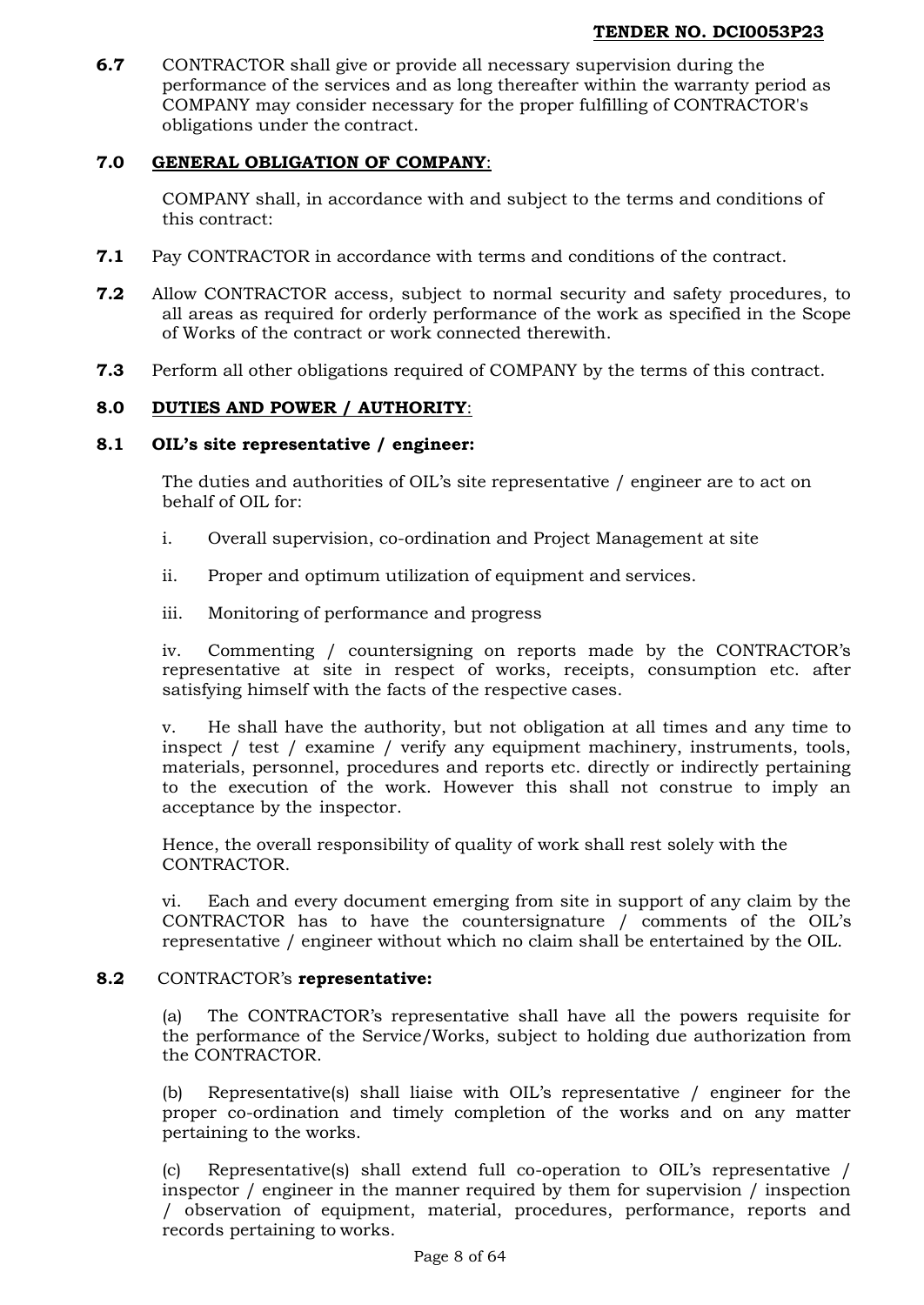To have complete charge of CONTRACTOR's personnel engaged in the performance of the work and to ensure compliance of rules and regulations and safety practice.

## **9.0 PERSONNEL TO BE DEPLOYED BY CONTRACTOR**:

CONTRACTOR warrants that it shall provide competent, qualified and sufficiently experienced personnel to perform the work correctly and efficiently.

- **9.1** The CONTRACTOR should ensure that their personnel observe all statutory safety requirement including those prescribed by the COMPANY. Upon COMPANY's written request, CONTRACTOR, entirely at its own expense, shall remove immediately any personnel of the CONTRACTOR determined by the COMPANY to be unsuitable and shall promptly replace such personnel with personnel acceptable to the COMPANY. Replacement personnel should be mobilized within 15 days from the date of issuance of notice without affecting the operation of the COMPANY.
- **9.2** The CONTRACTOR shall be solely responsible throughout the period of the contract for providing all requirements of their personnel including but not limited to, their transportation to & fro from Duliajan / field site, enroute / local boarding, lodging, personal protective gear & medical attention etc. COMPANY shall have no responsibility or liability in this regard.
- **9.3** However, COMPANY shall provide available medical assistance/facilities to CONTRACTOR's Personnel in case of emergency at its own establishment on chargeable basis.
- **9.4** CONTRACTOR's key personnel shall be fluent in English language (both writing and speaking).

#### <span id="page-8-0"></span>**10.0 PERFORMANCE SECURITY**:

**10.1** On receipt of notification of award from the COMPANY, the CONTRACTOR shall furnish the Performance Security to COMPANY within 15 (fifteen) days from the date of issue of LOA for an amount specified in the Forwarding Letter and Letter of Award (LOA) as per Proforma-Form and must be in the form of a Bank Draft / Cashier's Cheque / Banker's Cheque\* / NEFT / RTGS / Electronic fund transfer to designated account of OIL# or Fixed Deposit Receipt (account OIL INDIA LIMITED) or irrevocable Bank Guarantee or irrevocable Letter of Credit (LC) from:

a. Any schedule Indian Bank or any Branch of an International bank situated in India and registered with Reserve Bank of India as scheduled foreign bank in case of domestic CONTRACTOR / service provider.

OR

b. Any scheduled bank in India or from International bank which has its branch in India registered with Reserve Bank of India, in case of foreign CONTRACTOR / service provider.

OR

c. Any foreign Bank which is not a Scheduled Bank in India, provided the Bank Guarantee issued by such Bank is counter-guaranteed by any Branch situated in India of any Scheduled Bank incorporated in India.

Note: Bank Guarantee issued by a Scheduled Bank of India at the request of some other Non-Scheduled Bank of India shall not be acceptable.

**10.2** Bank Guarantee issued by a Bank, amongst others, must contain the following particulars of such bank: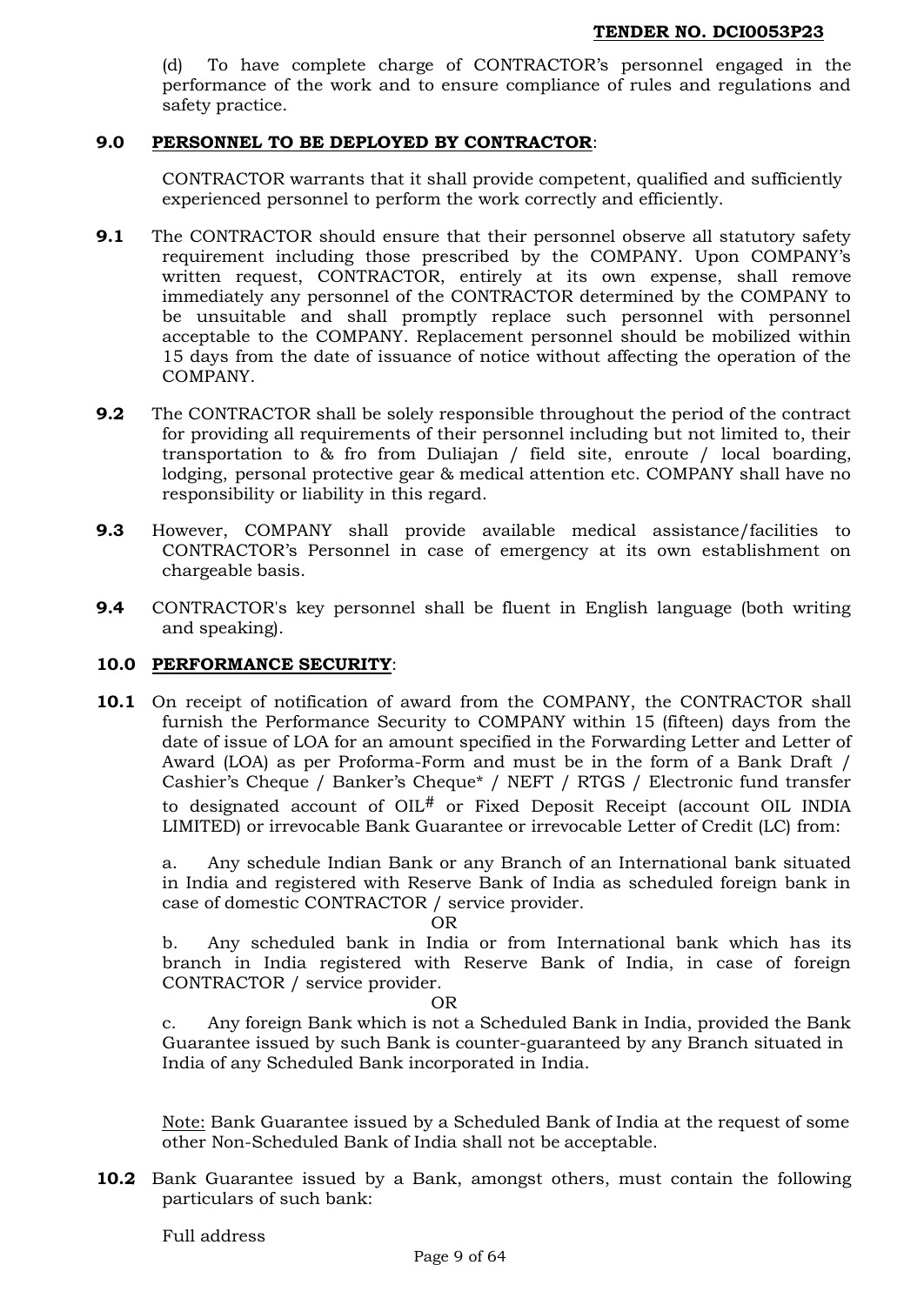Branch Code

Code Nos. of the authorized signatory with full name and designation.

Phone Nos.

Fax Nos.

E-mail address.

- **10.3** The domestic CONTRACTOR / Service Provider(s) will have to submit the Bank Guarantee from any of the scheduled banks and on non- judicial stamp paper of requisite value as per the Indian Stamp Act, purchased in the name of the issuing banker.
- **10.4** The foreign CONTRACTOR / Service Provider(s) will submit the Bank Guarantee from Banks of Indian origin situated in their country. In case no such bank of Indian origin is situated in their country, the Bank Guarantee may be submitted from the bankers as specified above.
- **10.5** The Performance Security shall be denominated in the currency of the contract.
- **10.6** The Performance Security specified above must be valid for the entire duration of the Contract and claim period should be valid for a minimum of **03 (three) months** beyond the contract period. The Performance Security will be discharged by COMPANY not later than 30 days following its expiry of claim period. In the event of any extension of the Contract period, Bank Guarantee should be extended by CONTRACTOR by the period equivalent to the extended period.
- **10.7** The Performance Security shall be encashed by COMPANY on account of CONTRACTOR's failure to fulfil its obligations under the Contract and / or nonperformance / un-satisfactory performance of the Contractor. Company shall not be required to proof any loss or damage on account of Contractor's nonperformance / un-satisfactory performance.
- **10.8** The Performance Security will not accrue any interest during its period of validity or extended validity.
- **10.9** Failure of the successful Bidder to comply with the requirements of clause [10.0](#page-8-0) shall constitute sufficient grounds for annulment of the award and forfeiture of the Bid Security. In such an eventuality, action will be initiated as per the Banning Policy of OIL in vogue.

# Subject to credit in OIL's account within prescribed time

\* The validity of Bank Draft / Cashier's / Banker's Cheque (as applicable) should not be less than **03 (three) months**.

In the event CONTRACTOR fails to honour any of the commitments entered into under this agreement, and / or in the event of termination of the contract under provisions of Integrity Pact and / or in respect of any amount due from the CONTRACTOR to OIL, OIL shall have unconditional option under the guarantee to invoke the above bank guarantee and claim the amount from the bank. The bank shall be obliged to pay the amount to OIL on demand.

## **11.0 SIGNING OF CONTRACT:**

**11.1** The successful bidder is required to sign a formal detailed contract with OIL within a maximum period of 60 days of date of LOA. Until the contract is signed, **the LOA as well as GCC & SCC as prescribed in the Tender, shall remain binding amongst the two parties**. In the event of failure on the part of the successful Bidder to sign the contract, OIL reserves the right to terminate the LOA issued to the successful Bidder and invoke the Bid Security or the Performance Security if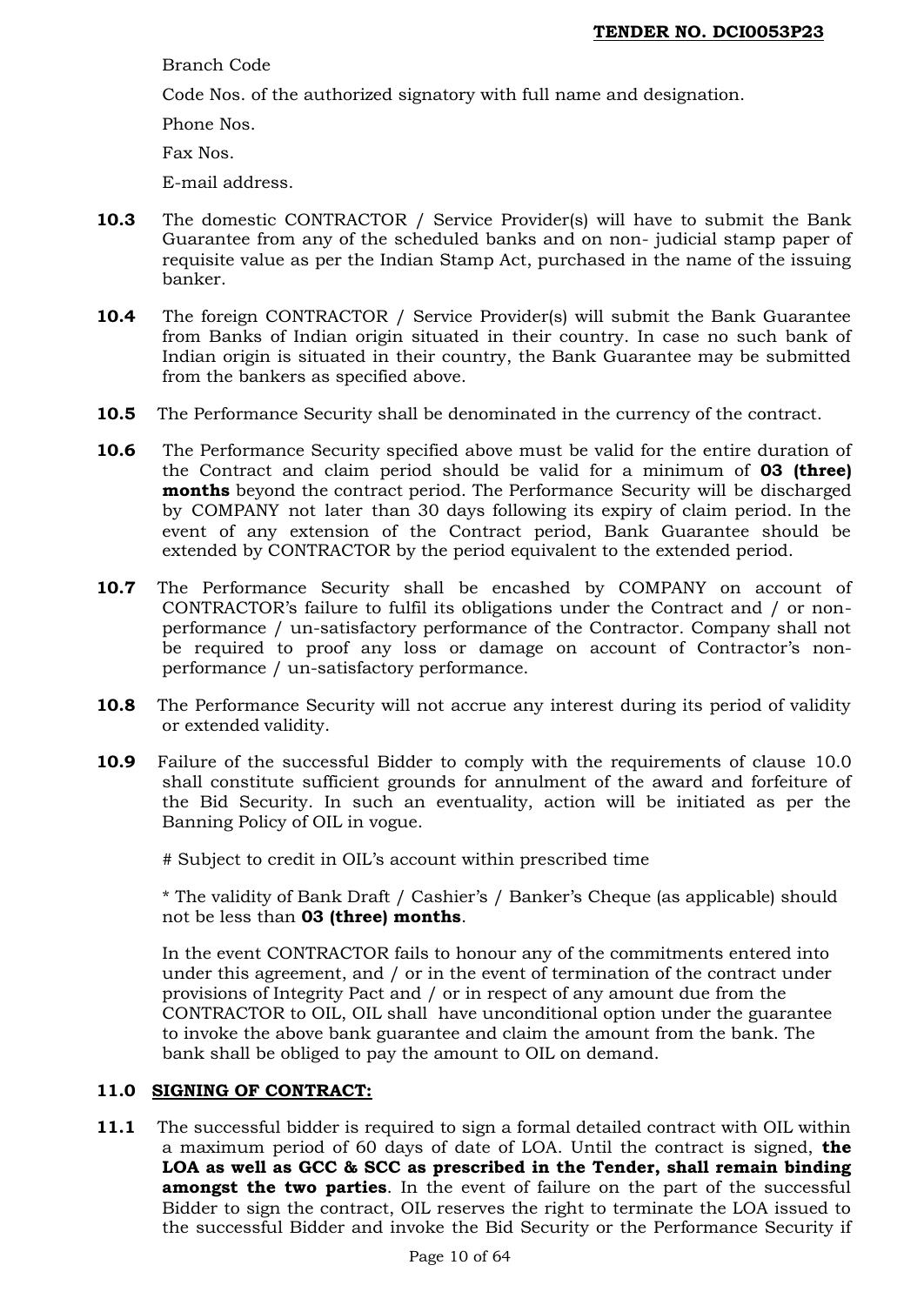submitted by the successful Bidder. Such CONTRACTOR shall be put on holiday as per the Banning Policy of OIL [available at [www.oil-india.in\]](http://www.oil-india.in/).

### **12.0 CLAIMS, TAXES & DUTIES:**

- **12.1 Claims:** CONTRACTOR agrees to pay all claims, taxes and fees for equipment, labour, materials, services and supplies to be furnished by it hereunder and agrees to allow no lien or charge resulting from such claims to be fixed upon any property of COMPANY. COMPANY may, at its option, pay and discharge any liens or overdue charges for CONTRACTOR's equipment, labour, materials, services and supplies under this CONTRACT and may thereupon deduct the amount or amounts so paid from any sum due, or thereafter become due, to CONTRACTOR hereunder.
- **12.2 Notice of claims:** CONTRACTOR or COMPANY, as the case may be, shall promptly give the other, notice in writing of any claim made or proceeding commenced for which that party is entitled to indemnification under the CONTRACT. Each party shall confer with the other concerning the defense of any such claims or proceeding, shall permit the other to be represented by counsel in defense thereof, and shall not affect settlement of or compromise any such claim or proceeding without the other's written consent.

#### **12.3 Taxes:**

- **12.3.1** CONTRACTOR, unless specified otherwise in the CONTRACT, shall bear all tax liabilities, duties, Govt. levies etc. including GST and customs duty, Corporate and personnel taxes levied or imposed on the CONTRACTOR on account of payments received by it from the COMPNAY for the work done under this CONTRACT. It shall be the responsibility of CONTRACTOR to submit to the concerned Indian authorities, the returns and all other concerned documents required for this purpose and to comply in all respects with the requirements of the laws in this regard, in time.
- **12.3.2** Tax levied on CONTRACTOR as per the provisions of Indian Income Tax Act and any other enactment/rules on income derived/payments received under the contract will be on CONTRACTOR's account.
- **12.3.3** CONTRACTOR shall be responsible for payment of personal taxes, if any, for all the personnel deployed in India by CONTRACTOR.
- **12.3.4** The CONTRACTOR shall furnish to the COMPANY, if and when called upon to do so, relevant statement of accounts or any other information pertaining to work done under the contract for submitting the same to the Tax authorities, on specific request from them in accordance with provisions under the law. CONTRACTOR shall be responsible for preparing and filing the return of income etc. within the prescribed time limit to the appropriate authority.
- **12.3.5** Prior to start of operations under the contract, the CONTRACTOR shall furnish the COMPANY with the necessary documents, as asked for by the COMPANY and/ or any other information pertaining to the contract, which may be required to be submitted to the Income Tax authorities at the time of obtaining "No Objection Certificate" for releasing payments to the CONTRACTOR.
- **12.3.6** Corporate income tax will be deducted at source from the invoice at the specified rate of income tax as per the provisions of Indian Income Tax Act as may be in force from time to time and COMPANY will issue TDS Certificate to the CONTRACTOR as per the provisions of Income Tax Act.
- **12.3.7** Corporate and personnel taxes on CONTRACTOR shall be the liability of the CONTRACTOR and the COMPANY shall not assume any responsibility on this account.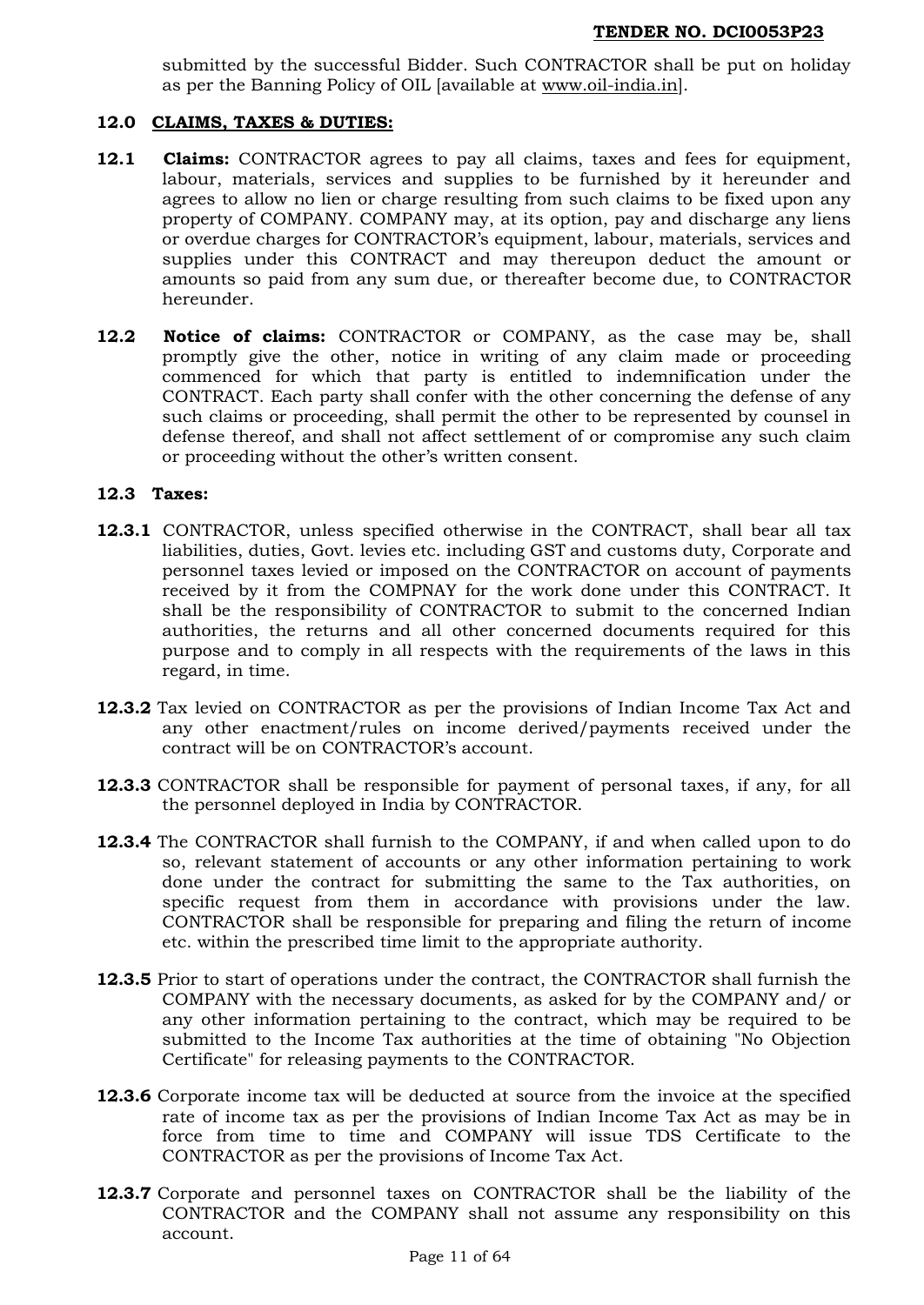- **12.3.8**All local taxes, levies and duties, sales tax, octroi, etc. on purchases and sales made by CONTRACTOR shall be borne by the CONTRACTOR.
- **12.3.9**CONTRACTOR shall provide all the necessary compliances/ invoice/documents for enabling OIL to avail Input tax credit benefits in respect of the payments of GST which are payable against the CONTRACT. The CONTRACTOR should provide tax invoice issued under GST legislations for the goods and Services (indicating GST). Payment towards the components of GST shall be released by OIL only against appropriate documents i.e.: Tax Invoice/Bill of entry for availing input tax credit (as applicable).
- **12.3.10**The tax invoices as per above provisions should contain all the particulars as required under the invoicing rules under the GST legislations, including, but not limited to the following:

i. Name, Address and the GST Registration Number (under the relevant Tax Rules) of the Service Provider (CONTRACTOR)

ii. Name and Address and GST Registration Number of the Service Receiver (Address of OIL)

iii. Description, Classification and Value of taxable service/goods and the amount of applicable tax (CGST, SGST, IGST, UTGST and cess)

- **12.3.11**In case of imported goods, CONTRACTOR/supplier is required to provide original Bill of Entry or copy of Bill of Entry duly attested by Custom authority.
- **12.3.12**The CONTRACTOR should mention the Place of supply in the invoice raised under GST Law.
- **12.3.13**OIL would not accept any invoice without its GSTIN mentioned on the invoice

*Note: CONTRACTOR who is under composition levy of the GST legislation would*  raise Bill of supply instead of Tax invoice, which will have GSTIN of supplier as well *as OIL.*

## **12.4 Goods and Services Tax**:

- **12.4.1**"GST" shall mean Goods and Services Tax charged on the supply of material(s) and services. The term "GST" shall be construed to include the Integrated Goods and Services Tax (hereinafter referred to as "IGST") or Central Goods and Services Tax (hereinafter referred to as "CGST") or State Goods and Services Tax (hereinafter referred to as "SGST") or Union Territory Goods and Services Tax (hereinafter referred to as "UTGST") depending upon the import/interstate or intrastate supplies, as the case may be. It shall also mean GST compensation Cess, if applicable.
- **12.4.2**Where the OIL is entitled to avail the input tax credit of GST:

OIL will reimburse the GST to the Supplier of Goods / Services (Service Provider) at actual against submission of Invoices as per format specified in rules / regulation of GST to enable OIL to claim input tax credit of GST paid. In case of any variation in the executed quantities, the amount on which the GST is applicable shall be modified in same proportion. Returns and details required to be filled under GST laws & rules should be timely filed by supplier with requisite details.

**12.4.3**Where the OIL is not entitled to avail/take the full input tax credit of GST:

OIL will reimburse GST to the Supplier of Goods / Services (Service Provider) at actual against submission of Invoices as per format specified in rules/ regulation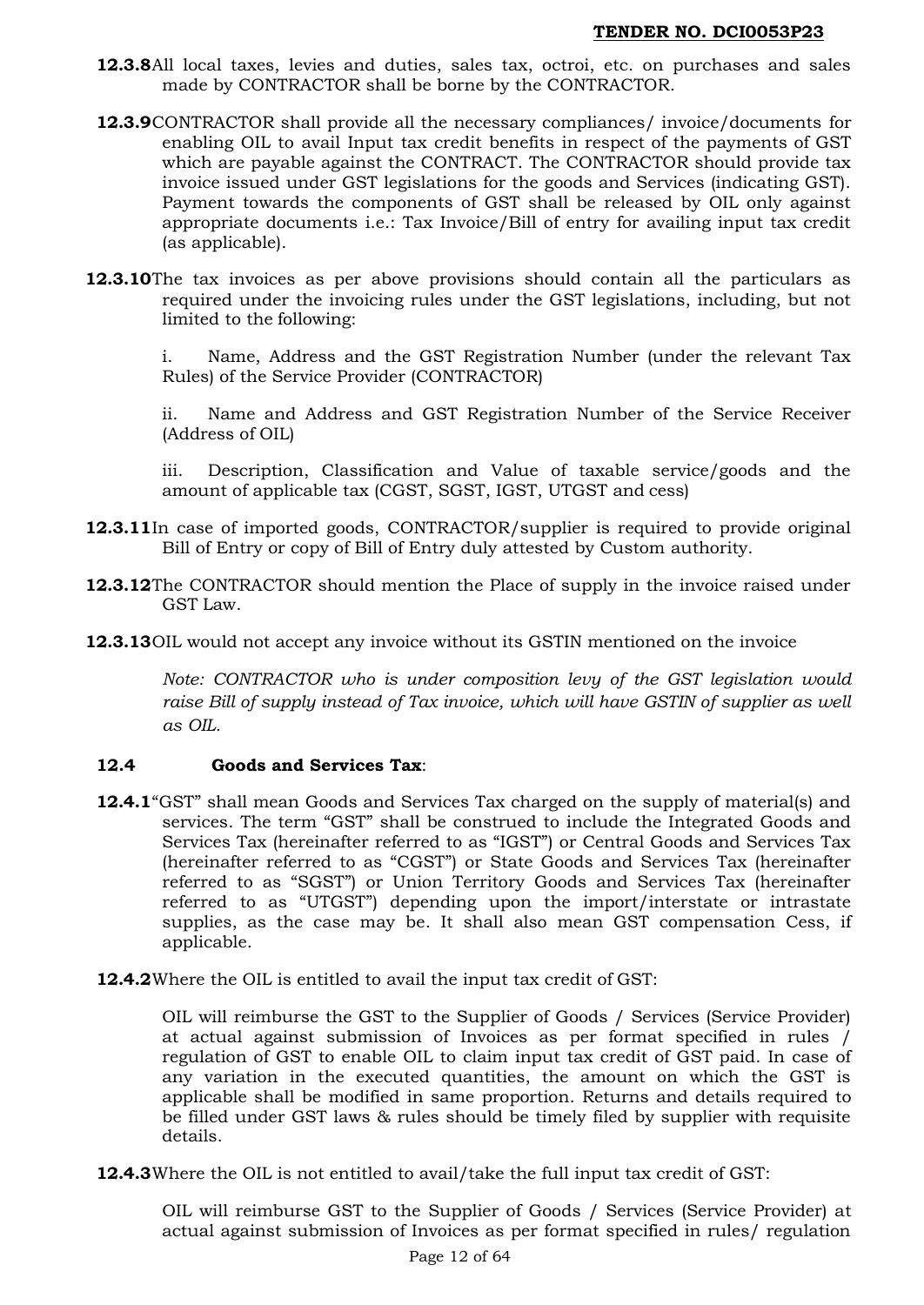of GST subject to the ceiling amount of GST as quoted by the bidder. In case of any variation in the executed quantities (If directed and/or certified by the In-Charge) the ceiling amount on which GST is applicable will be modified on prorata basis.

- **12.4.4** The CONTRACTOR will be under obligation for charging correct rate of tax as prescribed under the respective tax laws. Further the CONTRACTOR shall avail and pass on benefits of all exemptions/concessions available under tax laws. Any error of interpretation of applicability of taxes/ duties by the CONTRACTOR shall be to CONTRACTOR's account.
- **12.4.5** In case of statutory variation in GST, other than due to change in turnover, payable on the contract value during contract period, the Supplier of Goods/ Services (Service Provider) shall submit a copy of the 'Government Notification' to evidence the rate as applicable on the Bid due date and on the date of revision.
- **12.4.6** Beyond the contract period, in case OIL is not entitled for input tax credit of GST, then any increase in the rate of GST beyond the contractual delivery period shall be to Service provider's account whereas any decrease in the rate GST shall be passed on to the OIL.
- **12.4.7** Beyond the contract period, in case OIL is entitled for input tax credit of GST, then statutory variation in applicable GST on supply and on incidental services, shall be to OIL's account.
- **12.4.8** Claim for payment of GST / Statutory variation, should be raised within two [02] months from the date of issue of 'Government Notification' for payment of differential (in %) GST, otherwise claim in respect of above shall not be entertained for payment of arrears.
- **12.4.9** The base date for the purpose of applying statutory variation shall be the Bid Opening Date.
- **12.4.10**The CONTRACTOR will be liable to ensure to have registered with the respective tax authorities, wherever applicable and to submit self- attested copy of such registration certificate(s) and the CONTRACTOR will be responsible for procurement of material in its own registration (GSTIN) and also to issue its own Road Permit/ E-way Bill, if applicable etc.

## **12.5 Anti-profiteering clause**

- **12.5.1**As per Clause 171 of GST Act it is mandatory to pass on the benefit due to reduction in rate of tax or from input tax credit to the consumer by way of commensurate reduction in prices.
- **12.5.2**In case rating of Contractor is negative/black listed after award of work for supply of goods/services, then OIL shall not be obligated or liable to pay or reimburse GST to such vendor / Contractor and shall also be entitled to deduct / recover such GST along with all penalties/interest, if any, incurred by OIL.

## **13.0 CUSTOMS DUTY, IF APPLICABLE**:

- **13.1.1**CONTRACTOR shall be responsible to import the equipment / tools / spares / consumables etc. required for execution of the contract. The CONTRACTOR shall undertake to complete all the formalities as required under the Customs Act/Foreign Trade Policy (FTP) and indemnify OIL from all the liabilities of Customs in this regard.
- **13.1.2**CONTRACTOR will be solely responsible for payment of all applicable Customs Duty and to comply all Rules and Regulations. Total Contract Price/Value is inclusive of all Customs Duty, if not mentioned otherwise elsewhere in the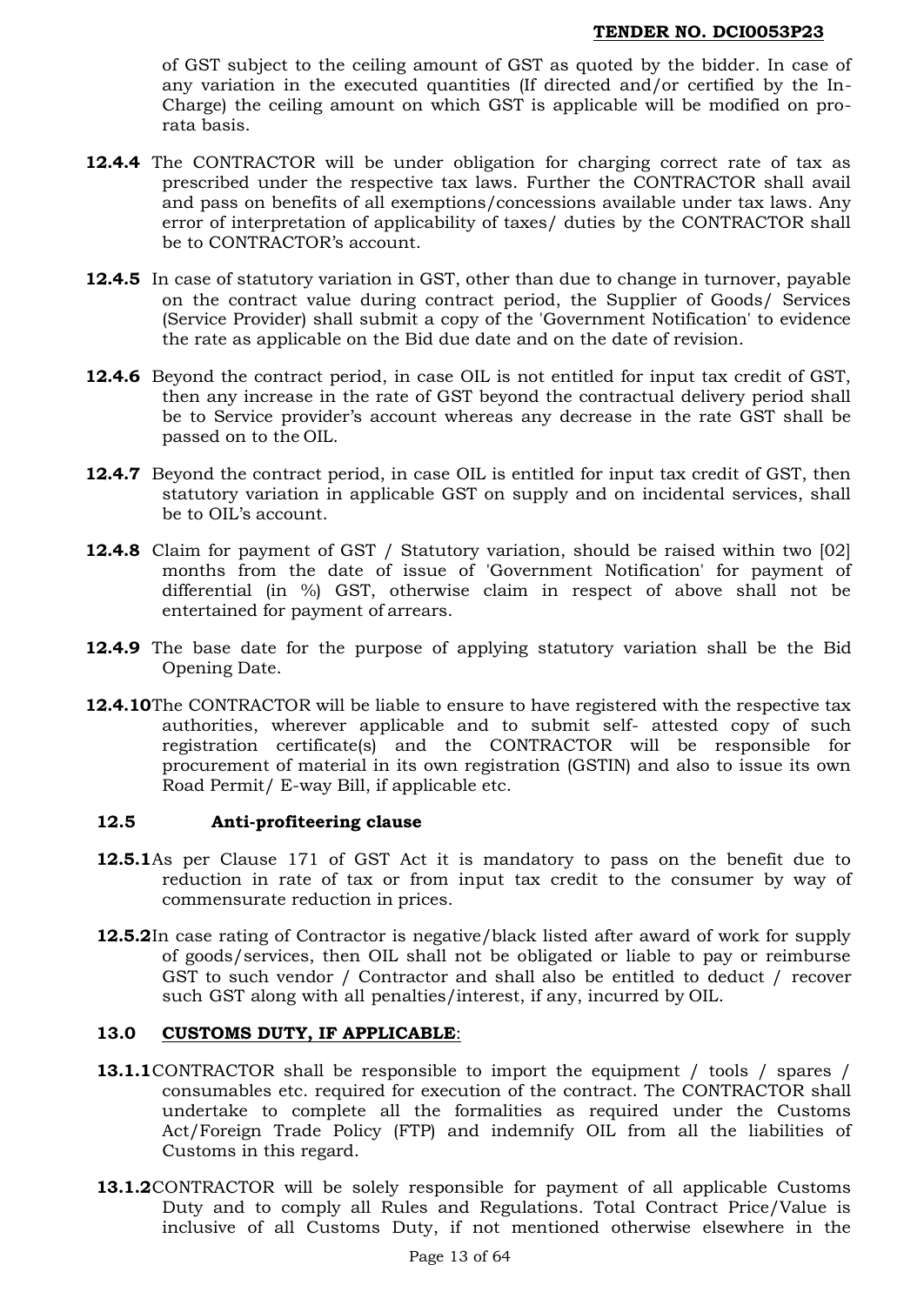Contract.

**13.1.3**Above clause is to be read with Customs Duty Clause in SCC, if any.

## **14.0 INSURANCE:**

**14.1** CONTRACTOR shall at his own expense arrange secure and maintain insurance with reputed insurance companies to the satisfaction of the Company as follows:

Contractor at his cost shall arrange, secure and maintain insurance as may be necessary and to its full value for all such amounts to protect the works in progress from time to time and the interest of Company against all risks as detailed herein. The form and the limit of such insurance, as defined here in together with the under works thereof in each case should be as acceptable to the Company. However, irrespective of work acceptance the responsibility to maintain adequate insurance coverage at all times during the period of Contract shall be that of Contractor alone. Contractor's failure in this regard shall not relieve him of any of his responsibilities & obligations under Contract. All costs on account of insurance liabilities covered under Contract will be to Contractor's account and will be included in Value of Contract. However, the Company may from time to time, during the currency of the Contract, ask the Contractor in writing to limit the insurance coverage risk and in such a case, the parties to the Contract will agree for a mutual settlement, for reduction in value of Contract to the extent of reduced premium amounts. Contractor shall cover insurance with Indian Insurance Companies.

- **14.2** Any deductible set forth in any of the above insurance shall be borne by Contractor.
- **14.3** CONTRACTOR shall require all of his sub-Contractor to provide such of the foregoing insurance coverage as Contractor is obliged to provide under this Contract and inform the Company about the coverage prior to the commencement of agreements with its sub-Contractors.
- **14.4** All insurance taken out by Contractor or their sub-contractor shall be endorsed to provide that the underwriters waive their rights of recourse on the Company and to the extent of the liabilities assumed by Contractor under this Contract.

## **14.5 Certificate of Insurance:**

Before commencing performance of the CONTRACT, CONTRACTOR shall furnish OIL with certificates of insurance indicating:

- a) Kinds and amounts of insurance as required herein
- b) Details of coverage
- c) Insurance corporation or companies carrying the aforesaid coverage
- d) Effective and expiry dates of policies
- e) That OIL shall be given thirty (30) days written advance notice of any material change in the policy
- f) Waiver of subrogation endorsement has been attached to all policies and
- g) The territorial limits of all policies.
- **14.6** Contractor shall also inform the Company at least 60 days in advance regarding the expiry cancellation and / or changes in any of such documents & ensure revalidation / renewal, etc., as may be necessary well in time.
- **14.7** If any of the above policy expire or/are cancelled during the term of this CONTRACT and CONTRACTOR fails for any reason to renew such policies, OIL in no case shall be liable for any loss/damage occurred during the term when the policy is not effective. Furthermore, a penal interest @ 1% of the Total contract value shall be charged towards not fulfilling of the contractual obligations.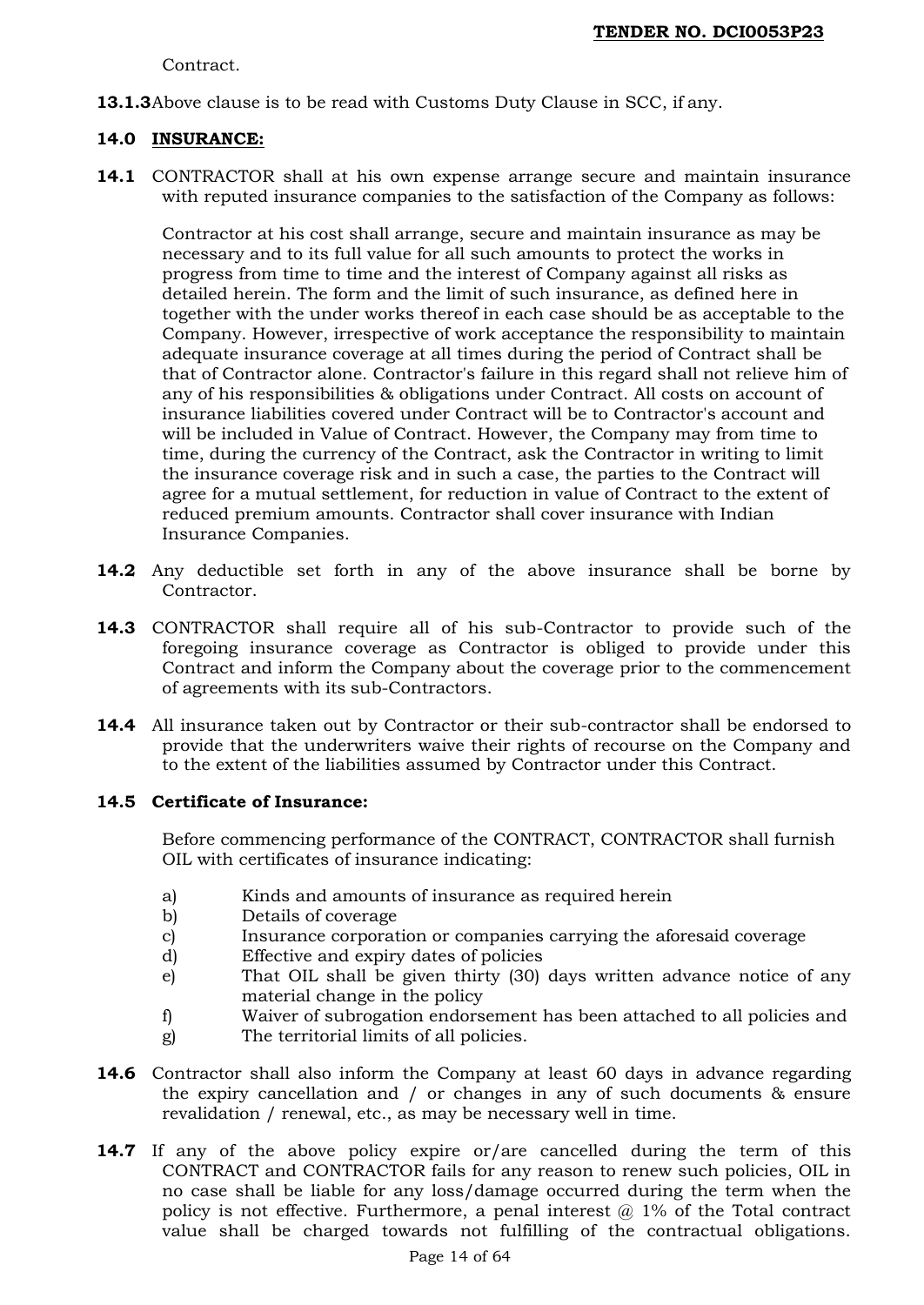Notwithstanding above, should there be a lapse in any insurance required to be taken by the Contractor for any reason whatsoever, loss / damage claims resulting therefrom shall be to the sole account of Contractor.

**14.8** Contractor on demand from Company shall furnish the Insurance Policy having detail terms and conditions, with respect to any Certificate of Insurance submitted to the Company.

CONTRACTOR shall, at his own expense, arrange appropriate comprehensive insurance to cover all risks assumed by the CONTRACTOR under this CONTRACT in respect of CONTRACTOR's equipment, tools and any other belongings of the CONTRACTOR and its personnel as well deputed under this CONTRACT during the entire period of their engagement in connection with this CONTRACT including extensions if any. The CONTRACTOR shall also carry adequate insurance cover against damage/loss to third party person/property. OIL will have no liability on this account.

## **14.9 Principal Assured:**

The following are to be included as Principal Assured(s) in the Insurance Policies (except in case of Workmen's Compensation / Employer's Liability insurance):

"Oil India Limited, and CONTRACTOR's name (as appearing in the Contract/LOA)"

## **14.10 Waiver of subrogation:**

All insurance policies of the CONTRACTOR with respect to the operations conducted hereunder as set forth in clauses hereof, shall be endorsed by the underwriter in accordance with the following policy wording:

"The insurers hereby waive their rights of subrogation against Oil India Limited or any of their employees or their affiliates and assignees".

#### **14.11 Deductible:**

The CONTRACTOR shall take policy with minimum deductible as per IRDA prescribed for the policy(ies). That portion of any loss not covered by insurance provided for in this article solely by reason of deductible provision in such insurance policies shall be to the account of the CONTRACTOR.

## **14.12 Compliance with Sec 25(1), of "The General Insurance Business (Nationalization) Act 1972"**

Section 25(1) of "The General Insurance Business (Nationalization) Act 1972" is reproduced below:

"No person shall take out or renew any policy of insurance in respect of any property in India or any ship or other vessel or aircraft registered in India with an insurer whose principal place of business is outside India save with the prior permission of the Central Government".

The above requirement of aforesaid Act needs to be complied with by the CONTRACTOR wherever the aforesaid provisions of Act apply, and compliance confirmations submitted.

#### **14.13 Loss Payee Clause:**

The Insurance Policies should mention the following in Loss Payee Clause:

"In respect of Insurance claims in which OIL's interest is involved, written consent of OIL will be required".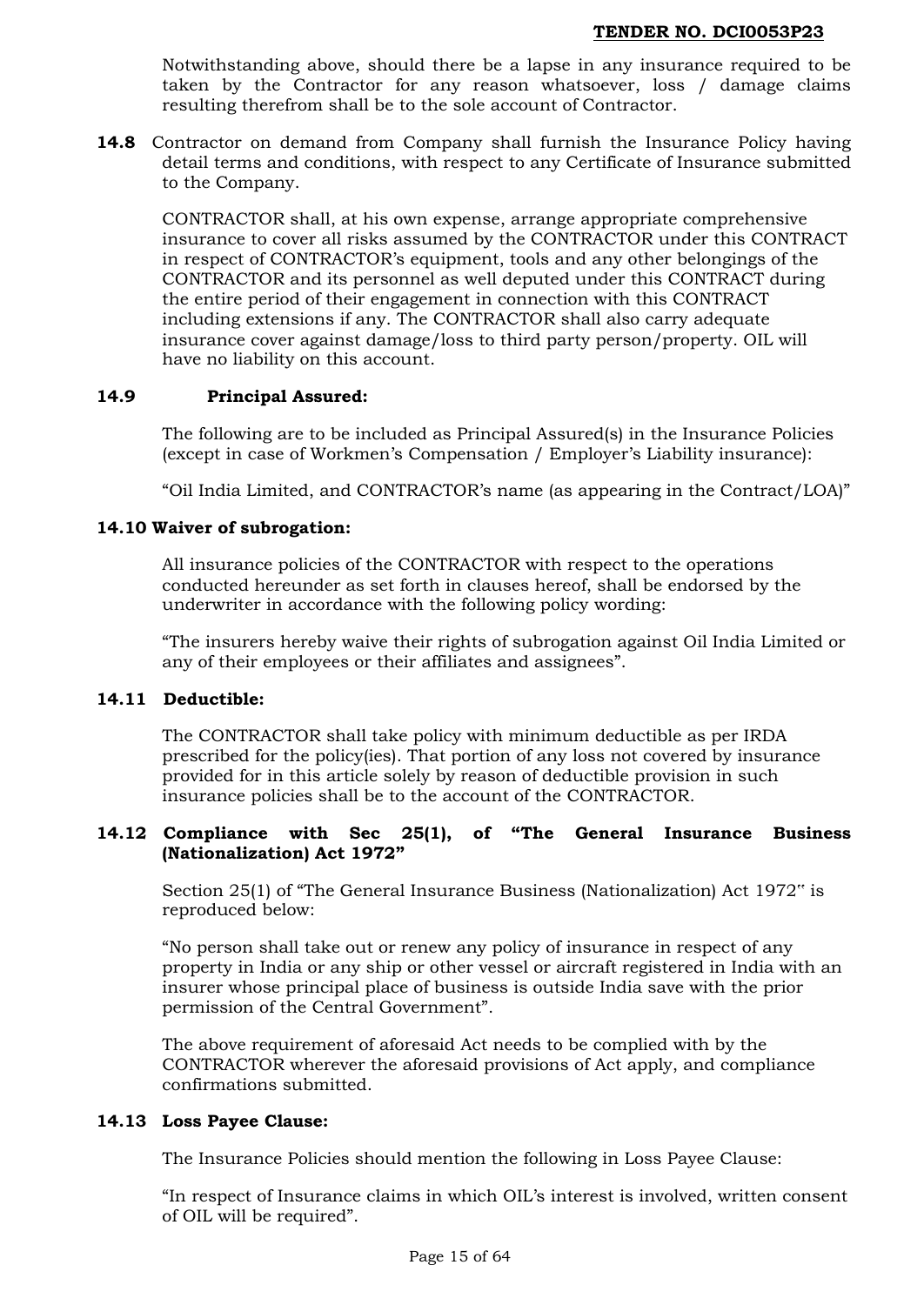## **14.14 On account payment to OIL in case of claim**

In case any loss or damage happen and where OIL's interest is involved, OIL reserves the right to recover the loss amount from the CONTRACTOR prior to final settlement of the claim.

- **14.15** CONTRACTOR shall require all of its SUB-CONTRACTORs to provide such of the foregoing insurance cover as the CONTRACTOR is obligated to provide under this CONTRACT.
- **14.16** CONTRACTOR shall at all time during the currency of the contract provide, pay for and maintain the following insurance amongst others:
- i) **Workman Compensation and / Employers' Liability Insurance**: Workmen's compensation and employer's liability insurance as required by the laws of the country of origin of the employee.
- ii) **Commercial General Liability Insurance:** Commercial General Public Liability Insurance covering liabilities including contractual liability for bodily injury, including death of persons, and liabilities for damage of property. This insurance must cover all operations of CONTRACTOR required to fulfil the provisions under this Contract.
- iii) **Comprehensive General Automotive Liability:** Automobile Public Liability Insurance covering owned, non-owned and hired automobiles used in the performance of the work hereunder, with bodily injury limits and property damage limits shall be governed by Indian Insurance Regulations.
- iv) **Carrier's Legal Liability Insurance:** Carrier's Legal Liability Insurance in respect of **all CONTRACTOR's items** to be transported by the CONTRACTOR to the site of work, for physical loss or destruction of or damage to goods or merchandise, while in transit.
- v) **Public Liability Act Policy:** Public Liability Act Policy covering the statutory liability arising out of accidents occurring during the currency of the contract due to handling hazardous substances as provided in the Public Liability Insurance Act 1991 and the Rules framed there under.
- vi) **Pradhan Mantri Suraksha Bima Yojana (PMSBY) and Pradhan Mantri Jeevan Jyoti Bima Yojana (PMJJBY):** CONTRACTOR shall, ensure that all his/ its personnel deployed under this contract have obtained additional insurance coverage under the Pradhan Mantri Suraksha Bima Yojana (PMSBY) and Pradhan Mantri Jeevan Jyoti Bima Yojana (PMJJBY) through the participating banks and submit the proof of such insurance coverage to the satisfaction of OIL.
- vii) CONTRACTOR's equipment used for execution of the work hereunder shall have an insurance cover with a suitable limit (as per international standards).

## **viii) Any other insurance policy set forth in the SCC**

**Note: An undertaking by the service provider has to be mandatorily provided during the Mobilization time that they have taken all the Insurance provisions as per the contract and as the Law and Insurance Regulation.**

## **15.0 LIABILITY**:

**15.1** Except as otherwise expressly provided herein, neither COMPANY nor its servants, agents, nominees, CONTRACTORs, or sub- CONTRACTORs shall have any liability or responsibility whatsoever to whomsoever for loss of or damage to the equipment and/or loss of or damage to the property of the CONTRACTOR and/or their CONTRACTORs or sub-CONTRACTORs, irrespective of how such loss or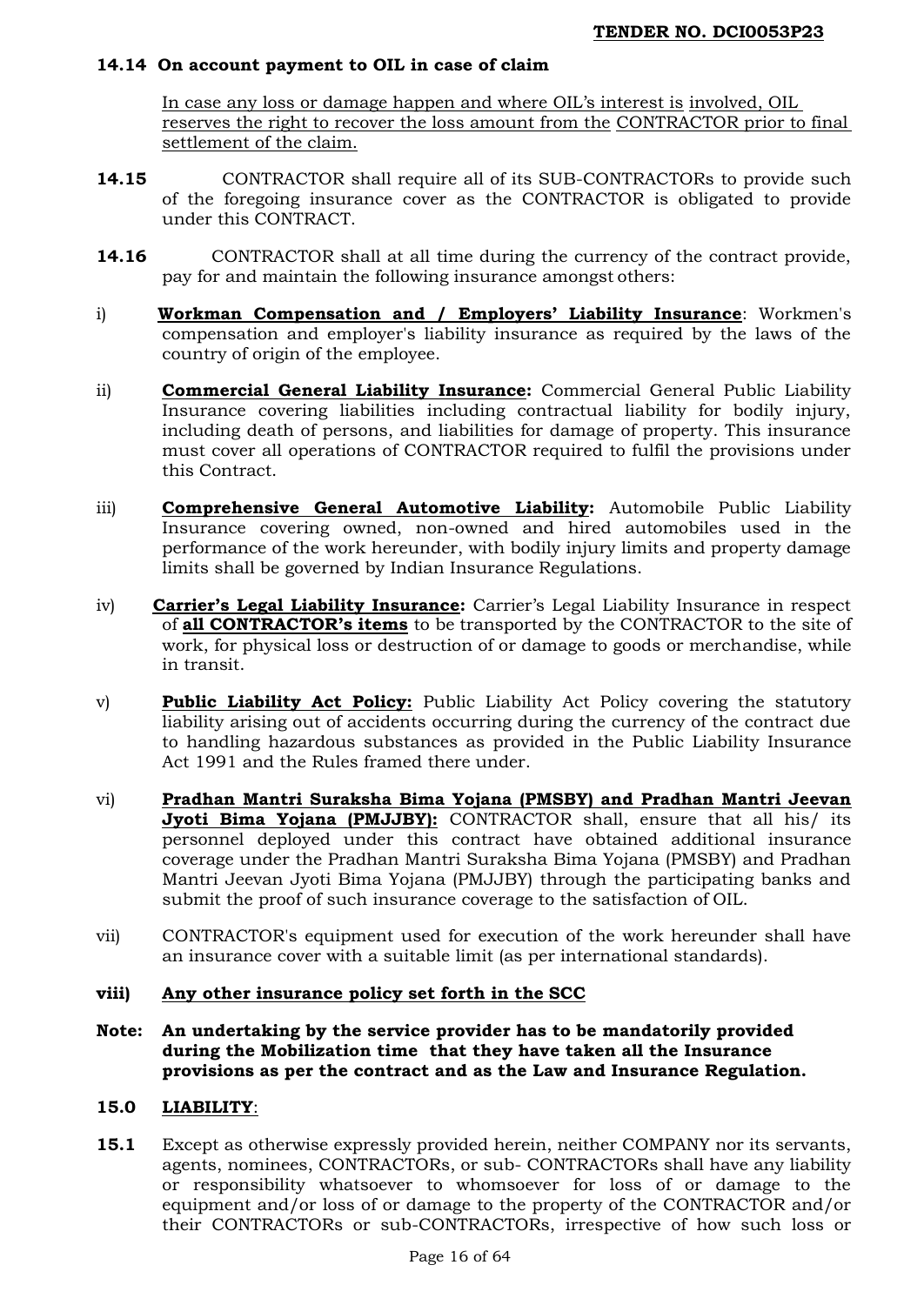damage is caused and even if caused by the negligence of COMPANY and/or its servants, agent, nominees, assignees, CONTRACTORs and sub-CONTRACTORs.

- **15.2** The CONTRACTOR shall protect, defend, indemnify and hold harmless COMPANY from and against such loss or damage and any suit, claim or expense resulting there from. Neither COMPANY nor its servants, agents, nominees, assignees, CONTRACTORs, sub-CONTRACTORs shall have any liability or responsibility whatsoever for injury to, illness, or death of any employee of the CONTRACTOR and/or of its CONTRACTORs or sub-CONTRACTOR irrespective of how such injury, illness or death is caused and even if caused by the negligence of COMPANY and/or its servants, agents nominees, assignees, CONTRACTORs and sub-CONTRACTORs. CONTRACTOR shall protect, defend, indemnify and hold harmless COMPANY from and against such liabilities and any suit, claim or expense resulting there from.
- **15.3** The CONTRACTOR hereby agrees to waive its right of recourse and further agrees to cause its underwriters to waive their right of subrogation against COMPANY and/or its underwriters, servants, agents, nominees, assignees, CONTRACTORs and sub- CONTRACTORs for loss or damage to the equipment of the CONTRACTOR and/or its sub-CONTRACTORs and/or their employees when such loss or damage or liabilities arises out of or in connection with the performance of the contract limited to the CONTRACTOR's liabilities agreed to under this Contract.
- **15.4** The CONTRACTOR hereby further agrees to waive its right of recourse and agrees to cause its underwriters to waive their right of subrogation against COMPANY and/or its underwriters, servants, agents, nominees, assignees, CONTRACTORs and sub-CONTRACTORs for injury to, illness or death of any employee of the CONTRACTOR and of its CONTRACTORs, sub-CONTRACTORs and/or their employees when such injury, illness or death arises out of or in connection with the performance of the contract limited to the CONTRACTOR's liabilities agreed to under this Contract.
- **15.5** Except as otherwise expressly provided herein, neither CONTRACTOR nor its servants, agents, nominees, CONTRACTORs or sub- CONTRACTORs shall have any liability or responsibility whatsoever to whomsoever for loss of or damage to the equipment and/or loss or damage to the property of the COMPANY and/or their CONTRACTORs or sub-CONTRACTORs, irrespective of how such loss or damage is caused and even if caused by the negligence of CONTRACTOR and/or its servants, agents, nominees, assignees, CONTRACTORs and sub-CONTRACTORs. The COMPANY shall protect, defend, indemnify and hold harmless CONTRACTOR from and against such loss or damage and any suit, claim or expense resulting there from.
- **15.6** Except as otherwise expressly provided herein, neither CONTRACTOR nor its servants, agents, nominees, assignees, CONTRACTORs, sub- CONTRACTORs shall have any liability or responsibility whatsoever to whomsoever for injury or illness, or death of any employee of the COMPANY and/or of its CONTRACTORs or sub-CONTRACTORs irrespective of how such injury, illness or death is caused and even if caused by the negligence of CONTRACTOR and/or its servants, agents, nominees, assignees, CONTRACTORs and sub- CONTRACTORs. COMPANY shall protect, defend indemnify and hold harmless CONTRACTOR from and against such liabilities and any suit, claim or expense resulting there from.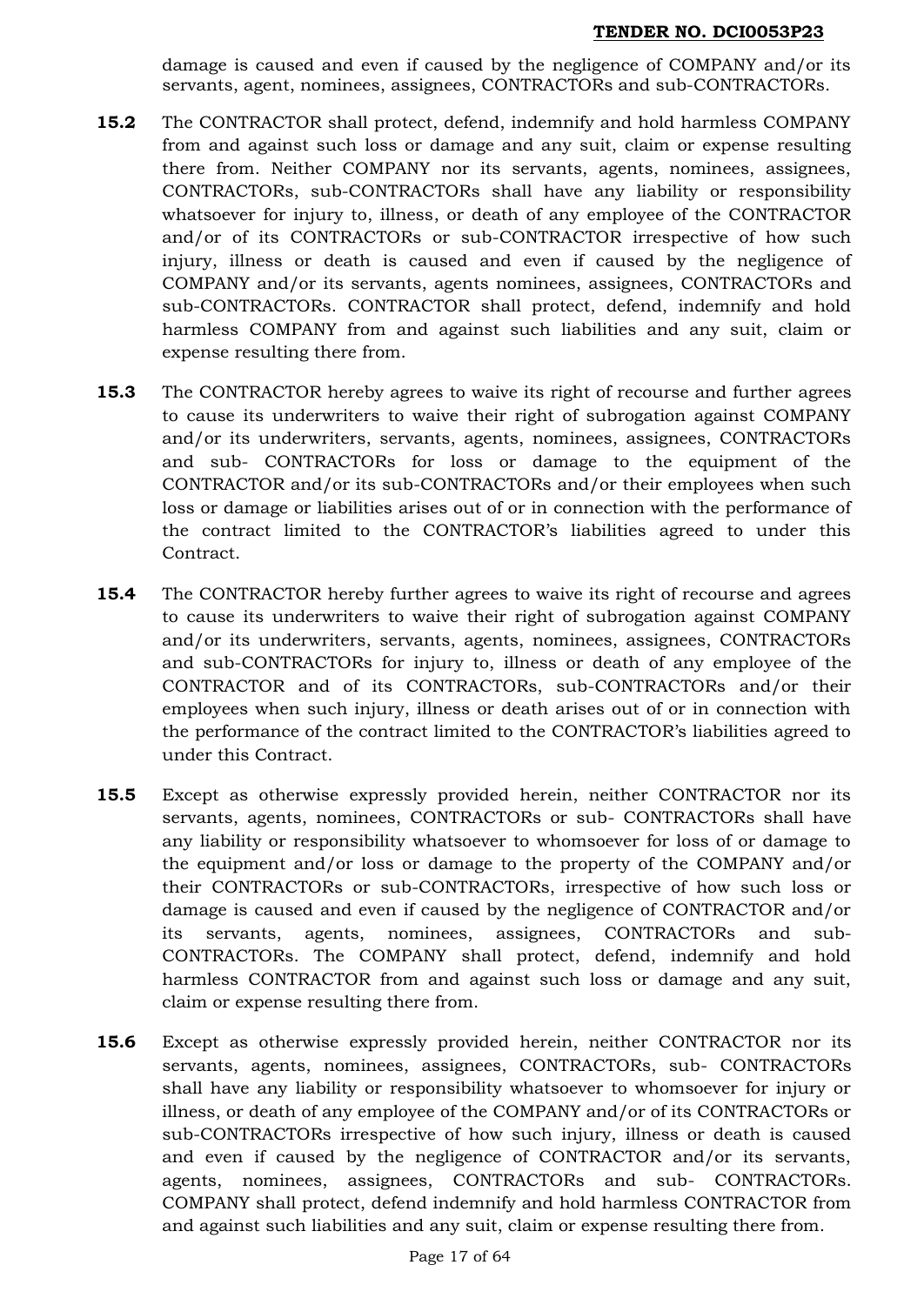- **15.7** The COMPANY agrees to waive its right of recourse and further agrees to cause its underwriters to waive their right of subrogation against CONTRACTOR and/or its underwriters, servants, agents, nominees, assignees, CONTRACTORs and sub-CONTRACTORs for loss or damage to the equipment of COMPANY and/or its CONTRACTORs or sub-CONTRACTORs when such loss or damage or liabilities arises out of or in connection with the performance of the contract.
- **15.8** The COMPANY hereby further agrees to waive its right of recourse and agrees to cause it underwriters to waive their right of subrogation against CONTRACTOR and/or its underwriters, servants, agents, nominees, assignees, CONTRACTORs and sub- CONTRACTORs for injury to, illness or death of any employee of the COMPANY and of its CONTRACTORs, sub-CONTRACTORs and/or their employees when such injury, illness or death arises out of or in connection with the performance of the Contract.

# **16.0 LIMITATION OF LIABILITY**:

- a) Notwithstanding any other provisions herein to the contrary, except only in cases of Wilful misconduct and/or criminal acts and/or criminal negligence, neither the CONTRACTOR nor the COMPANY (OIL) shall be liable to the other, whether in Contract, tort, or otherwise, for any consequential loss or damage, loss of use, loss of production, or loss of profits or interest costs, provided however that this exclusion shall not apply to any obligation of the CONTRACTOR to pay Liquidated Damages to the COMPANY and/or COMPANY's right to forfeit the Performance Bank Guarantee(s) in terms of the contract.
- b) Notwithstanding any other provisions incorporated elsewhere in the contract, the aggregate liability of the CONTRACTOR in respect of this contract, whether under Contract, in tort or otherwise, shall not exceed 100% of the Contract Price (if not specified otherwise in SCC), provided however that this limitation shall not apply to the cost of repairing or replacing defective equipment by the CONTRACTOR, or to any obligation of the CONTRACTOR to indemnify the COMPANY with respect to Intellectual Property Rights.
- c) COMPANY shall indemnify and keep indemnified CONTRACTOR harmless from and against any and all claims, costs, losses and liabilities in excess of the aggregate liability amount in terms of clause (b) above.

## **17.0 LIABILITY OF UNION GOVERNMENT OF INDIA**:

It is expressly understood and agreed upon by and between CONTRACTOR and OIL INDIA LIMITED, and that OIL INDIA LIMITED is entering into this agreement solely on its own behalf and not on behalf of any other person or entity. In particular, it is expressly understood and agreed that Union of India is not a party to this agreement and has no liabilities, obligations or rights, whatsoever hereunder. It is expressly understood and agreed that OIL INDIA LIMITED is an independent legal entity with power and authority to enter into contracts solely on its own behalf under the applicable laws of India and general principles of the Contract law. The bidder/ CONTRACTOR expressly agrees, acknowledges and understands that OIL INDIA LIMITED is not an agent, representative or delegate of the Union of India. It is further understood and agreed that Union of India is not and shall not be liable for any acts, omissions, commissions, breaches or other wrongs arising out of the contract. Accordingly, bidder/ CONTRACTOR hereby expressly waives, releases and foregoes any and all actions or claims, including cross claims, impleader claims or counter claims against the Union of India arising out of this contract and covenants not to sue the Union of India as to any manner, claim, cause of action or thing whatsoever arising of or under this agreement.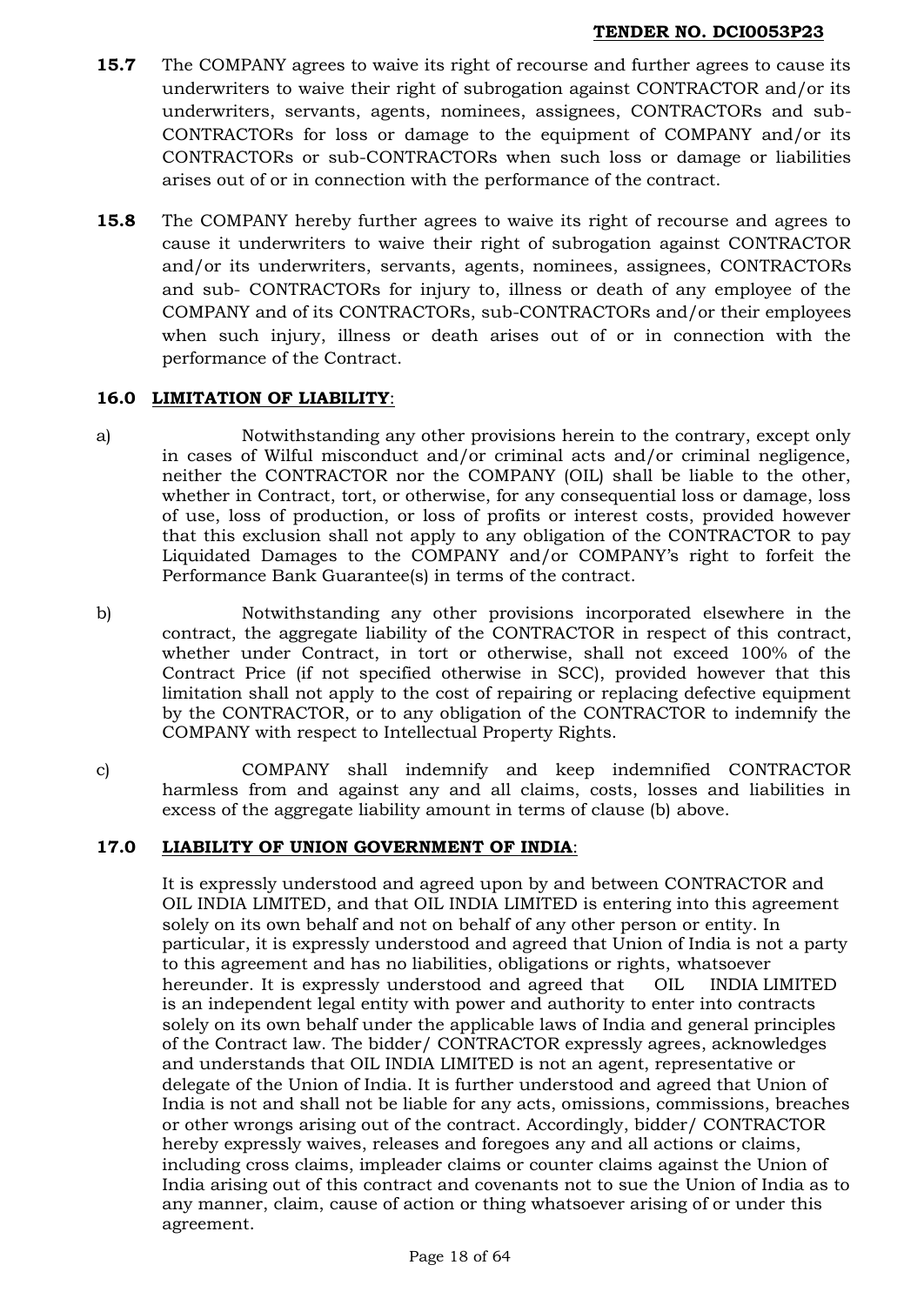## **18.0 CONSEQUENTIAL DAMAGE**:

Except as otherwise expressly provided, neither party shall be liable to the other for special, indirect or consequential damages resulting from or arising out of the contract, including but without limitation, to loss or profit or business interruptions, howsoever caused and regardless of whether such loss or damage was caused by the negligence (either sole or concurrent) of either party, its employees, agents or sub- CONTRACTORs.

# **19.0 RISK PURCHASE:**

In the event, CONTRACTOR's failure to provide the services as per the Contractual scope, terms and conditions, COMPANY (OIL) reserves the right to hire the services from any other source at the CONTRACTOR's risk & cost and the difference in cost shall be borne by the CONTRACTOR. Further, OIL shall retain the right of forfeiture of Performance Bank Guarantee and any other action as deemed fit. In certain operational situations OIL reserves the right to take over the site including the service equipment at the risk and cost of the CONTRACTOR.

# **20.0 INDEMNITY AGREEMENT**:

- **20.1** Except as provided hereof CONTRACTOR agrees to protect, defend, indemnify and hold COMPANY harmless from and against all claims, suits, demands and causes of action, liabilities, expenses, cost, liens and judgments of every kind and character, without limit, which may arise in favour of CONTRACTOR's employees, agents, CONTRACTORs and sub-CONTRACTORs or their employees or in favour of any third party(is) on account of bodily injury or death, or damage to personnel/property as a result of the operations contemplated hereby, regardless of whether or not said claims, demands or causes of action arise out of the negligence or otherwise, in whole or in part or other faults.
- **20.2** Except as provided hereof COMPANY agrees to protect, defend, indemnify and hold CONTRACTOR harmless from and against all claims, suits, demands and causes of action, liabilities, expenses, cost, liens and judgments of every kind and character, without limit, which may arise in favour of COMPANY's employees, agents, CONTRACTORs and sub-CONTRACTORs or their employees or in favour of any third party(is) on account of bodily injury or death, or damage to personnel/property as a result of the operations contemplated hereby, regardless of whether or not said claims, demands or causes of action arise out of the negligence or otherwise, in whole or in part or other faults.

# **21.0 INDEMNITY APPLICATION**:

The indemnities given herein above, whether given by COMPANY or CONTRACTOR shall be without regard to fault or to the negligence of either party even though said loss, damage, liability, claim, demand, expense, cost or cause of action may be caused, occasioned by or contributed to by the negligence, either sole or concurrent of either party.

## **22.0 ROYALTY PATENTS**:

Each party shall hold harmless and indemnify the other from and against all claim and proceedings for or on account of any patent rights, design, trade mark or other protected rights arising from any use of materials, equipment, processes, inventions and methods, which have not been imposed on the attending party by the terms of the contract or the specifications forming part thereof.

## **23.0 WARRANTY AND REMEDY OF DEFECTS**:

**23.1** CONTRACTOR warrants that they shall perform the work in a first class, workmanlike, and professional manner and in accordance with their highest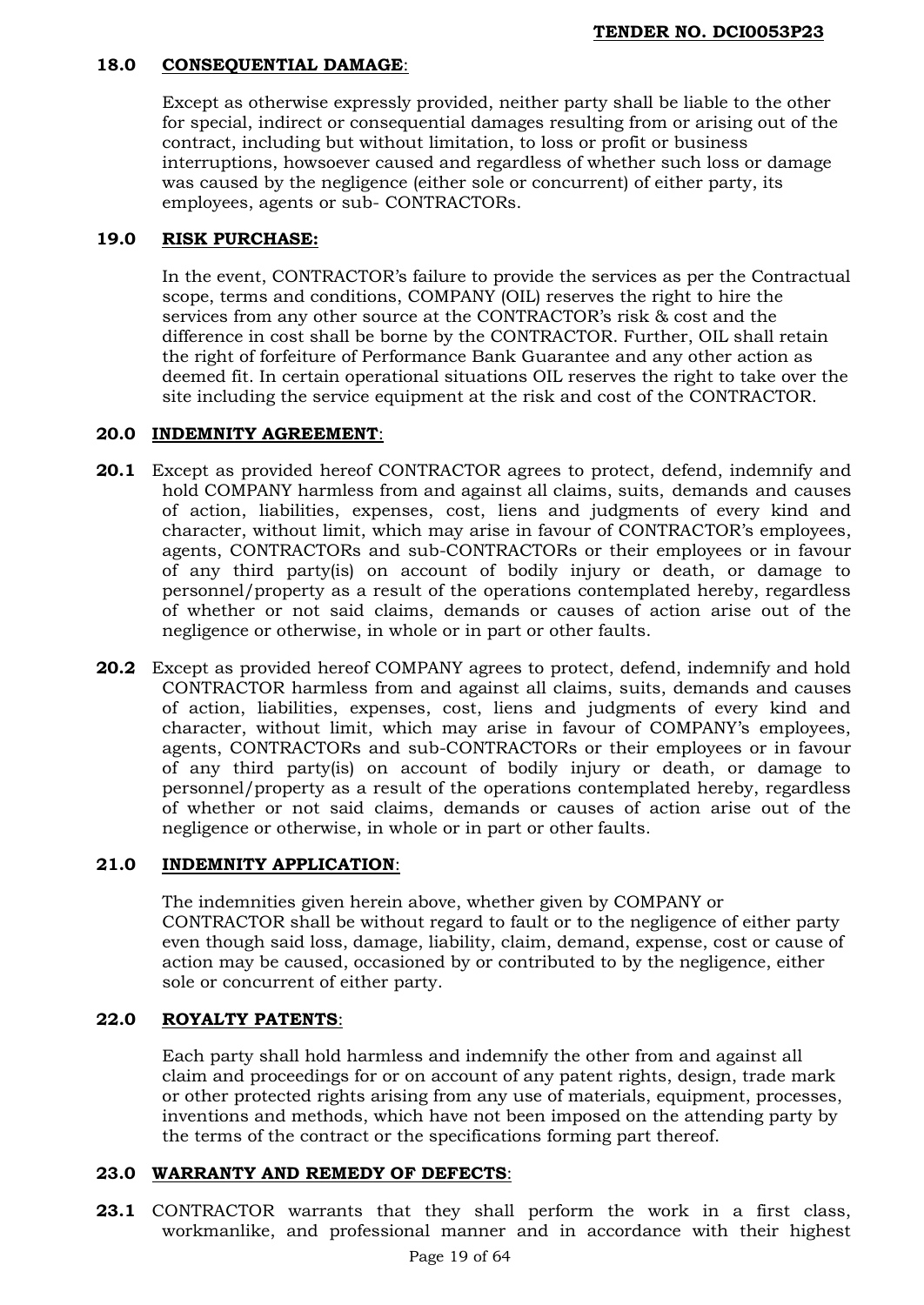degree of quality, efficiency and current state of the art technology/industry practices and in conformity with all specifications, standards and drawings set forth or referred to in the Terms of Reference and with instructions and guidance, which COMPANY may, from time to time, furnish to the CONTRACTOR.

**23.2** Should COMPANY discover at any time during the tenure of the Contract or till the Unit / equipment / tools are demobilised from site or base camp (if applicable) that the work does not conform to the foregoing warranty, CONTRACTOR shall after receipt of notice from COMPANY, promptly perform any and all corrective work required to make the services conform to the Warranty. Such corrective Work shall be performed entirely at CONTRACTOR's own expenses. If such corrective Work is not performed within a reasonable time, the COMPANY, at its option may have such remedial Work performed by others and charge the cost thereof to CONTRACTOR subject to a maximum of the contract value payable for the defective work which needs corrective action which the CONTRACTOR must pay promptly. In case CONTRACTOR fails to perform remedial work, or pay promptly in respect thereof, the performance security shall be forfeited.

# **24.0 SUBCONTRACTING / ASSIGNMENT**:

- **24.1** CONTRACTOR shall not subcontract, transfer or assign the contract, or any part under this contract, to any third party(ies). Except for the main services under this contract, CONTRACTOR may sub-contract the petty support services subject to COMPANY's prior written approval. However, CONTRACTOR shall be fully responsible for complete execution and performance of the services under the Contract.
- **24.2** Consequent upon of placement of contract, if successful bidder(s)(other than Micro / Small Enterprise) is procuring materials/services from their sub-vendor, who is a Micro or Small Enterprise registered with District Industry Centers or Khadi and Village Industries Commission or Khadi and Village Industries Board or Coir Board or National Small Industries Corporation or Directorate of Handicrafts and Handloom or any other body specified by Ministry of MSME with prior consent in writing of the purchasing authority/Engineer in Charge the details like Name, Registration No., Address, Contact No., details of material and value of procurement made, etc. of such enterprises shall be furnished by the CONTRACTOR at the time of submission of invoice/bill.

## **25.0 RECORDS, REPORTS AND INSPECTION**:

The CONTRACTOR shall, at all times during the currency of the contract, permit the COMPANY and its authorized employees and representatives to inspect all the Work performed and to witness and check all the measurements and tests made in connection with the said work. The CONTRACTOR shall keep an authentic, accurate history and logs including safety records of each service item with major items consumed, which shall be open at all reasonable times for inspection by the COMPANY's designated representatives and its authorized employees. The CONTRACTOR shall provide the COMPANY's designated representatives with a daily written report, on form prescribed by the COMPANY showing details of operations during the preceding 24 hours and any other information related to the said services requested by the COMPANY whenever so requested. The CONTRACTOR shall not, without COMPANY's written consent allow any third person(s) access to the said information or give out to any third person information in connection therewith.

## **26.0 CONFIDENTIALITY, USE OF CONTRACT DOCUMENTS AND INFORMATION**:

**26.1** CONTRACTOR shall not, without COMPANY's prior written consent, disclose the contract, or any provision thereof, or any specification, plan, drawing pattern, sample or information furnished by or on behalf of COMPANY in connection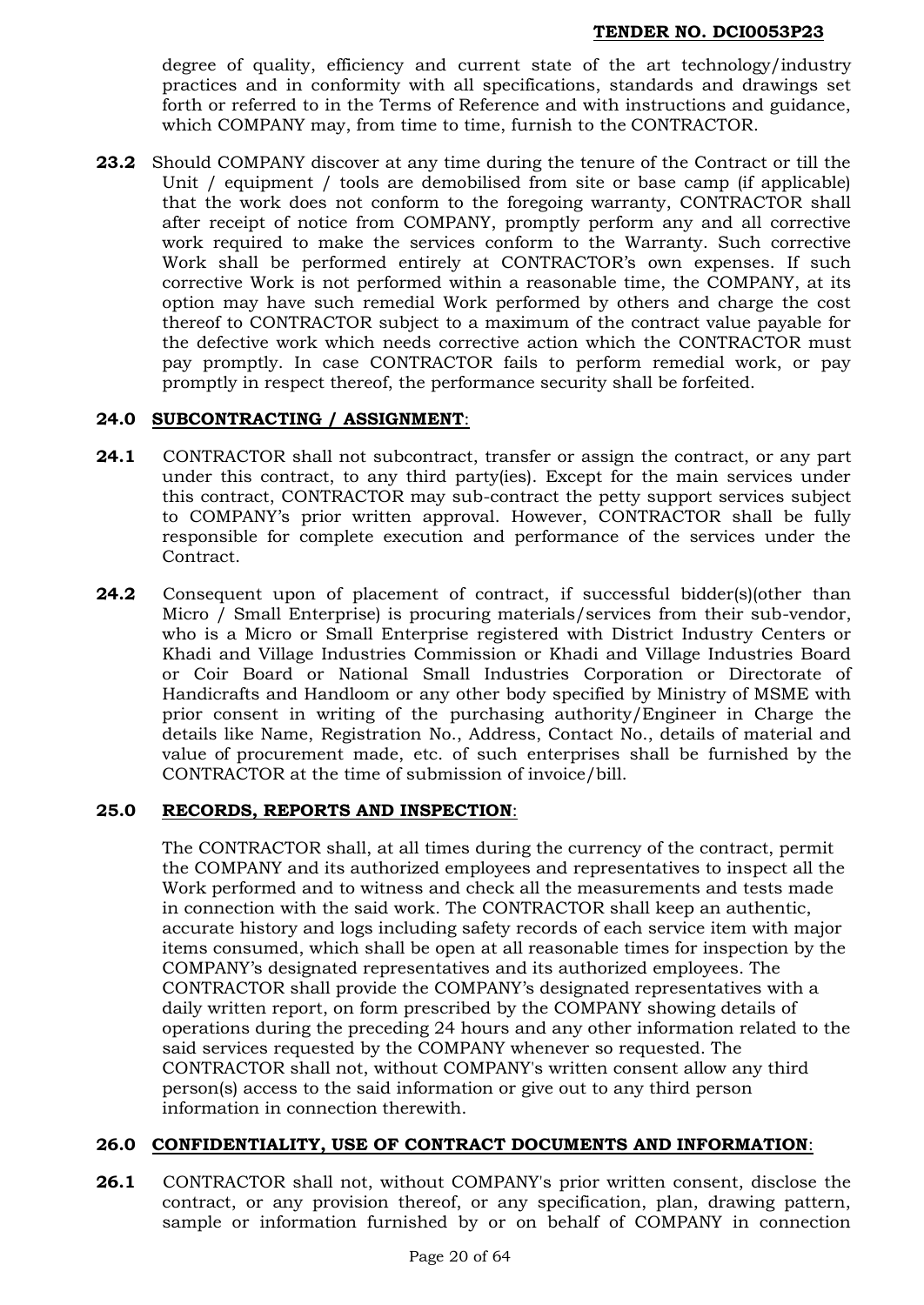therewith, to any person other than a person employed by CONTRACTOR in the performance of the contract. Disclosure to any such employed person shall be made in confidence and shall extend only, as may be necessary for purposes of such performance with prior permission from COMPANY. However, nothing hereinabove contained shall deprive the CONTRACTOR of the right to use or disclose any information which is:

- a) possessed by the CONTRACTOR, as evidenced by the CONTRACTOR's written records, before receipt thereof from the COMPANY which however the CONTRACTOR shall immediately inform to COMPANY ; or
- b) required to be disclosed by the CONTRACTOR pursuant to an order of a court of competent jurisdiction or other governmental agency having the power to order such disclosure, provided the CONTRACTOR uses its best efforts to provide timely notice to COMPANY of such order to permit COMPANY an opportunity to contest such order subject to prior permission from COMPANY.
- **26.2** CONTRACTOR shall not, without COMPANY's prior written consent, make use of any document or information except for purposes of performing the contract.
- **26.3** Any document supplied to the CONTRACTOR in relation to the contract other than the Contract itself remain the property of COMPANY and shall be returned (in all copies) to COMPANY on completion of CONTRACTOR's performance under the Contract if so required by COMPANY.
- **26.4** During the currency of the Contract, COMPANY and its employees, agents, other CONTRACTORs, sub-CONTRACTORs (of any tier) and their employees etc. may be exposed to certain confidential information and data of the CONTRACTOR. Such information and data held by the COMPANY, its employees, agents, other CONTRACTORs, sub-CONTRACTORs (of any tier) and their employees in the strictest Confidence and shall not be disclosed to any other party except on a need to know basis.

However, the above obligation shall not extend to information which:

i) is, at the time of disclosure, known to the public which CONTRACTOR shall immediately inform COMPANY ;

ii) is lawfully becomes at a later date known to the public through no fault of CONTRACTOR subject to CONTRACTOR's undertaking that no information has been divulged by them to the public;

iii) is lawfully possessed by CONTRACTOR before receipt thereof from COMPANY which should be immediately informed to COMPANY;

iv) is developed by CONTRACTOR independently of the information disclosed by COMPANY which should be shared with the COMPANY;

v) CONTRACTOR is required to produce before competent authorities or by court order subject to prior permission from COMPANY;

## **27.0 REMUNERATION AND TERMS OF PAYMENT**:

- **27.1** COMPANY shall pay to the CONTRACTOR during the term of the Contract the amount due from time to time calculated according to the rates of payment set and in accordance with other provisions hereof. No other payments shall be due from COMPANY unless specifically provided for in the Contract. All payments will be made in accordance with the terms hereinafter described.
- **27.2** Request for payment/part payment to third party i.e. other than the party on whom the contract has been awarded will not be entertained by OIL under any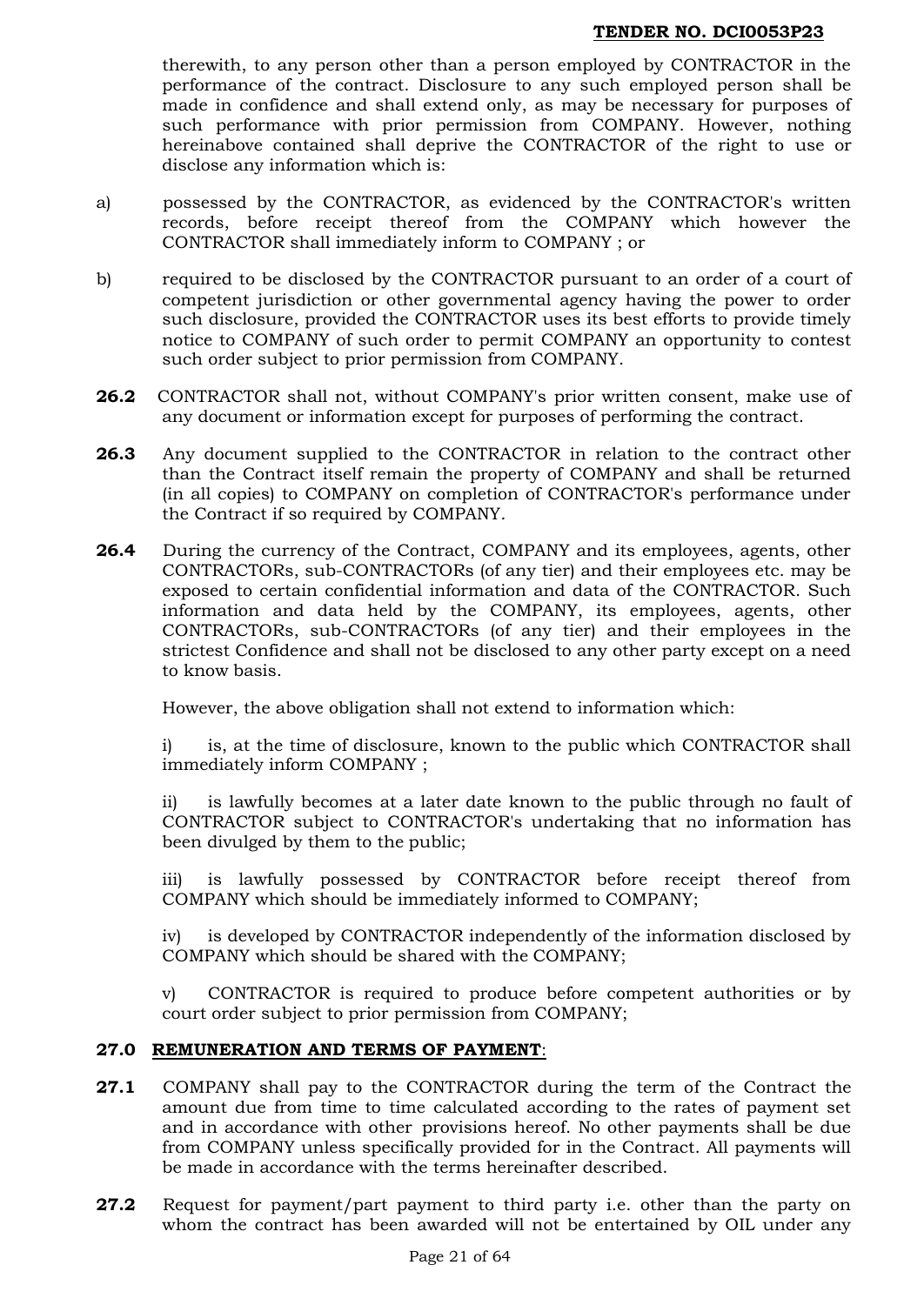circumstances.

- **27.3** MANNER OF PAYMENT: All payments due by COMPANY to CONTRACTOR hereunder shall be made at CONTRACTOR's designated bank. Bank charges, if any will be on account of the CONTRACTOR.
- **27.4** Payment of any invoices shall not prejudice the right of COMPANY to question the validity of any charges therein, provided COMPANY within one year after the date of payment shall make and deliver to CONTRACTOR written notice of objection to any item or items the validity of which COMPANY questions.
- **27.5** INVOICES: Mobilization charges will be invoiced only upon completion of mobilization as certified by COMPANY representative and CONTRACTOR is ready at site for starting the services / operation. Payment of mobilization charges shall be made within 45 days following the date of receipt of undisputed invoices by COMPANY.
- **27.6** CONTRACTOR shall send invoice to COMPANY on the day following the end of each month for all daily or monthly charges due to the CONTRACTOR.
- **27.7** CONTRACTOR will submit 02 (two) sets of all invoices duly super scribed `Original' and `copy' as applicable to the COMPANY for processing payment. Separate invoices for the charges payable under the contract shall be submitted by the CONTRACTOR for foreign currency and Indian currency.
- **27.8** Payment of monthly invoices, if undisputed, shall be made within 30 days following the date of receipt of invoice by COMPANY.
- **27.9** COMPANY shall within 30 days of receipt of the invoice notify the CONTRACTOR of any item under dispute, specifying the reasons thereof, in which event, and payment of the disputed amount may be withheld until settlement of the dispute, but payment shall be made of any undisputed portion on or before the due date. This will not prejudice the COMPANY's right to question the validity of the payment at a later date as envisaged in clause no. **27.4** above.
- **27.10** The acceptance by CONTRACTOR of part payment on any billing not paid on or before the due date shall not be deemed a waiver of CONTRACTOR's rights in any other billing, the payment of which may then or thereafter be due.
- **27.11** Payment of Final demobilization charges shall be made if applicable within 45 days on receipt of invoice by COMPANY accompanied by the following documents from the CONTRACTOR:
	- a) Audited account up to completion of the Contract.
	- b) Tax audit report for the above period as required under the Indian Tax Laws.

c) Documentary evidence regarding the submission of returns and payment to taxes for the expatriate personnel engaged by the CONTRACTOR or by its sub-CONTRACTOR.

d) Proof of re-export of all items including the unutilized spares and consumables (excepting consumables consumed during the contract period) and also cancellation of re-export bond if any.

e) Any other documents as required by applicable Indian Laws.

In case, no demobilization charges are payable, the documents mentioned above will have to be submitted by the CONTRACTOR before release of the final payment by the COMPANY. A certificate from Chartered Accountant on (a), (b) & (c) above will suffice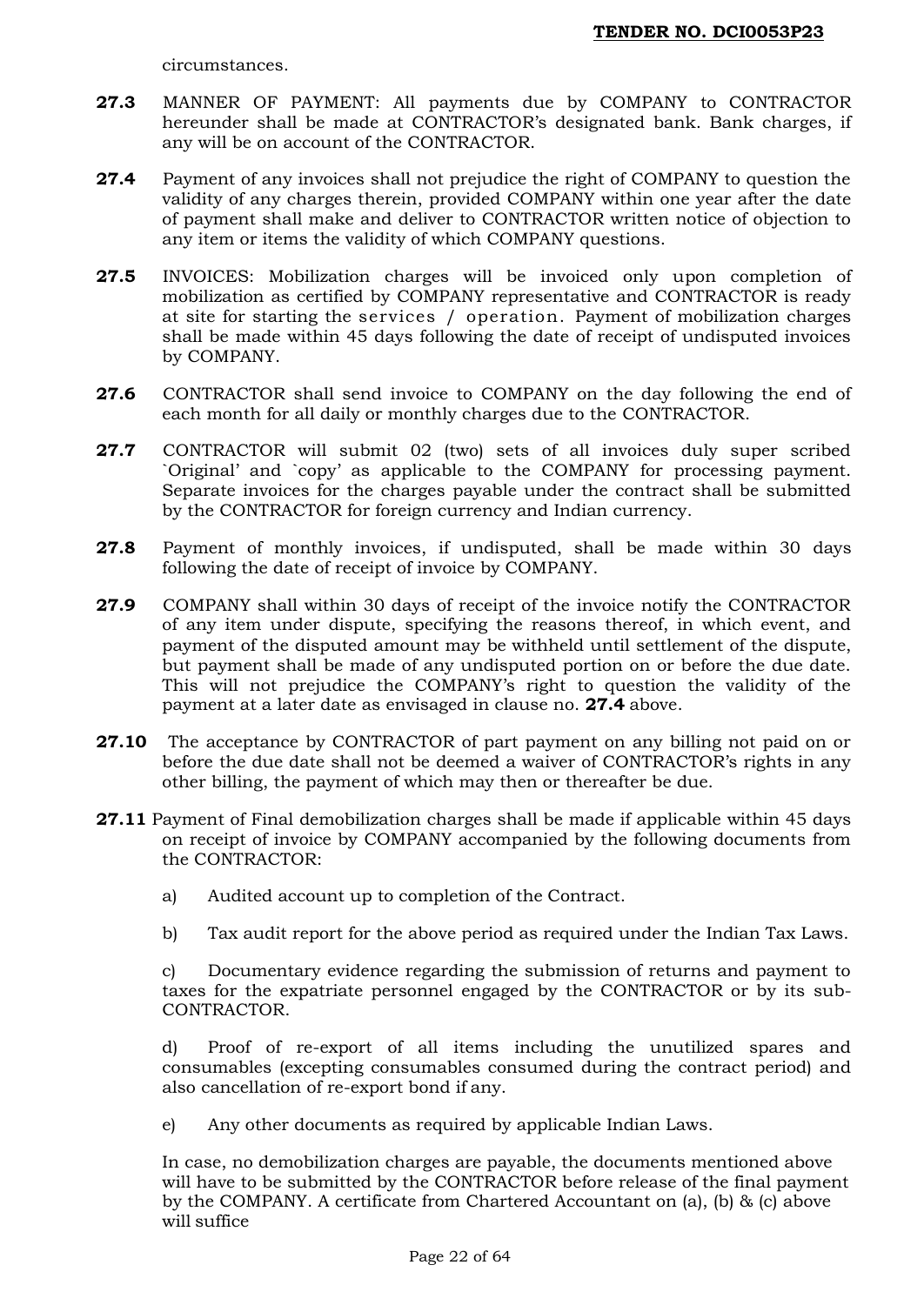**27.12** CONTRACTOR shall maintain complete and correct records of all information on which CONTRACTOR's invoice are based up to 02 (two) years from the date of last invoice. Such records shall be required for making appropriate adjustments or payments by either party in case of subsequent audit query/objection.

## **28.0 PAYMENT OF COMMISSION / FEE / REMUNERATION OF INDIAN AGENT / CONSULTANT / REPRESENTATIVE / RETAINER / ASSOCIATE OF FOREIGN PRINCIPAL (APPLICABLE IN ICB TENDERS ONLY):**

The Commission/Fee/remuneration of the Indian agent/consultant/associate/ representative/retainer, if any, will be paid within 30 days of the payment of invoice made to the CONTRACTOR, The amount of commission/fee/remuneration as a percentage of invoice value as per contract provisions will be deducted by COMPANY/OIL from the monthly invoices of the CONTRACTOR and paid to the Indian agent/consultant/representative/retainer/associate.

# **29.0 DETAILS OF STATUTORY PAYMENTS LIKE EPF AND ESI, ETC**:

Wherever applicable, the CONTRACTOR (including those engaging 'International Workers') shall have itself registered under Employees' Provident Fund and Miscellaneous Provisions Act, 1952 and Employees' State Insurance Act, 1948 and follow the relevant statutory provisions including Rules made there-under concerning contractual workers.

The CONTRACTOR shall be required to submit the following documents/details to the Corporation:

(i) Copy of PF-ECR duly stamped by the designated Bank, along with a print of the digitally signed PDF data sheet of the ECR, as proof of payment, each month, details of this PDF data sheet shall be verified by the appropriate authority (i.e. Payment Making Authority) in the COMPANY from the official website of EPFO [\(http://www.epfindia.gov.in\)](http://www.epfindia.gov.in/).

(ii) (a) Copy of the online challan endorsed/stamped by the designated bank as proof of receipt of payment towards monthly contribution of ESI contribution.

(b) Copy of Return of contribution in respect of ESI for each contribution period of the six months i.e. for the contribution period ended 30th Sept and the contribution period ended 31st March.

(iii) As an Annexure to each EPF-ECR and ESI Challan(s), CONTRACTOR shall also furnish the following Certificates:

1) The furnished information is correct to the best of his knowledge.

2) In case any discrepancies or irregularities is / are noticed in this undertaking, then OIL is free to inform the PF / ESIC Authorities.

3) Before the completion of contract, CONTRACTOR shall serve one-month notice to all his contractual workers, informing that their services will be terminated.

4) Within one month on completion / expiry of the contract, CONTRACTOR shall pay all the dues / terminal dues such as leave with wages, bonus (if applicable), Gratuity (if applicable), to all his contractual workmen, failing which CONTRACTOR's Bank Guarantee / Security Deposit may be withheld by OIL.

COMPANY may verify the deposit of statutory contribution made by the CONTRACTORs with the EPFO / ESI authorities, where deemed necessary. However, before making payment of the last bill / invoice of the CONTRACTOR, the COMPANY may verify the details / status of the payment towards EPF / ESI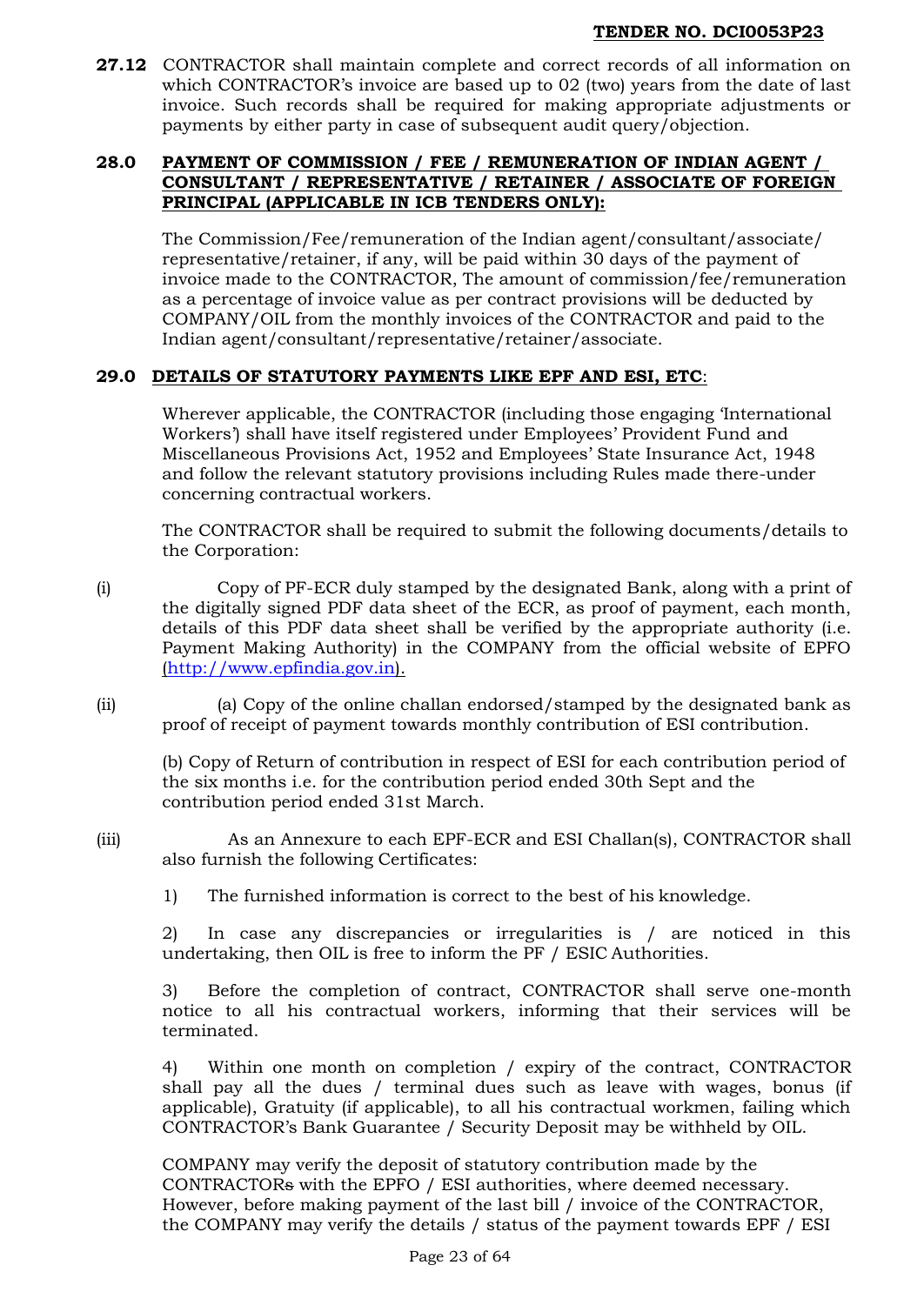made by the CONTRACTOR from the authorities / official website of EPF / ESI (i.e. [http://www.epfindia.gov.in](http://www.epfindia.gov.in/) and [http://www.esic.in\)](http://www.esic.in/). In case the information furnished by the CONTRACTOR is found to be incorrect the COMPANY shall take appropriate action against the CONTRACTOR in accordance with law.

The CONTRACTOR agrees and undertakes to indemnify OIL for any liabilities arising out of declarations made by him in future on violation or provisions of the EPF Act 1952 and ESI Act 1948.

## **30.0 TIMELY MOBILIZATION AND LIQUIDATED DAMAGES:**

a) Time is the essence of this Contract. If the CONTRACTOR fails to mobilize and deploy the required manpower / equipment and / or fails to commence the operation within the period specified as specified under mobilization clause under SCC, OIL shall have, without prejudice to any other right or remedy in law or contract including sub clause (b) below, the right to terminate the contract.

b) If the contractor is unable to mobilize / deploy and commence the operation within the period specified in sub clause (a) above, it may request OIL for extension of the time with unconditionally agreeing for levy and recovery of LD. Upon receipt of such a request, OIL may at its discretion, extend the period of mobilization and shall recover from the CONTRACTOR, as an ascertained and agreed Liquidated Damages, a sum equivalent to  $\omega$  0.5% of contract value including mobilization cost, per week or part thereof of delay subject to maximum of 7.5% of the Contract Price.

c) The parties agree that the sum specified above is not a penalty but a genuine pre-estimate of the loss / damage which will be suffered by OIL on account of delay on the part of the CONTRACTOR and the said amount will be payable without proof of actual loss or damage caused by such delay.

d) LD will be calculated on the basis of Total Contract value [(if not specified otherwise in SCC] excluding duties and taxes, where such duties / taxes have been shown separately in the contract. However, the applicable GST on the LD shall have to be borne by the CONTRACTOR. Accordingly, the liquidated damages shall be recovered from the CONTRACTOR along with applicable GST.

## **31.0 FORCE MAJEURE:**

In the event of either party being rendered unable by `Force Majeure' to perform any obligation required to be performed by them under the contract, the relative obligation of the party affected by such `Force Majeure' will stand suspended as provided herein. The term force majeure as employed herein shall mean Acts of God such as earthquake, hurricane, typhoon, flood, volcanic activity etc.; war (declared / undeclared); riot, revolts, rebellion, terrorism, sabotage by persons other than the CONTRACTOR's Personnel; fires, explosions, ionising radiation or contamination by radio-activity or noxious gas, if not caused by CONTRACTOR's fault; declared epidemic or disaster; acts and regulations of respective Govt. of the two parties, namely the COMPANY and the CONTRACTOR and civil commotions, lockout not attributable to the CONTRACTOR.

Upon occurrence of such cause, the party claiming that it has been rendered unable as aforesaid thereby, shall notify the other party in writing within 72 (Seventy Two) hours of the alleged beginning and ending thereof, giving full particulars and satisfactory evidence in support of its claim.

Should 'force majeure' condition as stated above occurs and should the same be notified within 72 (Seventy two) hours after its occurrence the `force majeure' rate (if specified in the SCC of the Contract) shall apply for the first 15 (fifteen) days for each such occasion*.*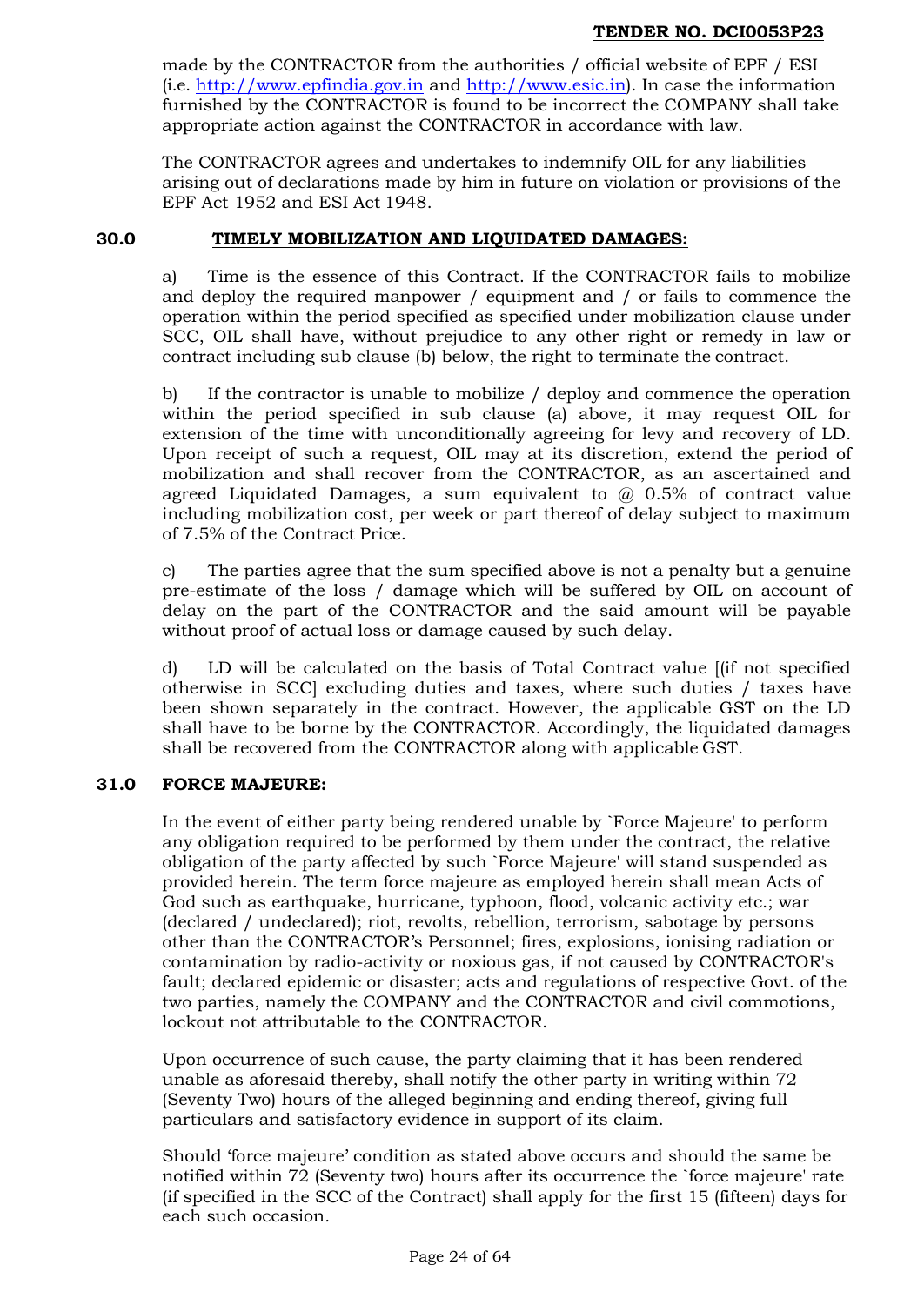Either party shall have the right to terminate the Contract if such `force majeure' conditions continue beyond successive 60 (Sixty) days [or exclusively mentioned in the SCC of the Contract] with prior written notice of 15 days, provided termination of the Contract does not result into safety hazard to the life and property on account of withdrawal of operations or the operation is at critical stage. COMPANY shall have the absolute right to decide whether any safety hazard exists or operation is at critical position and decision of the COMPANY shall binding upon the CONTRACTOR.

Should either party decide not to terminate the Contract even under such condition, no payment would apply after expiry of fifteen (15) days force majeure period*.* [or exclusively mentioned in the SCC of the Contract]

Time for performance of the relative obligation suspended by Force Majeure shall then stand extended by the period for which such cause lasts.

If however, relative obligation of the party affected by such 'Force Majeure' is limited to part of the obligation(s), the contract shall not be terminated and the parties shall continue to perform their respective obligations, which are not affected by the 'force majeure' condition, provided the obligations affected by the 'force majeure' do not preclude the parties in performing the obligations not affected by such conditions.

# **32.0 SET-OFF**:

Any sum of money due and payable to the CONTRACTOR (including Performance Security refundable to them) under this or any other Contract, whether in progress or in future, may be appropriated by OIL and set-off against any claim of OIL (or such other person or persons contracting through OIL) for payment of a sum of money arising out of this contract or under any other contract made by the CONTRACTOR with OIL (or such other person or persons contracting through OIL).

## **33.0 WITHHOLDING**:

COMPANY may withhold or nullify the whole or any part of the amount due to CONTRACTOR, after informing the CONTRACTOR of the reasons in writing, on account of subsequently discovered evidence in order to protect COMPANY from loss on account of :

- **33.1** For non-completion of jobs assigned as per Scope of Work/Terms of Reference.
- **33.2** Defective work not remedied by CONTRACTOR.
- **33.3** Claims by COMPANY's recognized sub-CONTRACTOR of CONTRACTOR or others filed or on the basis of reasonable evidence indicating probable filing of such claims against CONTRACTOR.
- **33.4** Failure of CONTRACTOR to pay or provide for the payment of salaries/ wages, contributions, taxes or enforced savings with-held from wages etc with respect to personnel engaged by the CONTRACTOR.
- **33.5** Failure of CONTRACTOR to pay the cost of removal of unnecessary debris, materials, tools, or machinery.
- **33.6** Any failure by CONTRACTOR to fully reimburse COMPANY under any of the indemnification provisions of this Contract. If, during the progress of the work CONTRACTOR shall allow any indebtedness to accrue for which CONTRACTOR, under any circumstances in the opinion of COMPANY, may be primarily or contingently liable or ultimately responsible and CONTRACTOR shall, within five days after demand is made by COMPANY, fail to pay and discharge such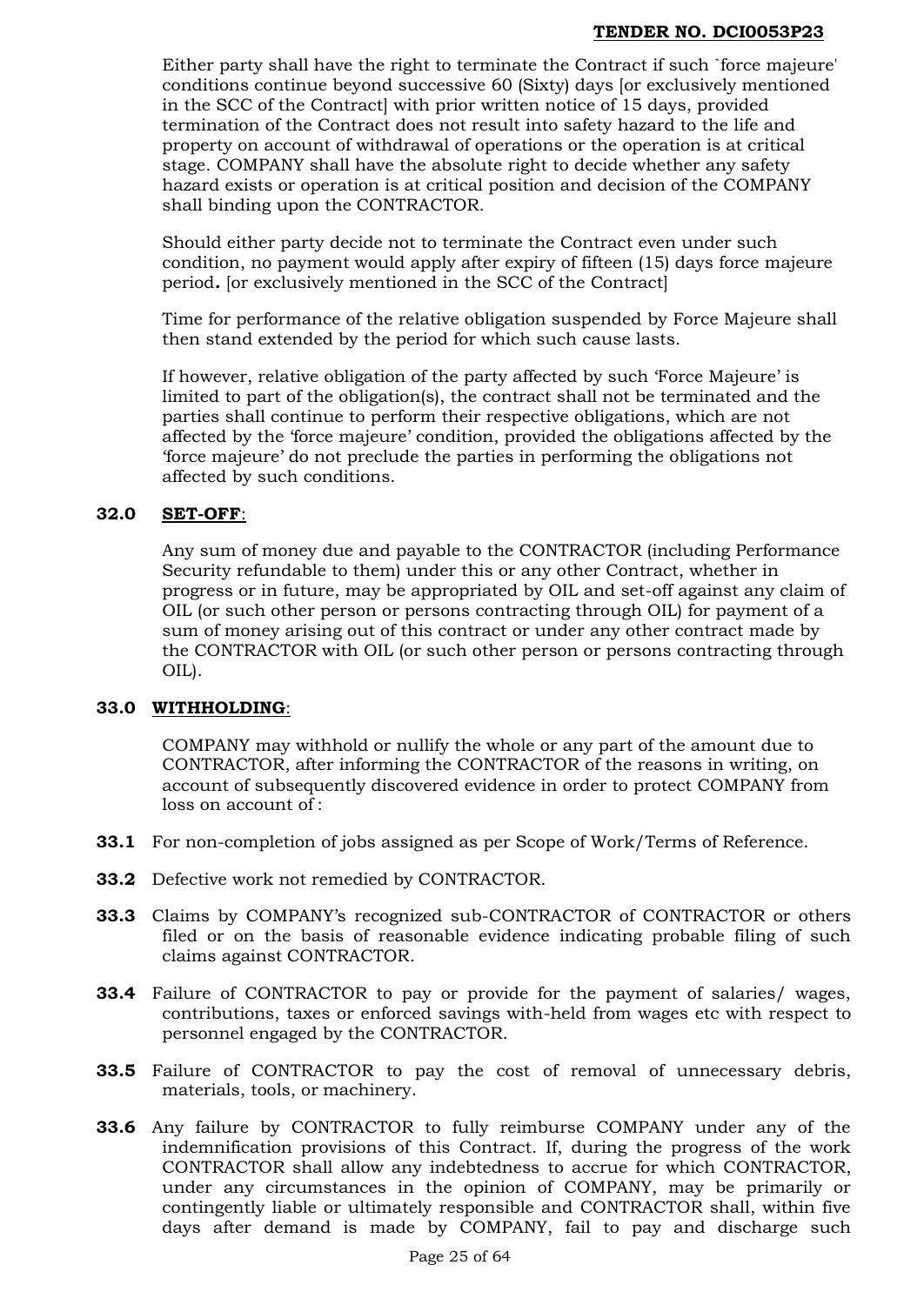indebtedness, then COMPANY may during the period for which such indebtedness shall remain unpaid, with-hold from the amounts due to CONTRACTOR, a sum equal to the amount of such unpaid indebtedness.

- **33.7** Withholding will also be effected on account of the following:
	- i) Order issued by a Court of Law or statutory authority in India.

ii) Income-tax deductible at source according to law prevalent from time to time in the country.

iii) Any obligation of CONTRACTOR which by any law prevalent from time to time to be discharged by COMPANY in the event of CONTRACTOR's failure to adhere to such laws.

iv) Any payment due from CONTRACTOR in respect of unauthorised imports.

When all the above grounds for withholding payments are removed, payment shall thereafter be made for amounts so with-held.

**33.8** COMPANY reserves the right to disburse or deposit the amount so withheld to the concerned person(s) or agency or government authority, as the case may be, besides nullifying such amount on account of loss suffered by the COMPANY against **33.2, 33.3, 33.6** & **33.7** above.

## **34.0 APPLICABLE LAWS**:

The Contract shall be deemed to be a Contract made under, governed by and construed in accordance with the laws of India for the time being in force and shall be subject to the sole and exclusive jurisdiction of Courts situated in Dibrugarh (or the Place where the contract is executed) and Principal Bench of Gauhati High Court (or the High Court under whose territorial jurisdiction, the place of execution of contract falls).

This Agreement including all matter connected with this Agreement, shall be governed by the laws of India (both substantive and procedural) for the time being in force and shall be subject to exclusive jurisdiction of Courts, mentioned hereinabove. Foreign companies, operating in India or entering into Joint ventures in India, shall also be governed by the laws of India and shall be subject to sole and exclusive jurisdiction of above Courts.

The CONTRACTOR shall ensure full compliance of various Indian Laws and Statutory Regulations, as stated below, to the extent applicable, as stated below, but not limited to, in force from time to time and obtain necessary permits/ licenses etc. from appropriate authorities for conducting operations under the Contract:

- a) The Mines Act 1952
- b) The Oil Mines Regulations, 1984
- c) The Employees' Compensation Act, 1923
- d) The Code of Wages, 2019
- e) The Contract Labour (Regulation & Abolition) Act, 1970 and the rules framed there under
- f) The Employees' Pension Scheme, 1995
- g) The Interstate Migrant Workmen Act., 1979 (Regulation of employment and conditions of service).
- h) The Employees Provident Fund and Miscellaneous Provisions Act, 1952
- i) Goods and Service Tax Act
- j) Customs & Excise Act & Rules
- k) Factories Act, 1948
- l) Industrial Disputes Act, 1947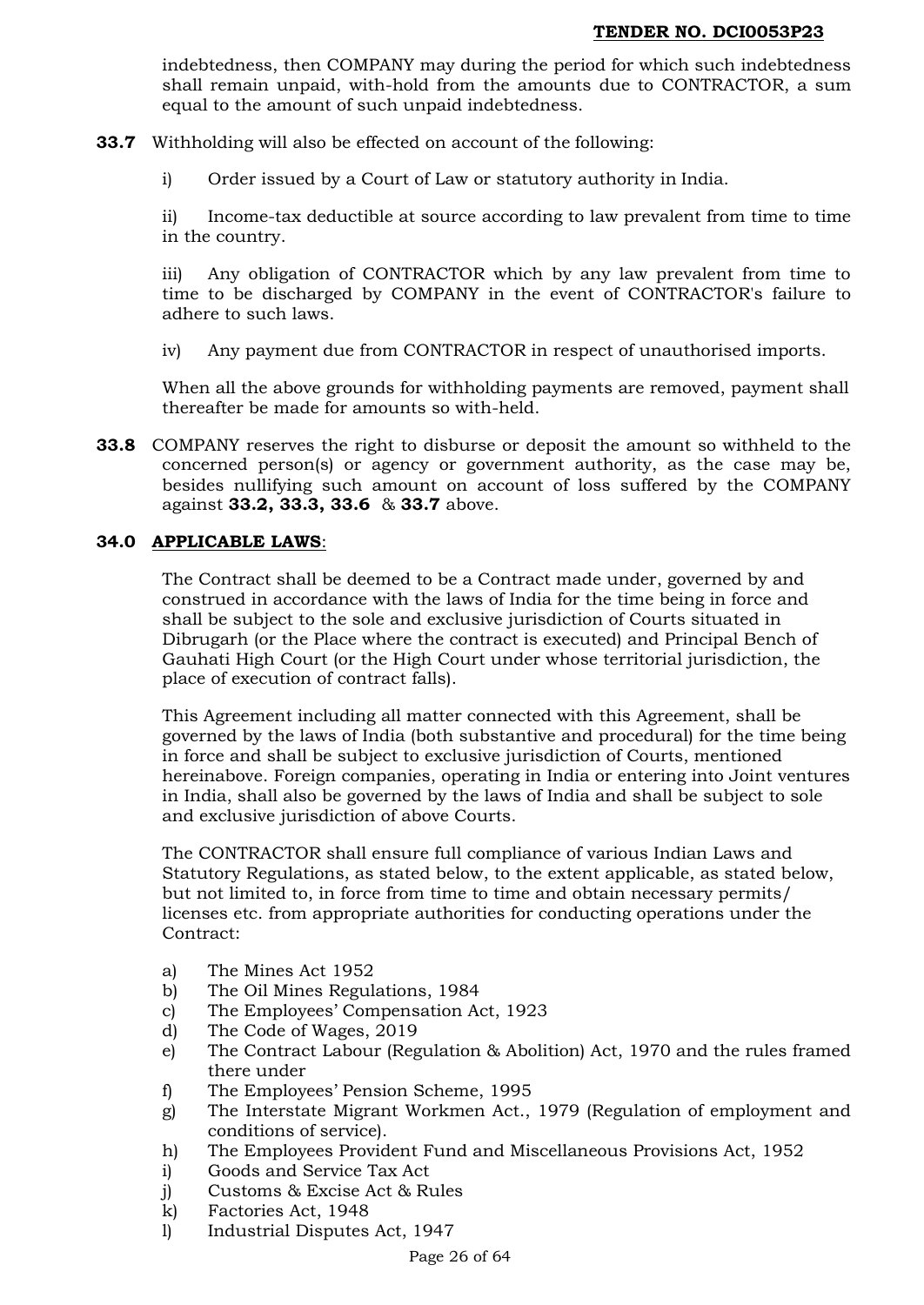- m) Payment of Gratuity Act, 1972
- n) Environmental Protection Act, 1986 & other pollution control Acts.
- Note: The above Acts are only indicative and not exhaustive. The Acts shall include the rules and regulations framed thereunder.

#### **35.0 LABOUR LAWS**:

- i) CONTRACTOR shall comply with the provisions of various labour related laws, including but not limited to the Code of Wages, 2019, Employee Provident Fund and Miscellaneous Provisions Act 1952, COMPANY's Liability Act 1938, Employees' Compensation Act 1923, Industrial Disputes Act 1947, the Maternity Benefit Act 1961 and Contract Labour (Regulation and Abolition) Act 1970, Employment of Children Act 1938, Employees' State Insurance Act, 1948 or any modifications / amendment thereof or any other law relating thereto and rules made there under from time to time.
- ii) No Labour below the age of eighteen [18] years shall be employed on the work.
- iii) CONTRACTOR shall not pay less than what is provided under law to labourers engaged by him on the work.
- iv) CONTRACTOR shall at his expense comply with all labour laws and keep the COMPANY indemnified in respect thereof.
- v) CONTRACTOR shall pay equal wages for men and women in accordance with applicable Labour laws.
- vi) If the CONTRACTOR is covered under the Contract Labour (Regulation and Abolition) Act, he shall obtain a license from licensing authority [i.e. office of the Labour Commissioner] by payment of necessary prescribed fee and the deposit, if any, before starting the work under the Contract. Such fee / deposit shall be borne by the CONTRACTOR.
- vii) CONTRACTOR must obtain the PF Code from the concerned PF Authority under Employees Provident Fund and Miscellaneous Provisions Act, 1952. Similarly, CONTRACTOR must obtain ESI Code under Employees State Insurance Act.
- viii) CONTRACTOR being the employer of the labours / personnel to be engaged under the contract shall be liable to pay gratuity to the labours / personnel as per the provision of the Payment of Gratuity Act, 1972 and accordingly, shall keep the COMPANY indemnified in respect thereof. If however, COMPANY requires to pay gratuity to such labour(s) as per the direction of the competent authority under the Act, COMPANY shall recover such amount from the outstanding dues payable to the CONTRACTOR under the contract or any other contract(s).
- ix) CONTRACTOR shall furnish to Engineer in Charge the distribution return of the number & description, by trades of the work people employed on the works. CONTRACTOR shall also submit on the 4th & 19th of every month to Engineer in Charge a true statement showing in respect of the  $2<sup>nd</sup>$  half of the preceding month  $\&$  the 1<sup>st</sup> half of the current month (1) the accidents that occurred during the said fortnight showing the circumstances under which they happened and the extent of damage and injury caused by them and (2) the number of female workers who have been allowed Maternity Benefit as provided in the Maternity Benefit Act 1961 on Rules made there under and the amount paid to them.
- x) Engineer in Charge shall on a report having been made by an inspecting officer as defined in Contract Labour (Regulation and Abolition) Act 1970 have the power to deduct from the money due to the CONTRACTOR any sum required or estimated to be required for making good the loss suffered by a worker or workers by reason of non-fulfillment of the conditions of the Contract for the benefit of workers, nonpayment of wages or of deductions made from his or their wages which are not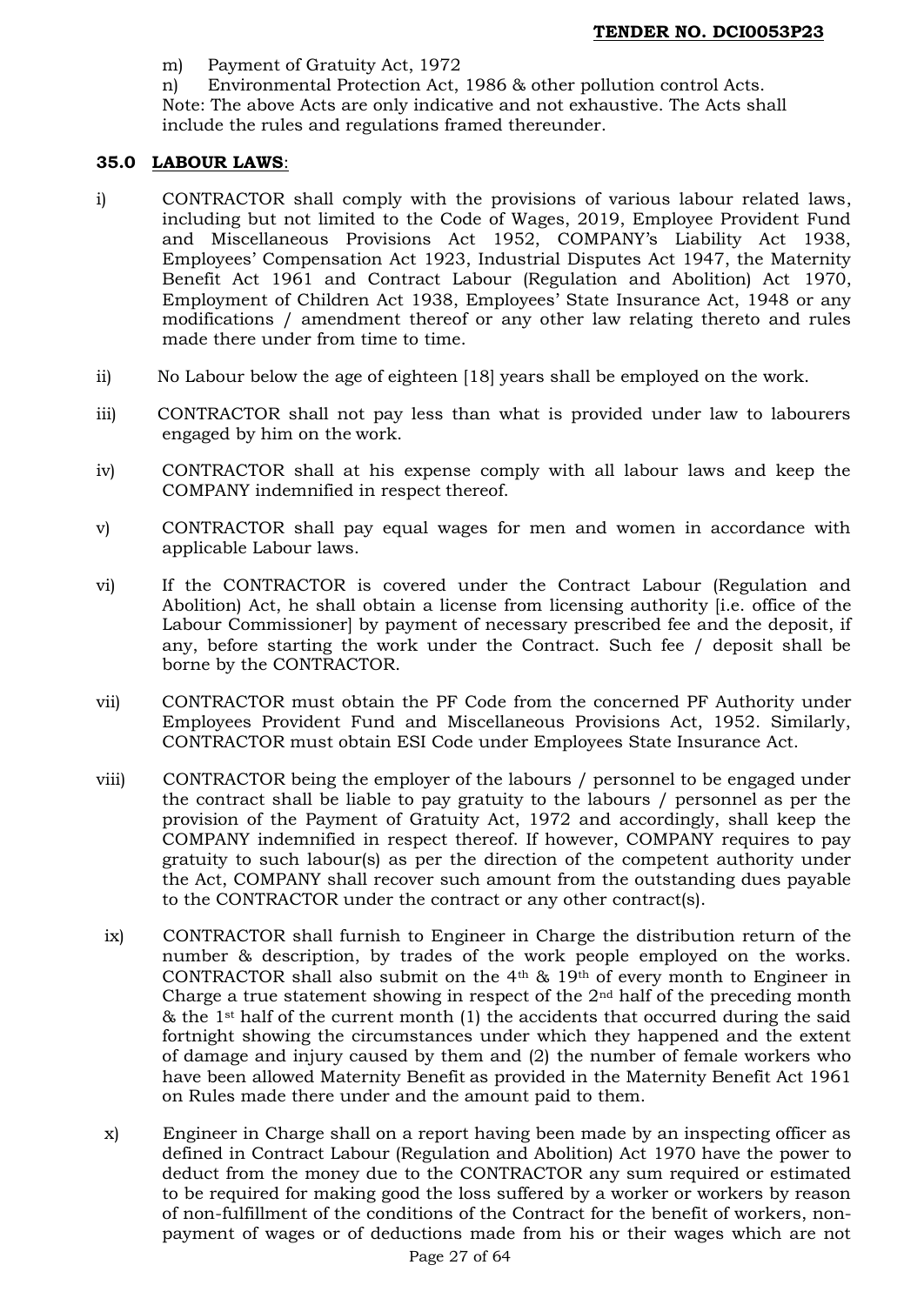justified by the terms of the Contract or non-observance of the said regulations.

xi) The CONTRACTOR shall indemnify the COMPANY against any payments to be made under and for the observance of the provisions of the aforesaid acts without prejudice to his right to obtain indemnity from his sub-CONTRACTOR.

## **36.0 STATUTORY REQUIREMENTS**:

During the tenure of this CONTRACT nothing shall be done by the CONTRACTOR in contravention of any law, act and/or rules/regulations, thereunder or any amendment

#### **37.0 GENERAL HEALTH, SAFETY & ENVIRONMENT (HSE) GUIDELINES**:

- **37.1** It will be solely the CONTRACTOR's responsibility to fulfil all the legal formalities with respect to the Health, Safety and Environmental aspects of the entire job (namely; the person employed by him, the equipment, the environment, etc.) under the jurisdiction of the district of that state where it is operating. Ensure that all sub-CONTRACTORs hired by CONTRACTOR comply with the same requirement as the CONTRACTOR himself and shall be liable for ensuring compliance all HSE laws.
- **37.2** It will be entirely the responsibility of the Contractor/his Supervisor/representative to ensure strict adherence to all HSE measures and statutory rules during operation in OIL's installations and safety of workers engaged by him. The crew members will not refuse to follow any instruction given by company's Installation Manager/Safety Officer/Engineer/Official/ Supervisor/Junior Engineer for safe operation.
- **37.3** Any compensation arising out of the job carried out by the Contractor whether related to pollution, Safety or Health will be paid by the contractor only.
- **37.4** Any compensation arising due to accident of the Contractor's personnel while carrying out the job, will be payable by the contractor.
- **37.5** When there is a significant risk to health, environment or safety of a person or place arising because of a non-compliance of HSE Measures Company shall have the right to direct the contractor to cease work until the non-compliance is corrected.

#### **38.0 POLLUTION AND CONTAMINATION**:

The CONTRACTOR shall be liable for all surface and sub-surface pollution to the extent caused by CONTRACTOR and resulting from CONTRACTOR's operation/service or spillage or dumping of solvents/additive substances or pollutants, which the CONTRACTOR brings to the Site for use in connection with Work to be performed under this Contract.

Notwithstanding anything to the contrary contained herein, it is agreed that except on the ground of willful misconduct or criminal misconduct, COMPANY shall release, indemnify and hold CONTRACTOR and its sub-CONTRACTORs harmless from any and all claims, judgments, losses, expenses and any costs related thereto (including but not limited to Court costs and "Attorney's fees") for:

- a) Damage to or loss of any reservoir or producing formation; and/ or
- b) Damage to or loss of any well; and/ or
- c) Any other subsurface damage or loss; and/ or
- d) Any property damage or loss or personal injury or death arising out of or in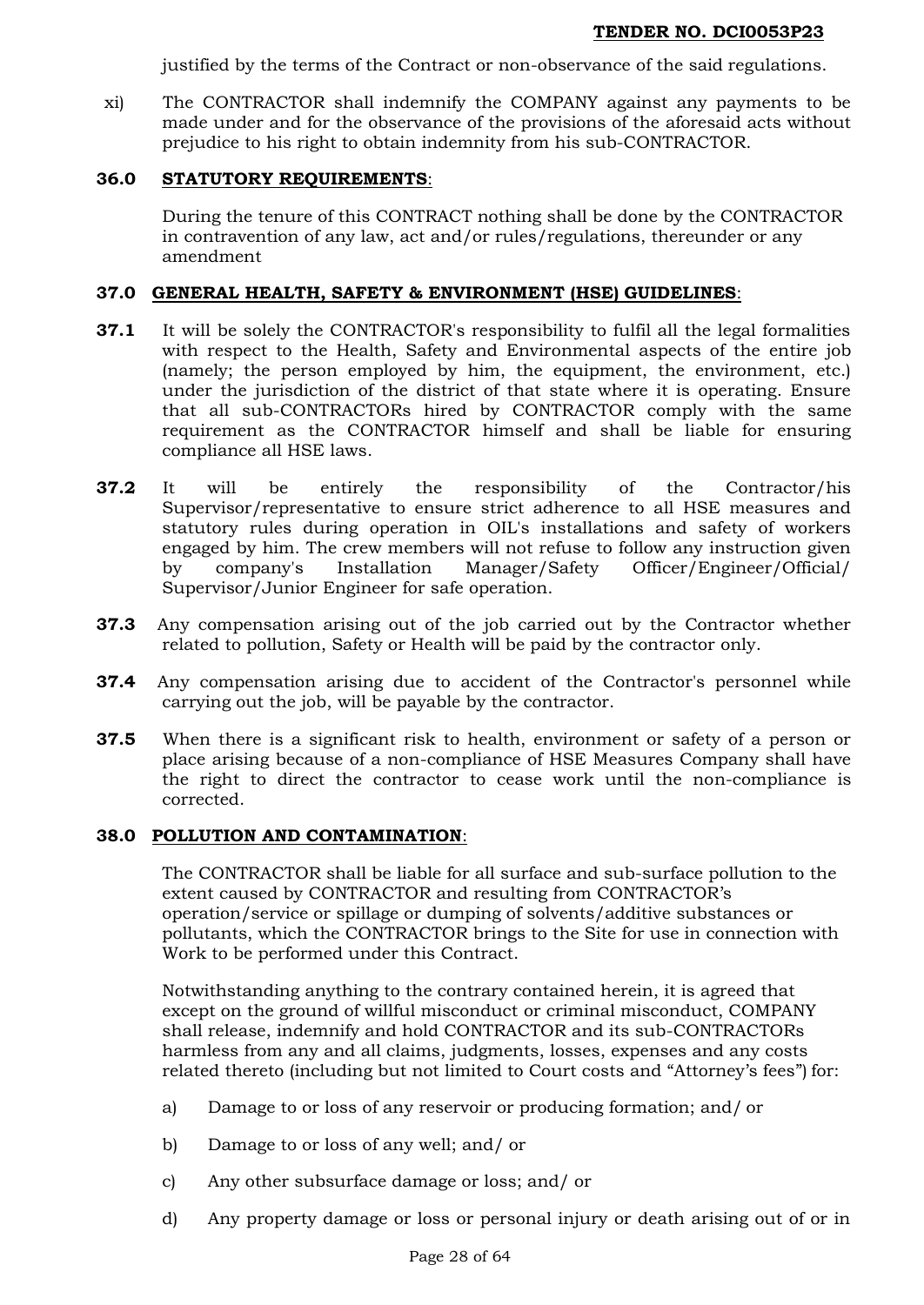connection with a blowout, fire explosion and loss of well control regardless of cause.

#### **39.0 STATUTORY VARIATION / NEWLY ENACTED LAW:**

- **39.1** All duties, taxes except otherwise specified in the Contract as applicable on the closing date of bid submission as per relevant acts and rules shall be in CONTRACTOR's account. Variation in case of custom duty on CIF value declared by the bidder shall be to COMPANY account.
- **39.2** In the event of introduction of any new legislation or any amendment or enforcement of any Act or Law, rules or regulations of Government of India or State Government(s) or Public Body, which becomes effective after the date of submission of Price Bid or revised price bid, if any, for this CONTRACT and which results in increased / decreased cost of the works under the CONTRACT through increased / decreased liability of taxes and / or duties, required to be paid by the CONTRACTOR, (other than personnel and Corporate taxes), the Parties shall agree to a revision in pricing to reflect such change subject to the production of documentary proof to the satisfaction of the COMPANY / CONTRACTOR as applicable to the extent which directly is attributable to such introduction of new legislation or change or amendment as mentioned above and adjudication by the competent authority (applicable when disputed by COMPANY) & the courts wherever levy of such taxes / duties are disputed by COMPANY / CONTRACTOR.
- **39.3** Any increase in net amount of the duties and taxes (i.e. the amount of taxes/duties payable minus eligible credit of taxes/duties paid on input services/inputs) after the contractual completion/mobilization date during the extended period will be to the CONTRACTOR's account, where delay in completion /mobilization period is attributable to the CONTRACTOR. However, any decrease in net amount of the duties and taxes (i.e. the amount of taxes/duties payable minus eligible credit of taxes/duties paid on input services/inputs) after the contractual completion/mobilization date will be to COMPANY's account.
- **39.4** The Contract Price and other prices given in the Schedule of Prices are based on the applicable tariff as indicated by the CONTRACTOR in the Schedule of Prices. In case this information subsequently proves to be wrong, incorrect or misleading, COMPANY will have no liability to reimburse/pay to the CONTRACTOR the excess duties, taxes, fees, if any finally levied/imposed by the concerned authorities. However, in such an event, COMPANY will have the right to recover the difference in case the rate of duty/tax finally assessed is on the lower side.
- **39.5** Notwithstanding the provision contained in Clause-39.1 to 39.4 above, the COMPANY shall not bear any liability in respect of:

i. Personal taxes on the personnel deployed by CONTRACTOR, his sub-CONTRACTOR/sub-sub-CONTRACTORs and Agents etc.

ii. Corporate taxes and Fringe benefit tax in respect of CONTRACTOR and all of their sub-CONTRACTORs, agents etc.

iii. Other taxes & duties including Customs Duty and GST in addition to new taxes etc. in respect of sub-CONTRACTORs, vendors, agents etc. of the CONTRACTOR.

iv. Any liability on the CONTRACTOR, which was accrued under the old law or contract, which the CONTRACTOR is obligated to pay either to the COMPANY or to the Government Authority.

**39.6** In order to ascertain the net impact of the amendment/ revisions/enactment of various provisions of taxes/duties, the CONTRACTOR is liable to provide following disclosure to COMPANY: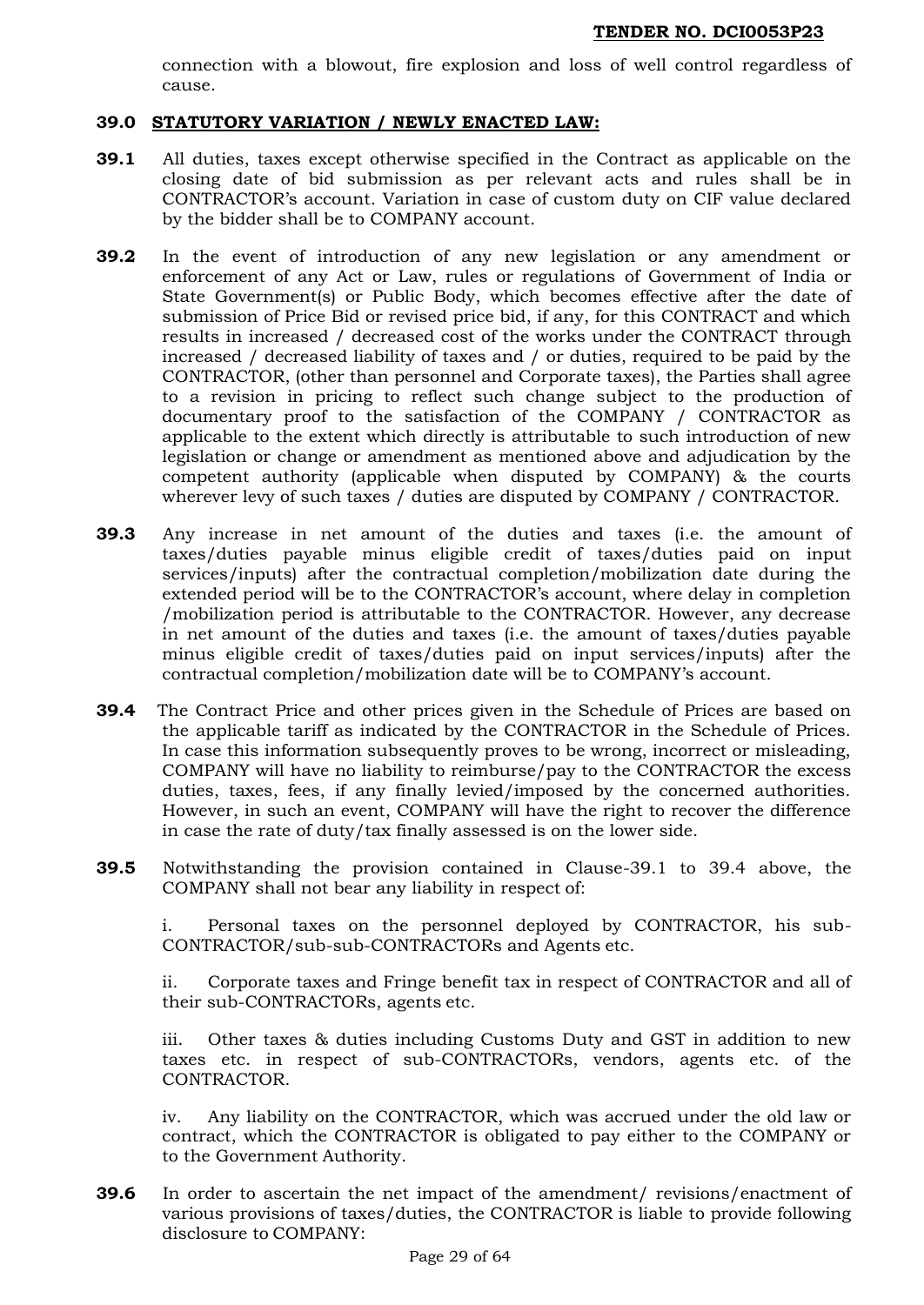i. Details of each of the input services used in relation to providing service to COMPANY including estimated monthly value of input service and GST tax amount.

ii. Details of Inputs (material/consumable) used/required for providing service to COMPANY including estimated monthly value of input and GST paid/payable on purchase of inputs.

- **39.7** The above provisions would be applicable only in case of variation in rate of taxes and duties on supply of services to OIL and not applicable on taxes and duties on input (goods and services) towards such services.
- **39.8** Any claim or reduction on account of change in law shall be accompanied with undertaking that the provisions of anti- profiteering clause under GST Act have been complied with.

## **40.0 SEVERABILITY:**

Should any provision of this agreement be found to be invalid, illegal or otherwise not enforceable by any court of law, such finding shall not affect the remaining provisions hereto and they shall remain binding on the parties hereto.

## **41.0 COMMISSION OF MISCONDUCT / SUBMISSION OF FRAUDULENT DOCUMENT BY THE BIDDER/CONTRACTOR AND BANNING THEREOF:**

The information and documents furnished by the bidder/CONTRACTOR in respect of the tender/contract are accepted by COMPANY to be true and genuine. However, if it comes to the notice of the COMPANY anytime either during the pendency of the tender or after award of the contract or after completion the contract that a Bidder/CONTRACTOR furnished fraudulent document/false information in relation to the subject tender/contract or committed any misconduct, appropriate action shall be taken against the Bidder/CONTRACTOR for debarment/banning of the bidder/CONTRACTOR from participating in any future tender of the COMPANY in terms of the COMPANY's Banning Policy, 2017 besides making the CONTRACTOR liable for other penal action including termination of ongoing contract(s) at his/her risk and peril. In such event, the Performance Security in respect of ongoing contract(s) shall be forfeited by the COMPANY.

#### **42.0 SETTLEMENT OF DISPUTES**:

## **42.1 Arbitration (Applicable for Suppliers/CONTRACTORs other than PSU and MSME):**

1) Except as otherwise provided elsewhere in the contract, if any dispute, difference, question or disagreement arises between the parties hereto or their respective representatives or assignees, in connection with construction, meaning, operation, effect, interpretation of the contract or breach thereof which parties are unable to settle mutually, the same shall be referred to Arbitration as provided hereunder:

2) A party wishing to commence arbitration proceeding shall invoke Arbitration Clause by giving 30 days notice to the other party. The notice invoking arbitration shall specify all the points of dispute with details of the amount claimed to be referred to arbitration at the time of invocation of arbitration and not thereafter. If the claim is in foreign currency, the claimant shall indicate its value in Indian Rupee for the purpose of constitution of the arbitral tribunal.

3) It is agreed and undertaken by the Parties that irrespective of country of origin of the CONTRACTOR, the arbitration proceedings shall be governed by the Arbitration and Conciliation Act, 1996 and under no circumstances, the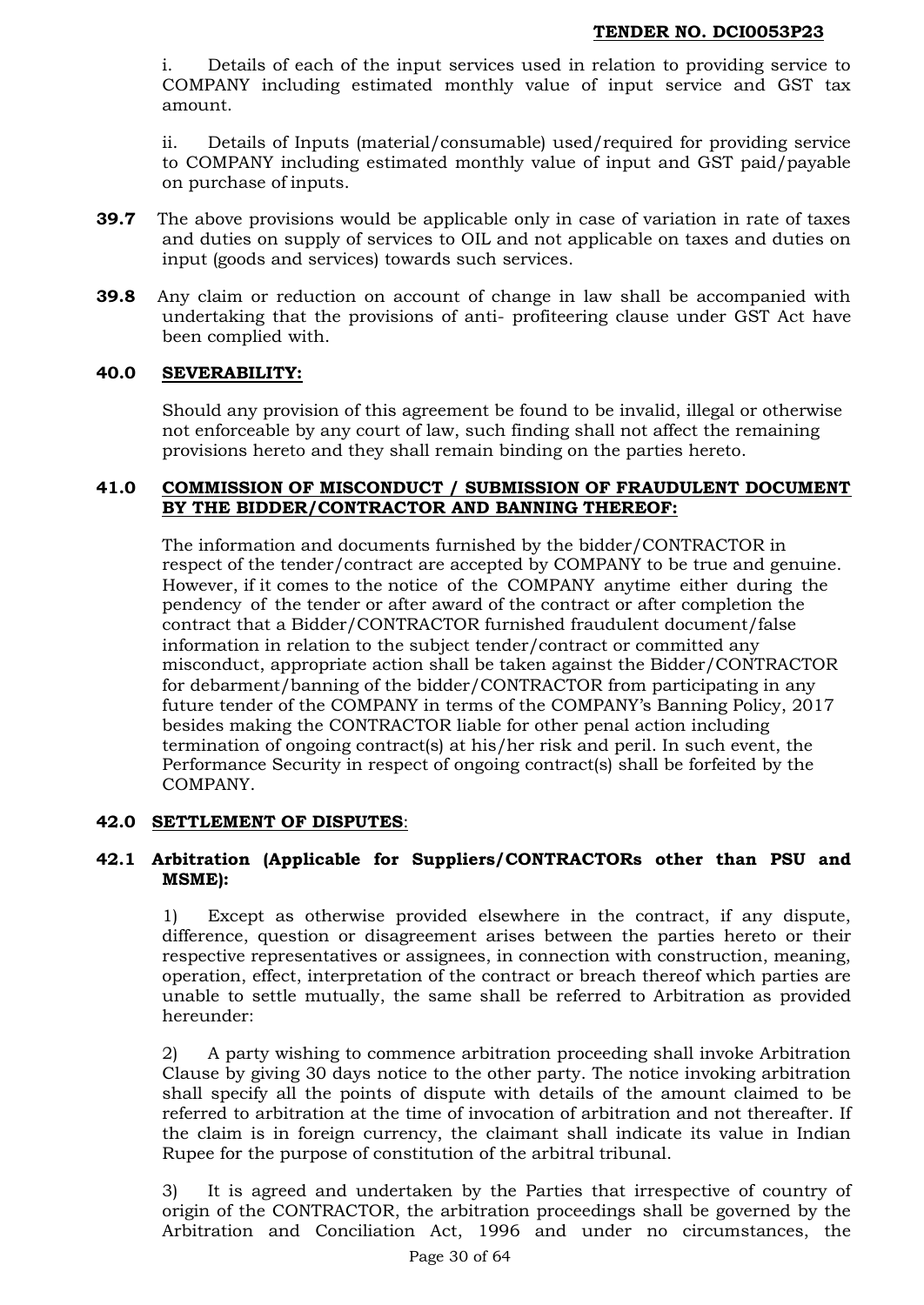proceedings shall be construed as International Arbitration.

- Claim amount (excluding claim for interest and counter claim, if any) Number of Arbitrator Appointing Authority Up to Rs. 25.00 Lakh  $\parallel$  Not applicable  $\parallel$  Not applicable Above Rs. 25.00 Lakh bove KS. 25.00 Lakii  $\begin{array}{c} \text{Sole Arbitrary} \\ \text{Up to Rs. 25 Crore} \end{array}$  Sole Arbitrator  $\begin{array}{c} \text{OIL} \end{array}$ Above Rs. 25 Crore | 3 Arbitrators One Arbitrator by each party and the 3rd Arbitrator, who shall be the presiding Arbitrator, by the two Arbitrators.
- 4) The number of arbitrators and the appointing authority will be as under:

5) The parties agree that they shall appoint only those persons as arbitrators who accept the conditions of the arbitration clause. No person shall be appointed as Arbitrator or Presiding Arbitrator who does not accept the conditions of the arbitration clause.

6) If any of the Arbitrators so appointed dies, resigns, becomes incapacitated or withdraws for any reason from the proceedings, it shall be lawful for the concerned party/arbitrators to appoint another person in his place in the same manner as aforesaid. Such person shall proceed with the reference from the stage where his predecessor had left if both parties consent for the same; otherwise, he shall proceed de novo.

7) Parties agree and undertake that neither shall be entitled for any prereference or pendente-lite interest on its claims. Parties agree that any claim for such interest made by any party shall be void.

8) The arbitral tribunal shall complete the proceedings, make and publish the award within time stipulated in the Arbitration and Conciliation Act, 1996(as amended)

9) If after commencement of the arbitration proceedings, the parties agree to settle the dispute mutually or refer the dispute to conciliation, the arbitrators shall put the proceedings in abeyance until such period as requested by the parties. Where the proceedings are put in abeyance or terminated on account of mutual settlement of dispute by the parties, the fees payable to the arbitrators shall be determined as under:

(i) 20% of the fees if the claimant has not submitted statement of claim.

- (ii) 40% of the fees if the pleadings are complete
- (iii) 60% of the fees if the hearing has commenced.
- (iv) 80% of the fees if the hearing is concluded but the award is yet to be passed.

10) Each party shall be responsible to make arrangements for the travel and stay etc. of the arbitrator appointed by it. Claimant shall also be responsible for making arrangements for travel/stay arrangements of the Presiding Arbitrator and the expenses incurred shall be shared equally by the parties.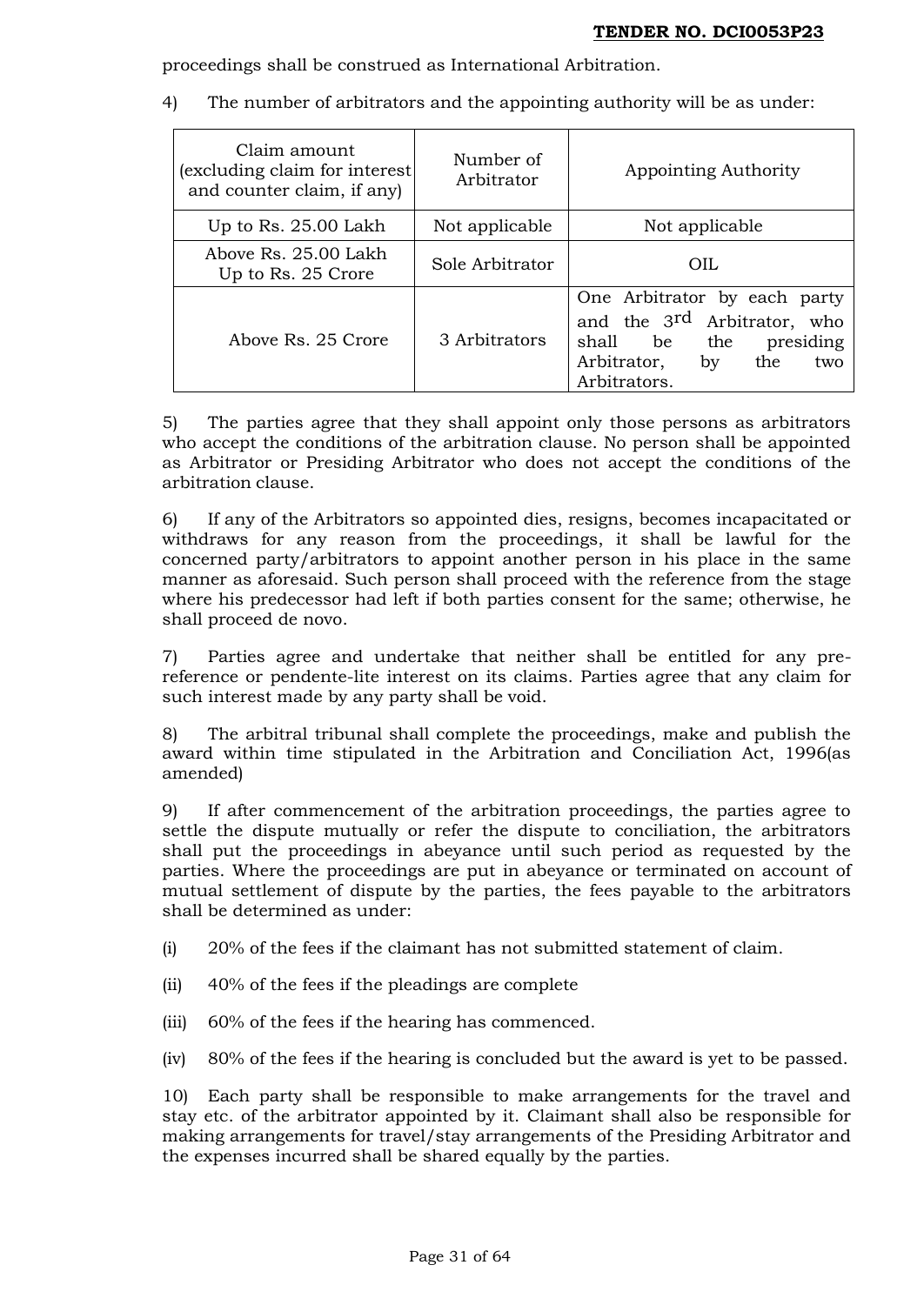In case of sole arbitrator, both parties shall equally share all expenditures that may be required to be incurred.

11) The fees and other administrative/secretarial expenses of the arbitrator(s) shall not exceed the model fee as stipulated in Schedule of the Act and such expenses shall be equally borne by the parties.

12) The Place/Seat of Arbitration shall be Guwahati or the place where the contract is executed. The venue of the arbitration shall be decided by the Arbitrator(s) in discussion with the parties. The cost of arbitration sittings shall be equally borne by the parties.

13) The Arbitrator(s) shall give reasoned and speaking award and it shall be final and binding on the parties.

14) Subject to aforesaid, provisions of the Arbitration and Conciliation Act, 1996 and any statutory modifications or re-enactment thereof shall apply to the arbitration proceedings under this clause.

## **42.2 Arbitration (applicable in case of Contract awarded on Public Sector Enterprise):**

- a) In the event of any dispute or difference relating to the interpretation and application of the provisions of commercial contract (s) between Central Public Sector Enterprises (CPSEs) and also between CPSEs and Government Departments/Organizations (excluding disputes -concerning Railways, Income Tax, Customs & Excise Departments), such dispute or difference shall be taken up by either party for resolution through AMRCD as mentioned in OPE OM No. 4(1)/2013-DPE(GM)/FTS-1835 dated 22-05-2018.
- b) A party wishing to commence arbitration proceeding shall invoke Arbitration Clause and refer the dispute(s) to AMRCD with a copy to the other party. The notice invoking arbitration shall specify all the points of dispute with details of the amount claimed to be referred to arbitration at the time of invocation of arbitration and not thereafter
- c) Upon such reference, the dispute shall be decided by the Competent Authority appointed under the AMRCD, whose decision shall bind the parties finally and conclusively. The parties in the dispute will share equally the cost of the arbitration as intimated by the Arbitrator.

## **42.3 Arbitration (Applicable to Micro, Small and Medium Enterprise)**

In the event of any dispute or difference relating to, arising from or connected with the Contract, efforts shall be made to resolve the dispute(s) amicably by mutual consultation and in case such dispute(s) cannot be resolved through mutual consultation, then same shall be resolved through the procedure as prescribed in Section-18 of the Micro, Small and Medium Enterprises Development Act, 2006

## **42.4 Resolution of disputes through conciliation by OEC**

(Not Applicable in cases where value of dispute is less than Rs. 25 Lakhs and more than 2 Crore)

If any dispute, difference, question or disagreement arises between the parties hereto or their respective representatives or assignees, in connection with construction, meaning, operation, effect, interpretation of the contract or breach thereof which parties are unable to settle mutually, Company at its discretion, on its own or on the request of the CONTRACTOR, may refer the dispute to Outside Expert Committee ("OEC") to be constituted by Corporate Business Committee (CBC), OIL as provided hereunder: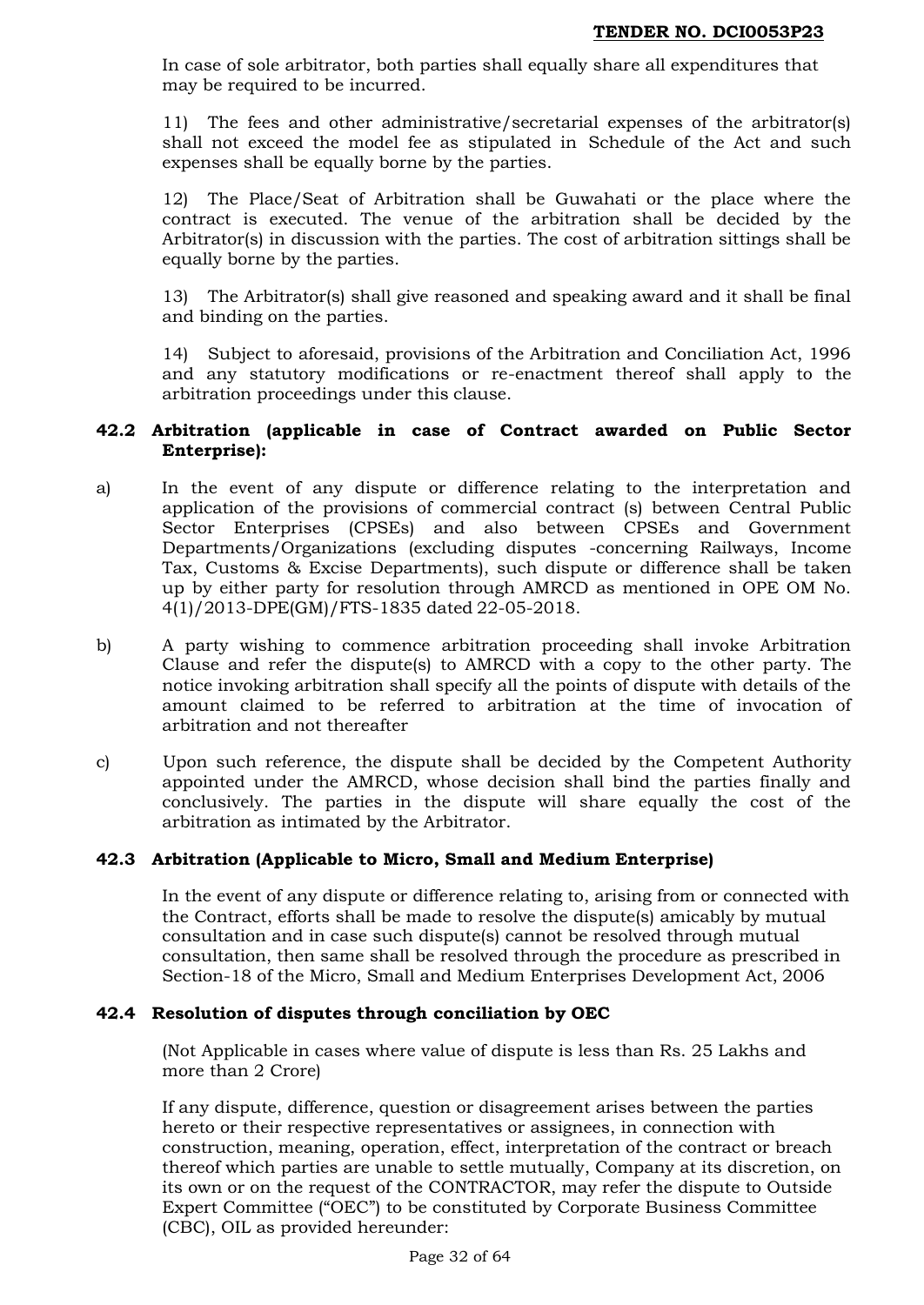a) The party desirous of resorting to conciliation shall send a notice of 30 (thirty) days to the other party of its intention of referring the dispute for resolution through OEC. The notice invoking conciliation shall specify all the points of disputes with details of the amount claimed to be referred to OEC and the party concerned shall not raise any new issue thereafter.

b) OIL shall nominate three outside experts, one each from Financial/commercial, Technical and Legal fields from the Panel of Outside Experts maintained by OIL who shall together be referred to as OEC (Outside Experts Committee).

c) Parties shall not claim any interest on claims/counterclaims from the date of notice invoking conciliation till execution of settlement agreement, if so arrived at. In case, parties are unable to reach a settlement, no interest shall be claimed by either party for the period from the date of notice invoking conciliation till the date of OEC recommendations in any further proceeding.

d) The Proceedings of the OEC shall be broadly governed by Part III of the Arbitration and Conciliation Act, 1996 including any modifications thereof. Notwithstanding above, the proceedings shall be summary in nature and Parties agree to rely only upon documentary evidence in support of their claims and not to bring any oral evidence in the OEC proceedings.

e) OEC shall hear both the parties and recommend possible terms of settlement between the parties. The recommendations of OEC shall be nonbinding and the parties may decide to accept or not to accept the same. Parties shall be at liberty to accept the OEC recommendation with any modification they may deem fit.

f) Where recommendations are acceptable to both the parties, a settlement agreement will be drawn up in terms of the OEC recommendations or with such modifications as may be agreed upon by the parties. The settlement agreement shall be signed by both the parties and authenticated by all the OEC members either in person or through circulation. This settlement agreement shall have the same legal status and effect as that of an arbitration award on agreed terms on the substance of the dispute rendered by an arbitral tribunal under Section 30 of the Arbitration and Conciliation Act, 1996.

g) OIL will share all other guidelines regarding reconciliation through OEC with the CONTRACTOR when it resorts to settlement through OEC. Both parties agree to adhere to these guidelines.

h) All the expenditure incurred in the OEC proceedings shall be shared by the parties in equal proportion. The parties shall maintain account of expenditure and present to the other for the purpose of sharing on conclusion of the OEC proceedings.

i) The OEC proceedings must be completed within a period of 03 (three) months from the date of constitution of the OEC with a provision of extension of one months, subject to mutual agreement. The Place of OEC shall be either at New Delhi or Guwahati.

j) If the parties are not able to resolve the dispute through OEC or do not opt for conciliation through OEC, the party may invoke arbitration clause as provided in the contract.

k) The parties shall be represented by their in-house employees/executives. No party shall bring any advocate or outside consultant/advisor/agent. Ex-officers of OIL who have handled the matter in any capacity directly or indirectly shall not be allowed to attend and present the case before OEC on behalf of Contractor. However, ex- employees of parties may represent their respective organizations.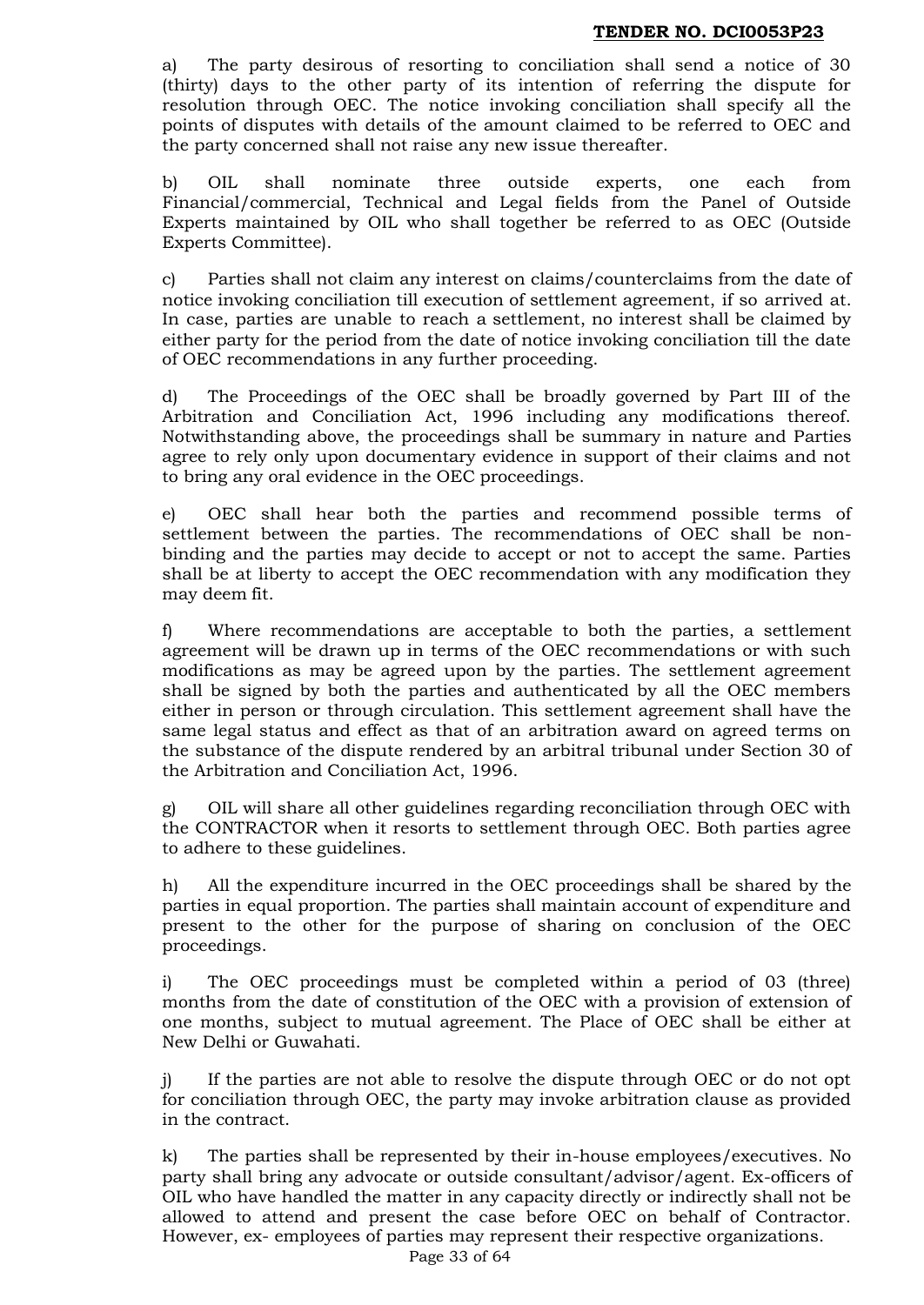l) Solicitation or any attempt to bring influence of any kind on either OEC Members or OIL is completely prohibited in conciliation proceedings and OIL reserves the absolute right to close the conciliation proceedings at its sole discretion if it apprehends any kind of such attempt made by the Contractor or its representatives.

#### **42.5 Exclusions**

Parties agree that following matters shall not be referred to conciliation or arbitration:

i) Any claim, difference or dispute relating to, connected with or arising out of OIL's decision to initiate any proceedings for suspension or debarment or banning, or decision to suspend or to ban or to debar business dealings with the bidder/CONTRACTOR and/or with any other person involved or connected or dealing with bid/contract/bidder/CONTRACTOR.

ii) Any claim, difference or dispute relating to, connected with or arising out of OIL's decision under the provisions of Integrity Pact executed between OIL and the Bidder/CONTRACTOR.

iii) Any claim, difference or dispute relating to, connected with or arising out of OIL's decision to comply with any order or directive of any statutory or government authority.

iv) Any claim which is less than Rs. 25 Lakh.

## **43.0 COMPLETION OF CONTRACT**:

Unless otherwise terminated under the provisions of any other relevant Clause or extended through written communication, this Contract shall be deemed to have been completed at the expiry of the Period specified in the contract or period of defect liability, as provided for under the Contract, whichever is later.

#### **44.0 TERMINATION**:

- **44.1 Termination on expiry of the contract**: This Agreement shall be deemed to have been automatically terminated on the expiry of the contract period unless OIL has exercised its option to extend this contract in accordance with the provisions, if any, of this contract.
- **44.2 Termination of contract for death:** If the CONTRACTOR is an individual or a proprietary concern and the individual or the proprietor dies or if the CONTRACTOR is a partnership concern and one of the partners dies then unless, the COMPANY is satisfied that the legal heir of the individual or the proprietary concern or the surviving partners are capable of carrying out and completing Contract, the COMPANY is entitled to cancel the Contract for the uncompleted part without being in any way liable for any compensation payment to the estate of the deceased CONTRACTOR and/or to the surviving partners of the CONTRACTOR's firm on account of the cancellation of Contract. The decision of the COMPANY in such assessment shall be final & binding on the parties. In the event of such cancellation, the COMPANY shall not hold the estate of the deceased CONTRACTOR and/or the surviving partners of CONTRACTOR's firm liable for any damages for non-completion of the Contract.
- **44.3 Termination on account of Force Majeure:** Unless the contract provides otherwise, either party shall have the right to terminate this Contract on account of Force Majeure as set forth in Article-31.0 above.
- **44.4 Termination on account of insolvency:** In the event that the CONTRACTOR or its collaborator or its guarantor at any time during the term of the Contract, becomes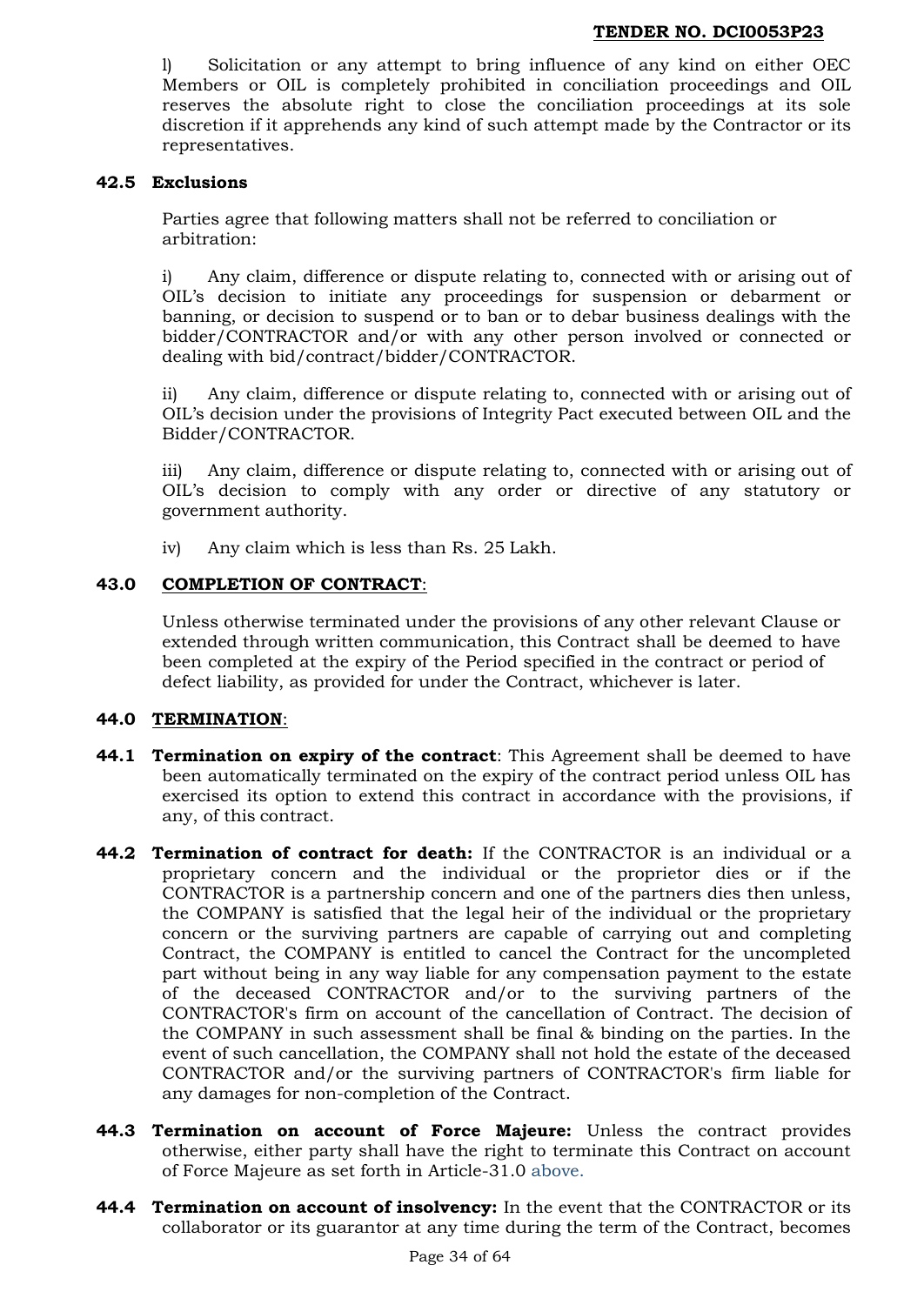insolvent or makes a voluntary assignment of its assets for the benefit of creditors or is adjudged bankrupt or under the process of insolvency or liquidation, then the COMPANY shall, by a notice in writing have the right to terminate the Contract and all the CONTRACTOR's rights and privileges hereunder, shall stand terminated forthwith.

However, COMPANY shall be at liberty to give the Receiver or Liquidator or Insolvency Professional Manager, as appointed by the Competent Court/Tribunal, the option of carrying out the Contract subject to its technical & financial competence and his providing a guarantee for due and faithful performance of the Contract.

- **44.5 Termination for Unsatisfactory Performance**: If the COMPANY considers that, the performance of the CONTRACTOR is unsatisfactory, or not as per the provision of the Contract, the COMPANY shall notify the CONTRACTOR in writing and specify in details the cause of dissatisfaction. The COMPANY shall have the option to terminate the Contract by giving 15 days notice in writing to the CONTRACTOR, if CONTRACTOR fails to comply with the requisitions contained in the said written notice issued by the COMPANY. In the event CONTRACTOR rectifies its non-performance to the satisfaction of the COMPANY, the option of termination may not be exercised by the COMPANY. If however CONTRACTOR repeats non-performance subsequently, COMPANY shall exercise the option to terminate contract by giving 07 days notice. Such CONTRACTOR shall be put on holiday as per the Banning Policy of OIL [available at [www.oil-india.in\]](http://www.oil-india.in/).
- **44.6 Termination due to change of ownership and Assignment:** In case the CONTRACTOR's rights and /or obligations under this Contract and/or the CONTRACTOR's rights, title and interest to the equipment/ material, are transferred or assigned without the COMPANY's written consent, the COMPANY may at its option, terminate this Contract. COMPANY shall not be however under any obligation to accord consent to the CONTRACTOR for change of ownership & assignment of the contract.
- **44.7** If at any time during the term of this Contract, breakdown of CONTRACTOR's equipment results in CONTRACTORs being unable to perform their obligations hereunder for a period of 15 successive days, COMPANY at its option, may terminate this Contract in its entirety or partially to the extent of nonperformance, without any further right or obligation on the part of the COMPANY, except for the payment of money then due. No notice shall be served by the COMPANY under the condition stated above.
- **44.8 Termination for delay in mobilization:** CONTRACTOR is required to mobilize complete equipment along with crew for commencement of services at the specified site within the maximum allowed number of days from the date of LOA/Notice for Mobilization as specified in the special conditions of contract. If the CONTRACTOR (successful bidder) fails to complete the mobilization as above, OIL shall have, without prejudice to any other clause of the CONTRACT, the right to terminate the contract.
- **44.9** Notwithstanding any provisions herein to the contrary, the Contract may be terminated at any time by the COMPANY on giving 30 (thirty) days written notice to the CONTRACTOR due to any other reason not covered under the above Article from **44.1 to 44.8** and in the event of such termination the COMPANY shall not be liable to pay any cost or damage to the CONTRACTOR except for payment of services as per the Contract upto the date of termination.
- **44.10 Consequence of Termination:** In all cases of termination herein set forth, the relative obligations of the parties to the Contract shall be limited to the period up to the date of termination. Notwithstanding the termination of this Contract, the parties shall continue to be bound by the provisions of this Contract that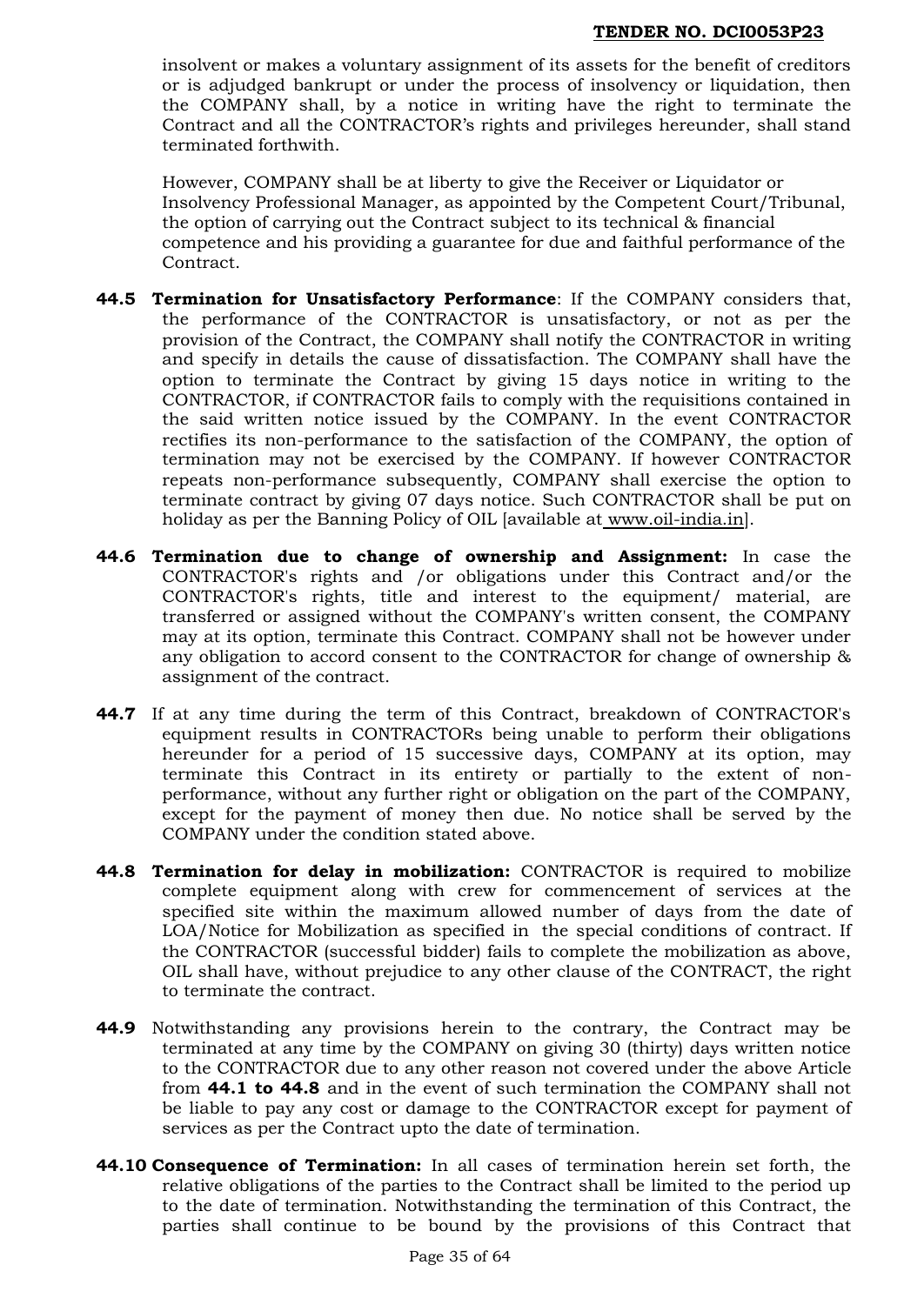reasonably require some action or forbearance after such termination.

Upon termination of this Contract, CONTRACTOR shall return to COMPANY all of COMPANY's properties, which are at the time in CONTRACTOR's possession.

In the event of termination of contract, COMPANY will issue Notice of termination of the contract with date or event after which the contract will be terminated. The contract shall then stand terminated and the CONTRACTOR shall demobilize their personnel & materials.

Demobilization charges shall not be payable by COMPANY in case of Article from **44.4 to 44.7**

## **45.0 TO DETERMINE THE CONTRACT:**

In such an event (i.e. termination under Article No. 44.4 to 44.9 above), the contract shall stand terminated and shall cease to be in force from the date of such notification by the COMPANY. Thereafter the CONTRACTOR shall stop forthwith any of the work then in progress, except those work which the COMPANY may, in writing, require to be done to safeguard any property or work, or installations from damages, and the COMPANY may take over the remaining unfinished work of the CONTRACTOR and complete the same through a fresh CONTRACTOR or by other means, at the risk and cost of the CONTRACTOR, and any of its sureties if any, shall be liable to the COMPANY for any excess cost occasioned by such work having to be so taken over and completed by the COMPANY over and above the cost at the rate / cost specified in the schedule of quantities and rates / prices.

## **46.0 WITHOUT DETERMINING THE CONTRACT:**

In such an event (i.e. termination under Article No. 44.4 to 44.9 above), the COMPANY may take over the work of the CONTRACTOR or any part thereof and complete the same through a fresh CONTRACTOR or by other means, at the risk and cost of the CONTRACTOR. The CONTRACTOR and any of its sureties are liable to the COMPANY for any excess cost over and above the cost at the rates specified in the schedule of quantities and rates/prices, occasioned by such work having been taken over and completed by the COMPANY.

## **47.0 ERRING/DEFAULTING AGENCIES:**

Erring and defaulting agencies like bidder, CONTRACTOR, supplier, vendor, service provider will be dealt as per OIL's Banning Policy dated 6th January, 2017 available in OIL's website: www.oil- india.com. Moreover, OIL reserves the right to take legal or any other action on the basis of merit of the case.

# **48.0 MISCELLANEOUS PROVISIONS:**

CONTRACTOR shall give notices and pay all fees at their own cost required to be given or paid by any National or State Statute, Ordinance, or other Law or any regulation, or bye-law of any local or other duly constituted authority as may be in force from time to time in India, in relation to the performance of the services and by the rules & regulations of all public bodies and companies whose property or rights are affected or may be affected in any way by the services.

CONTRACTOR shall conform in all respects with the provisions of any Statute, Ordinance of Law as aforesaid and the regulations or bye-law of any local or other duly constituted authority which may be applicable to the services and with such rules and regulation, public bodies and Companies as aforesaid and shall keep COMPANY indemnified against all penalties and liability of every kind for breach of any such Statute, Ordinance or Law, regulation or bye-law.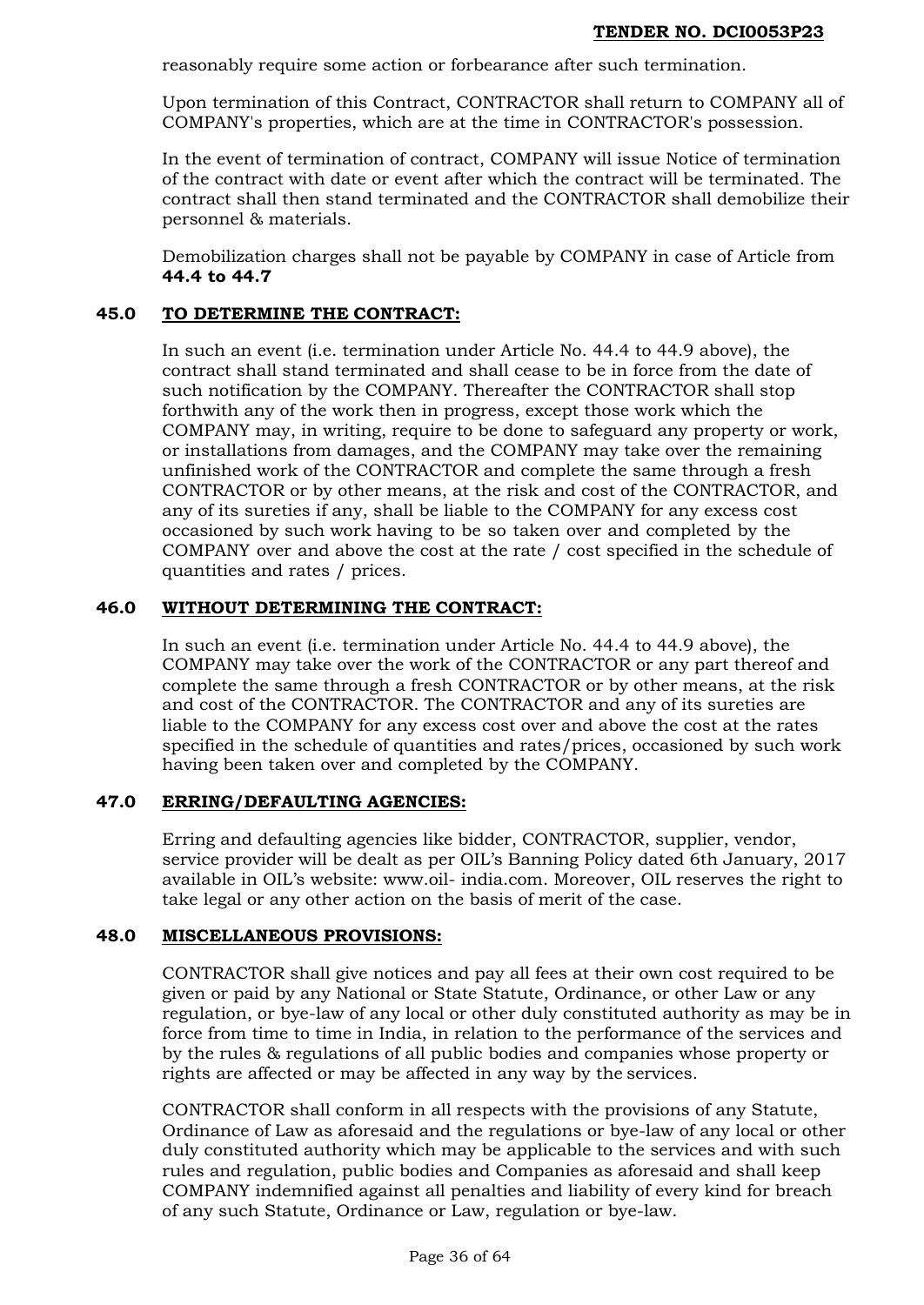During the tenure of the Contract, CONTRACTOR shall keep the site where the services are being performed reasonably free from all unnecessary obstruction and shall store or dispose of any equipment and surplus materials and clear away and remove from the site any wreckage, rubbish or temporary works no longer required. On the completion of the services, CONTRACTOR shall clear away and remove from the site any surplus materials; rubbish or temporary works of every kind and leave the whole of the site clean and in workmanlike condition to the satisfaction of the COMPANY.

Key personnel cannot be changed during the tenure of the Contract except due to sickness/death/resignation of the personnel or any other justified situation in which case the replaced person should have equal experience and qualification, which will be again subject to prior approval, by the COMPANY

\*\*\*\*\*\*\*\*\*\*\*\*\*\*\*\*\*\*\*\*\*\*\*\*\*\*\*\*\*\*\*\*\*\*\*\*\*\*\*\*\*\*\*\*\*\*\*\*\*\*\*\*\*\*\*\*\*\*\*\*\*\*\*\*\*\*\*\*\*\*\*\*\*\*\*\*\*\*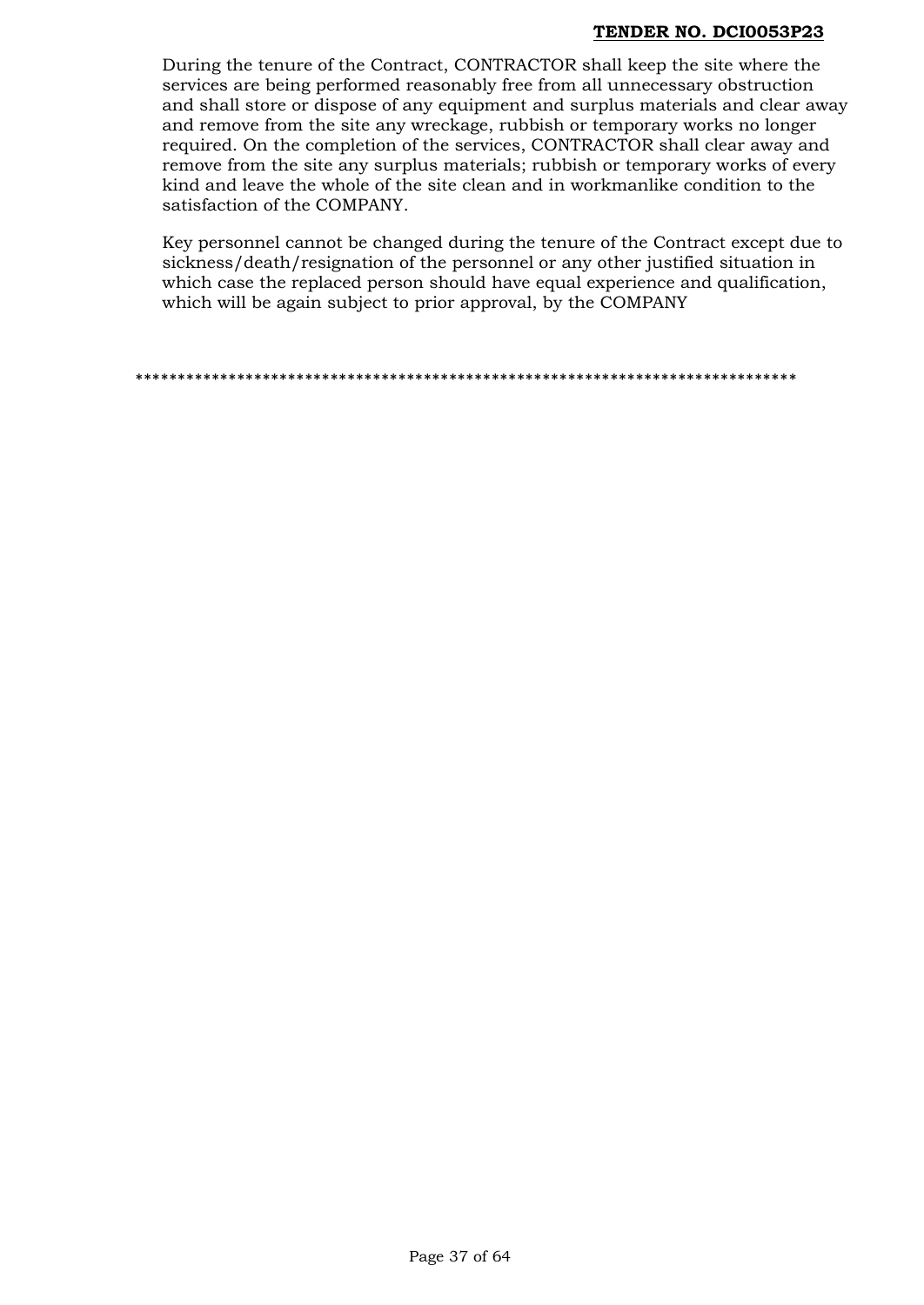#### **BID EVALUATION CRITERIA (BEC) / BID REJECTION CRITERIA (BRC)**

The bid shall conform generally to the terms and conditions given in the bidding documents. Notwithstanding the general conformity of the bid to the stipulated specifications, the following requirements will have to be particularly met by the bidder(s) without which the same will be considered as non-responsive and rejected.

#### **I. TECHNICAL**:

- 1. This service shall be hired on offered price basis. The Cost Audit firms shall not quote any price for this service. The appointed Cost Audit firm shall be paid Audit fee of Rs. 3,00,000.00 (Three Lakh) plus applicable taxes and Out-ofpocket expenses on actual basis. The fee mentioned above includes the remuneration for converting the Audit Report along with Annexure in XBRL mode, required for e-filing. Payment will be made within 30 days of completion of the job as per scope of work including converting the Audit report along with Annexure in XBRL mode, required for e-filing. TDS, as applicable, shall be deducted and certificate as required under Income Tax Act 1961 shall be issued. Each firm taking part in this tender must submit, along with the bid, an undertaking as per **Annexure IV** accepting the above payment terms.
- 2. Only Firms of Cost Accountants registered with the Institute of Cost Accountants of India (ICAI) shall be considered for appointment as Cost Auditors for conducting Cost Audit of the Company.
- 3. For the purpose of better co-ordination and smooth functioning, firms having established offices either at Guwahati, Kolkata or Delhi shall only be considered for appointment as cost auditor.
- 4. Firms who have served in the capacity of Cost Auditors of the Company in the past can apply only if 2 (two) years have elapsed from the last year of assignment held with the Company.
- 5. The Prospective Audit Firm (bidder) must have minimum of 15 (fifteen) years of continuous audit experience.
- 6. The bidder must have minimum of 4 (four) partners out of which 3 (three) must be fellow member (FCMA) holding certificate of practice issued by Institute of Cost Accountants of India and should be in whole time practice.
- 7. The bidder must have minimum of 5 (five) full-time qualified assistants / employees (Cost / Chartered Accountant) specifying Fellow or Associate of respective Institutes.
- 8. The leader of Audit team should be a partner of the Firm being FCMA having minimum 20 (twenty) years of post-qualification experience.
- 9. In addition to 6. above, the Audit team should have at least 2 (two) qualified CMAs.
- 10. The bidder must have a minimum of 3 (three) years' experience in conducting cost audit during the preceding 5 (five) financial years i.e., 2016-17 to 2020-21 of companies as follows:
	- a) in Public Sector Companies as per Cost Accounting Records (Petroleum Industry) Rules, 2002 / 2011 & Companies (Cost Records and Audit) Rules, 2014 for companies covered under Table (A) Sl. No. 3 of Rule 3.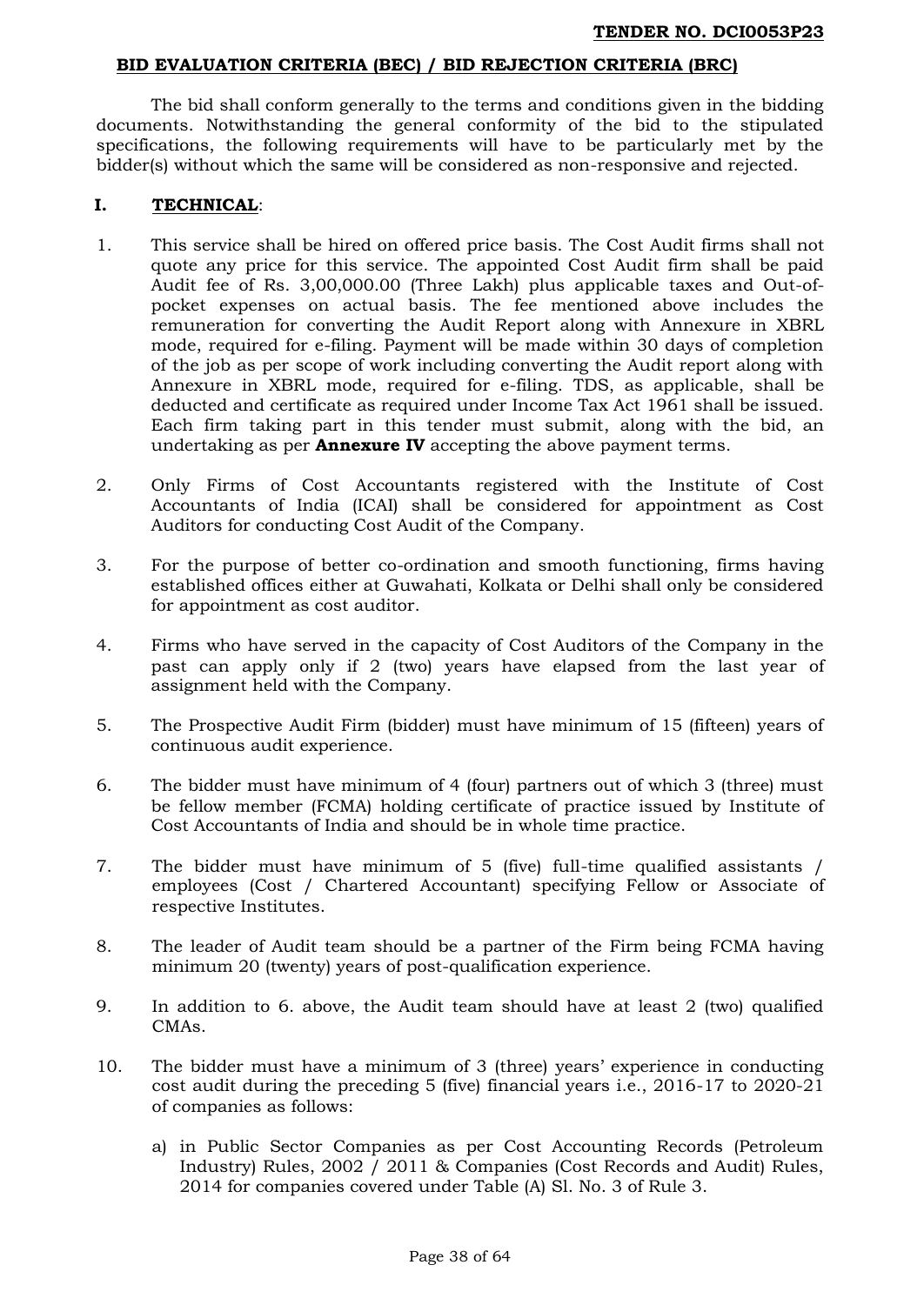- 11. The bidder must have a minimum of 3 (thee) years' experience in conducting cost audit of Companies where cost record is maintained in SAP based environment during the preceding 5 (five) financial years i.e., 2016-17 to 2020- 21.
- 12. The turnover of the bidder for the financial year 2020-21 should not be less than ₹50 Lakhs.

## **II. DOCUMENTARY EVIDENCES:**

- Documentary evidences in support of criteria as mentioned in Para I above required to be submitted are as under:
	- a. **Firm's Experience:** Self Certified copy of the Firm Registration certificate issued by the Institute of Cost Accountants of India (ICAI).
	- b. **Fellow/Associate Membership of Partners:** Self Certified copy of the membership and Certificate of practice issued by the Institute of Cost Accountants of India (ICAI).
	- c. **Full-time Qualified Assistants/Employee:** Self Certified copy of the membership of their respective Institutes and copies of the appointment letters.
	- d. **Firm Exposure/ Experience during last 5 years:** Name of the company, financial year audited along with self-certified copy of appointment letter issued by the Companies/ acknowledgements of cost audit report uploaded/ submitted with MCA.
	- e. **Exposure to Cost Auditing under ERP environment:** Self certified undertaking specifying name of the Company, financial year in which audit was carried out confirming that Audit has been done where cost records were maintained in SAP-ERP based environment.
	- f. **Turnover of the Firm:** Self Certified copy of audited accounts of the Firm for FY 2020-21.
	- g. **Established offices of the Firm:** Self-certified addressed proof of the offices and the same should be available in the database of The Institute of Cost Accountants of India's website.

## **In case, documentary evidence as specified above is not provided, the offer shall be liable for rejection.**

#### **III. SELECTION AND AWARDING CRITERIA:**

- 1. This service shall be hired on Company offered price which is detailed in Para I.1 above. Therefore, the Cost Audit firms shall not quote any price for this service.
- 2. The contract shall be awarded to the firm scoring the highest marks in the following criteria.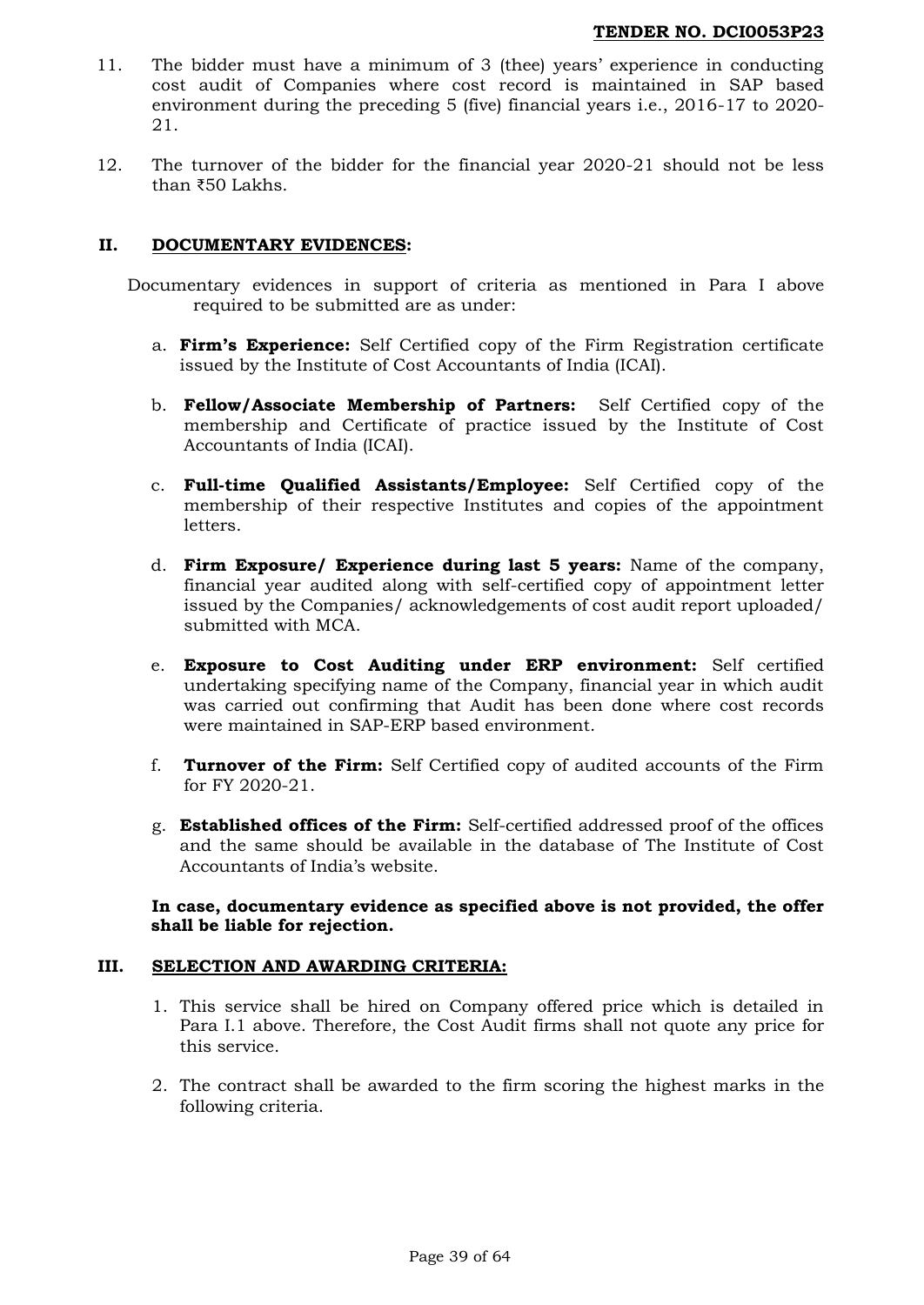## **ANNEXURE-A**

| S1.<br>No. | <b>Parameter</b>                                             | <b>Evaluation</b><br><b>Criteria</b>                                                                                                                                                                                                              | <b>Basis</b><br><b>Marks</b>                                                                                                                                                                   | of   Point(s) <br>per<br><b>Criteria</b>                                                                          | <b>Maximu</b><br>m Marks |
|------------|--------------------------------------------------------------|---------------------------------------------------------------------------------------------------------------------------------------------------------------------------------------------------------------------------------------------------|------------------------------------------------------------------------------------------------------------------------------------------------------------------------------------------------|-------------------------------------------------------------------------------------------------------------------|--------------------------|
|            | 1. Strength of Firm                                          |                                                                                                                                                                                                                                                   |                                                                                                                                                                                                |                                                                                                                   |                          |
| 1(a)       | Firm's<br><b>Experience</b>                                  | Year<br>of<br>establishment<br>of the Firm<br>since date of<br>registration<br>with<br>the<br>Institute<br>of<br>Cost<br>Accountants<br>of India (ICAI)                                                                                           | Number<br>of<br>Years<br>since<br>Firm's<br>Registration in<br>the<br>present<br>without<br>name<br>any break as<br>on 31.03.2021                                                              | Mark<br>$\mathbf{1}$<br>per<br>complete<br>financial year<br>(part of<br>year<br>will<br>be<br>not<br>considered) | 15                       |
|            |                                                              | <b>Number</b><br>of<br>in<br>partners<br>the Firm (The<br>partners must<br>holding<br>be<br>certificate<br>of<br>practice<br>issued<br>by<br>Institute<br>of<br>Cost<br>Accountants<br>of India and<br>should be in<br>whole<br>time<br>practice) | Name,<br>Qualification<br>and<br>membership<br>number<br>of<br>each Partner<br>specifying<br>Fellow<br><sub>or</sub><br>Associate.                                                             |                                                                                                                   |                          |
| 1(b)       | <b>Fellow/Associat</b><br>e Membership of<br><b>Partners</b> | Fellow<br>Partners                                                                                                                                                                                                                                | Full-time<br>Fellow Partner<br>means having<br>association<br>with one firm<br>only<br>and<br>"other than full<br>time"<br>means<br>FCMA<br>having<br>association in<br>more than one<br>firm. | 3 Marks each<br>for<br>full-time<br>FCMAs and 1<br>mark each for<br>"other<br>than<br>full-time"<br><b>FCMAs</b>  | 15                       |
|            |                                                              | Associate<br>Partners                                                                                                                                                                                                                             | Full-time<br>Associate<br>Partner means<br>having<br>association                                                                                                                               | 2 Marks each<br>full-time<br>for<br><b>ACMAs</b>                                                                  |                          |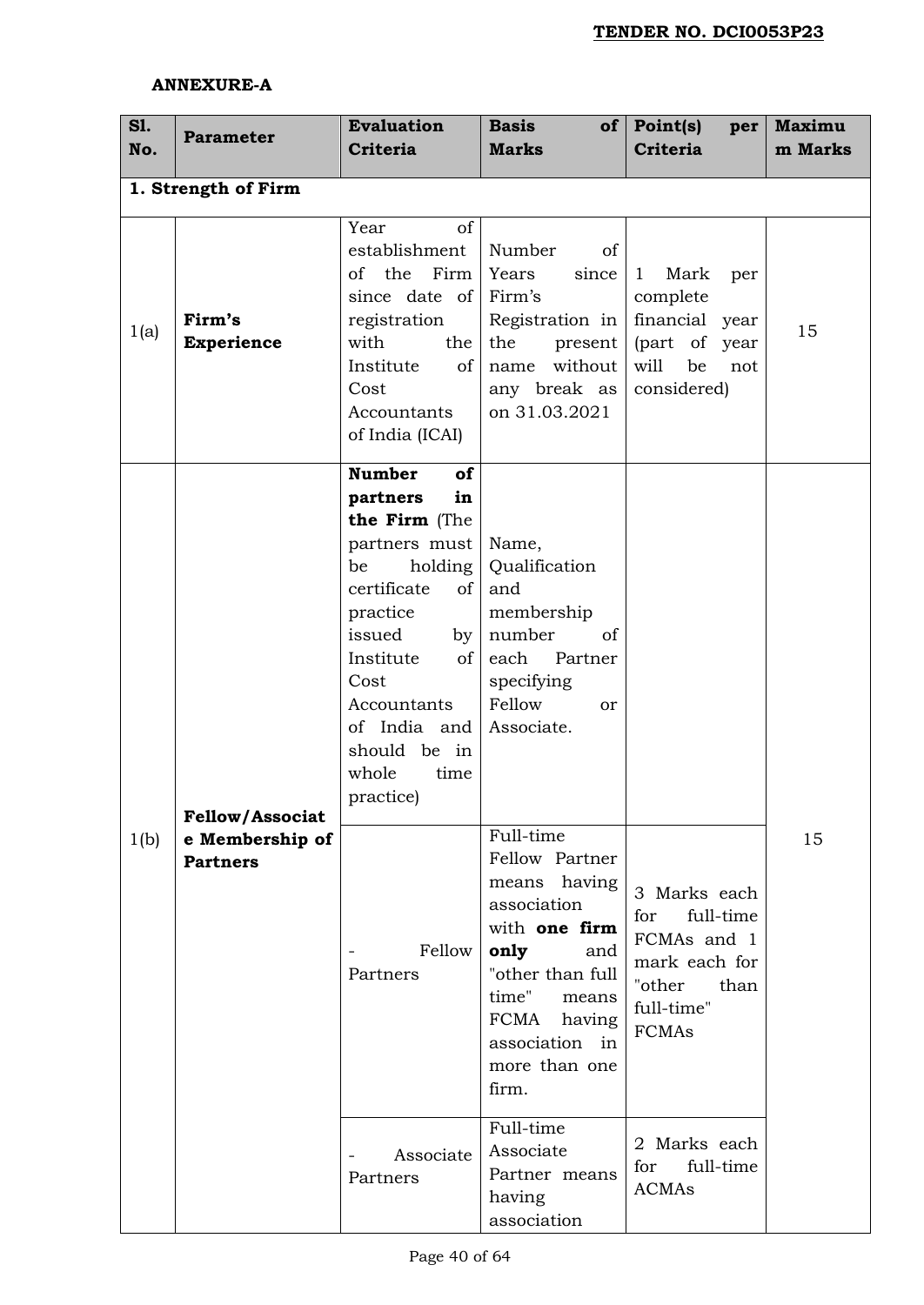| <b>S1.</b><br>No. | <b>Parameter</b>                                                 | <b>Evaluation</b><br><b>Criteria</b>                                                                                                                                                                                                | <b>Basis</b><br>of<br><b>Marks</b>                                                                                                                                   | Point(s)<br>per<br><b>Criteria</b>                                                                                                                    | <b>Maximu</b><br>m Marks |  |
|-------------------|------------------------------------------------------------------|-------------------------------------------------------------------------------------------------------------------------------------------------------------------------------------------------------------------------------------|----------------------------------------------------------------------------------------------------------------------------------------------------------------------|-------------------------------------------------------------------------------------------------------------------------------------------------------|--------------------------|--|
|                   |                                                                  |                                                                                                                                                                                                                                     | with one firm<br>only.                                                                                                                                               |                                                                                                                                                       |                          |  |
|                   | 2. Manpower Strength of the Firm                                 |                                                                                                                                                                                                                                     |                                                                                                                                                                      |                                                                                                                                                       |                          |  |
|                   | <b>Full-time</b><br>Qualified<br>Assistants/<br><b>Employees</b> | Number<br>of<br>qualified<br>Assistants<br>(Cost/<br>Chartered<br>Accountant)<br>Employee<br>in<br>the Firm. They<br>shall<br>be<br>of<br>members<br>their<br>respective<br>Institutes.                                             | Name<br>and<br>Qualification of<br>each Qualified<br>Assistant/<br>Employee<br>specifying<br>Fellow<br>or<br><sub>of</sub><br>Associate<br>respective<br>Institutes. | 1.5 Marks per<br>qualified<br>Assistant<br>Employee                                                                                                   | 15                       |  |
|                   | 3. Firm Exposure/ Experience during last 5 years                 |                                                                                                                                                                                                                                     |                                                                                                                                                                      |                                                                                                                                                       |                          |  |
|                   | Audit<br>Cost<br><b>Experience</b>                               | The<br>Firm<br>having<br>the<br>experience<br>in<br>conducting<br>statutory Cost<br>Audit<br>ın<br>Central<br>PSUs/State<br>PSUs / Private<br>sector<br>Companies                                                                   |                                                                                                                                                                      |                                                                                                                                                       |                          |  |
| 3(a)              | In Public Sector<br>Companies                                    | Cost<br>For<br>Accounting<br>Records<br>(Petroleum<br>Industry)<br>Rules, 2002 /<br>2011<br>&<br>Companies<br>(Cost Records)<br>and<br>Audit)<br>2014<br>Rules,<br>for companies<br>covered under<br>Table (A) Sl.<br>No. 3 of Rule | Number<br>of<br>Companies<br>audited during<br>the<br>preceding<br>financial<br>5<br><i>i.e.,</i><br>years<br>2016-17<br>to<br>2020-21.                              | $\mathbf{3}$<br>marks<br>for<br>each company<br>audited during<br>financial<br>a<br>year subject to<br>maximum of 6<br>marks<br>per<br>financial year | 15                       |  |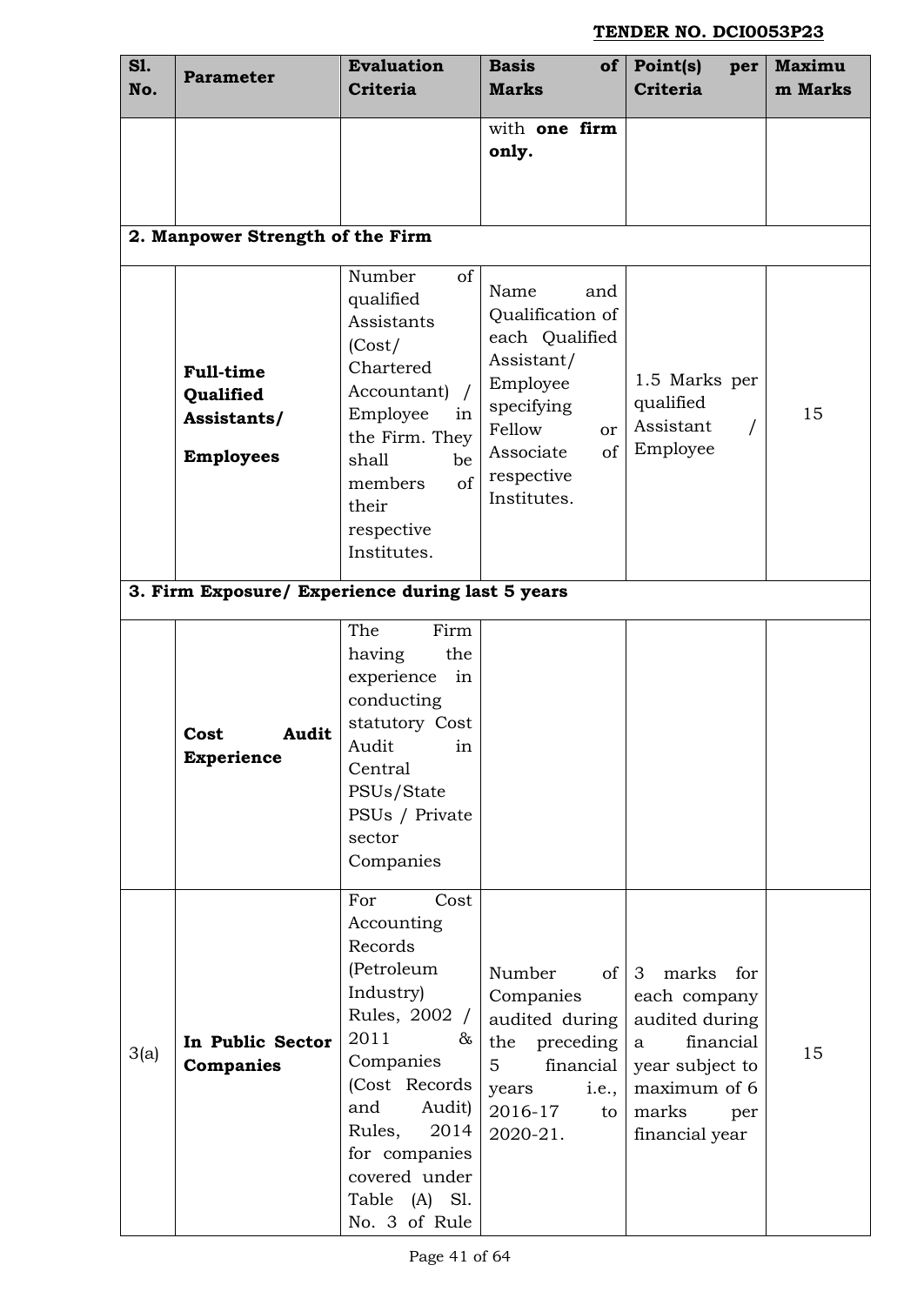| <b>S1.</b><br>No. | <b>Parameter</b>                                                                                               | <b>Evaluation</b><br><b>Criteria</b>                                                                                                                                                                                                         | <b>Basis</b><br><b>Marks</b>                                                                                                                   | of $\vert$ Point(s)<br>per<br><b>Criteria</b>                                                                                           | <b>Maximu</b><br>m Marks |
|-------------------|----------------------------------------------------------------------------------------------------------------|----------------------------------------------------------------------------------------------------------------------------------------------------------------------------------------------------------------------------------------------|------------------------------------------------------------------------------------------------------------------------------------------------|-----------------------------------------------------------------------------------------------------------------------------------------|--------------------------|
|                   |                                                                                                                | 3.                                                                                                                                                                                                                                           |                                                                                                                                                |                                                                                                                                         |                          |
| 3(b)              | In<br>Private<br><b>Sector</b><br>Companies<br>whose turnover<br>is equal to or<br>more than Rs.<br>250 Crore. | Cost<br>For<br>Accounting<br>Records<br>(Petroleum<br>Industry)<br>Rules, 2002 /<br>2011<br>$\&$<br>Companies<br>(Cost Records)<br>and<br>Audit)<br>2014<br>Rules,<br>for companies<br>covered under<br>Table (A) Sl.<br>No. 3 of Rule<br>3. | Number<br>of<br>Companies<br>audited during<br>the preceding<br>financial<br>$5^{\circ}$<br>years<br><i>i.e.,</i><br>2016-17<br>to<br>2020-21. | 2 marks for<br>each company<br>audited during<br>financial<br>a<br>year subject to<br>maximum of 4<br>marks<br>per<br>financial year    | 15                       |
| 3(c)              | In Public Sector<br>Companies<br>whose turnover<br>is equal to or<br>more than Rs.<br>250 Crore.               | Other<br>than<br>Petroleum<br>Industry<br>Records Rules<br>& companies<br>other<br>than<br>those covered<br>under<br>Table<br>$(A)$ Sl. No. 3 of<br>Rule<br>3<br>to<br>Companies<br>(Cost Records<br>Audit)<br>and<br><b>Rules</b> , 2014    | Number<br>of I<br>Companies<br>audited during<br>the preceding<br>financial<br>5<br>years<br><i>i.e.,</i><br>2016-17<br>to<br>2020-21.         | 2<br>marks for<br>each company<br>audited during<br>financial<br>a<br>year subject to<br>maximum of 4<br>marks<br>per<br>financial year | 10                       |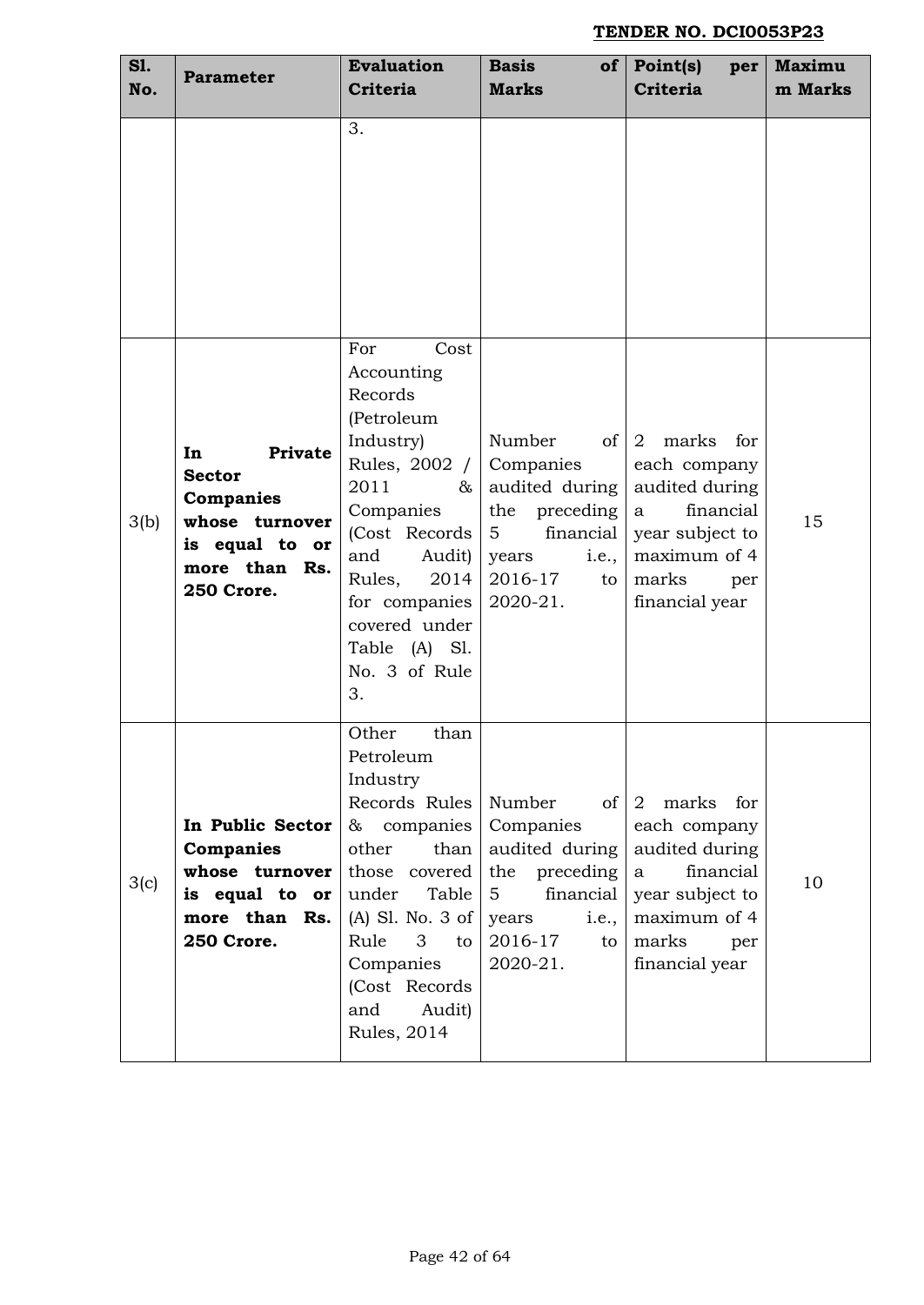| <b>S1.</b><br>No.                                                                                                                                                                                                                                                                                                                                                    | <b>Parameter</b>                                   | <b>Evaluation</b><br><b>Criteria</b>                            | <b>Basis</b><br>$of \sqrt{ }Marks$                                                                                                                                                                                                     | Point(s)<br>per<br><b>Criteria</b>                                                                                                                    | <b>Maximu</b><br>m Marks |
|----------------------------------------------------------------------------------------------------------------------------------------------------------------------------------------------------------------------------------------------------------------------------------------------------------------------------------------------------------------------|----------------------------------------------------|-----------------------------------------------------------------|----------------------------------------------------------------------------------------------------------------------------------------------------------------------------------------------------------------------------------------|-------------------------------------------------------------------------------------------------------------------------------------------------------|--------------------------|
| Other<br>than<br>Petroleum<br>Industry<br>Records Rules<br>Private<br>In<br>&<br>companies<br><b>Sector</b><br>other<br>than<br>Companies<br>those covered<br>whose turnover<br>3(d)<br>Table<br>under<br>is equal to or<br>(A) Sl. No. 3 of<br>more than Rs.<br>Rule<br>3<br>to<br>250 Crore.<br>Companies<br>(Cost Records<br>and<br>Audit)<br><b>Rules</b> , 2014 |                                                    |                                                                 | Number<br>of<br>Companies<br>audited during<br>the<br>preceding<br>financial<br>5<br>years<br><i>i.e.,</i><br>2016-17<br>to<br>2020-21.                                                                                                | mark<br>for.<br>$\mathbf{1}$<br>each company<br>audited during<br>financial<br>a<br>year subject to<br>maximum of 2<br>marks<br>per<br>financial year | 5                        |
|                                                                                                                                                                                                                                                                                                                                                                      | 4. Exposure to Cost Auditing under ERP environment |                                                                 |                                                                                                                                                                                                                                        |                                                                                                                                                       |                          |
|                                                                                                                                                                                                                                                                                                                                                                      | Proficiency<br>in<br><b>System</b>                 | Exposure<br>in<br><b>SAP</b><br>Environment -<br>For Cost Audit | Number<br><sub>of</sub><br>Companies<br>where Audit of<br>cost<br>record<br>maintained in<br><b>SAP</b><br>based<br>environment<br>has been done<br>during<br>the<br>5<br>preceding<br>financial years<br>i.e., 2016-17 to<br>2020-21. | 0.5 mark for<br>each company<br>audited during<br>financial<br>a<br>year subject to<br>maximum of 2<br>marks<br>per<br>financial year                 | 10                       |
|                                                                                                                                                                                                                                                                                                                                                                      | <b>Grand Total</b>                                 |                                                                 |                                                                                                                                                                                                                                        |                                                                                                                                                       | 100                      |

**NOTE**: In case of a tie, the following sequence shall be adopted for selection:

a) Firm with longer experience will be preferred based on the year of establishment;

b) If a tie is not broken by (a) above the, firm with a higher number of Fellow Members of the Institute of Cost Accountants of India, as partners will be considered;

c) If a tie is not broken by (a) & (b) above, firm with higher number of Associate Members of the Institute of Cost Accountants of India, as partners will be considered.

d) If a tie is not broken by (a), (b) and (c) above then, **DRAW OF LOTS** shall be adopted.

## **IV. General:**

1. Bid received with validity of offer less than **90 (Ninety) days** from the actual date of Bid closing will be rejected.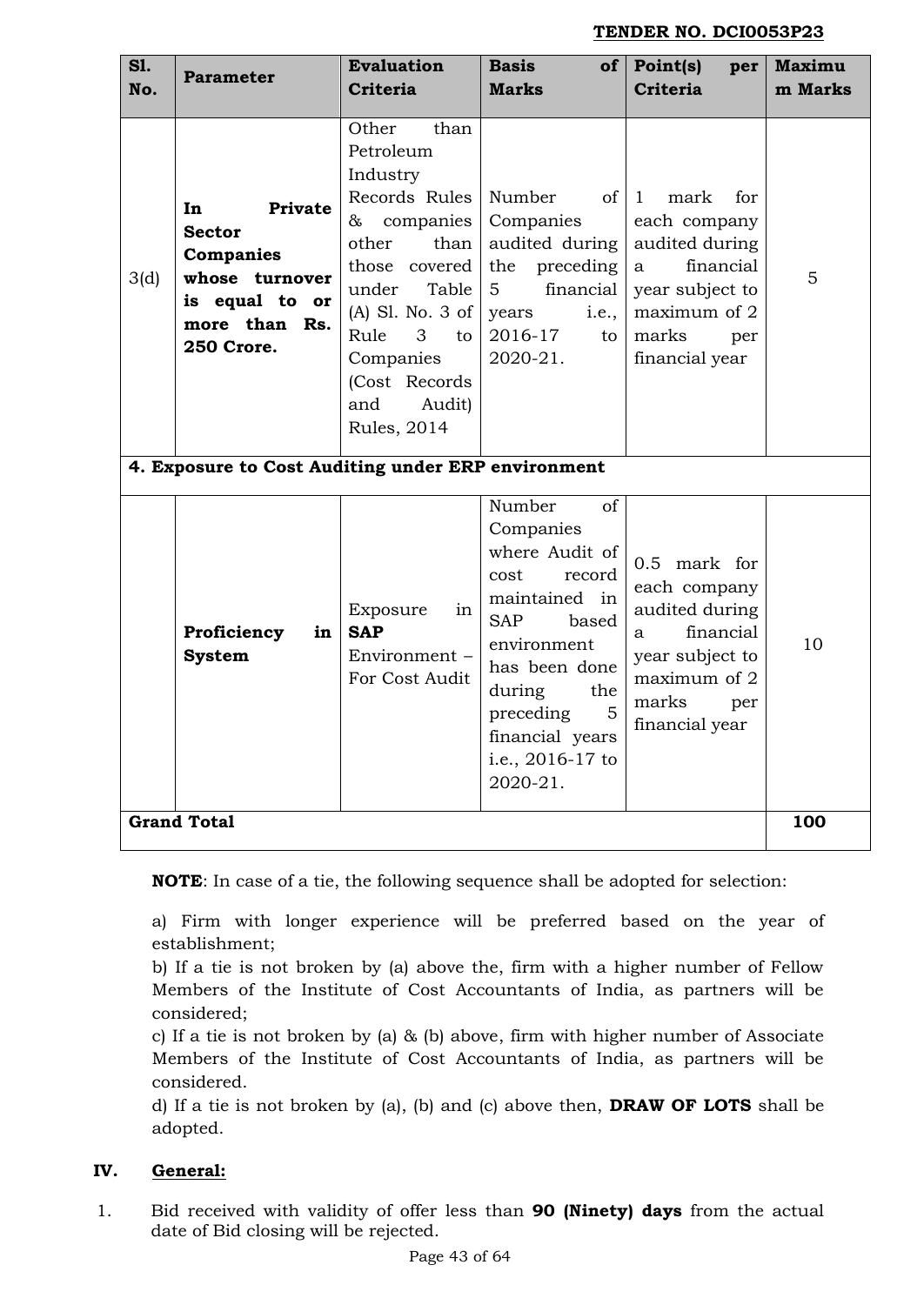- 2. The offer should be submitted strictly as per the terms and conditions laid down in the document. The offer has to be submitted as per the format provided in **Annexure-I** of the tender document. The Bidders are requested to fill up **Annexure-II and submit Annexure-III** which will be considered for evaluation purpose. The offer should be submitted in duly sealed envelope clearly mentioning the Tender no., brief description, bid closing date on the envelope.
- 3. Necessary Documentary evidences in support of all the criteria mentioned above must be submitted along with the bid, failing which bid will be rejected.
- 4. Bidder(s) must note that requisite information(s) as required in the BEC-BRC & Tender must be clearly understandable from the supporting documents submitted by the Bidder(s); otherwise Bids shall be rejected.
- 5. All the pages of the terms and conditions and documents submitted are to be signed with the seal of the firm.
- 6. Overwriting / correction / erasing and / or use of white ink should be avoided in the Offer. However, if any overwriting / correction / erasing is inevitable, the same should be authenticated with the signature of the applicant (partner).
- 7. No bid shall be considered / entertained through any other mode like e-mails, fax etc.
- 8. Bid not quoted as per bidding format will be rejected.
- 9. The last date for receipt of the bid will be as per NIT. No bid shall be entertained after this date.
- 10. To ascertain the substantial responsiveness of the bid the Company reserves the right to ask the bidder for clarification in respect of clauses covered under BEC/BRC also and such clarifications fulfilling the BEC/BRC clauses in toto must be received on or before the deadline given by the company, failing which the offer will be evaluated based on the submission. However, mere submission of such clarification shall not make the offer responsive, unless company is satisfied with the substantial responsiveness of the offer.
- 11. If any of the clauses in the BEC-BRC contradict with other clauses of bidding document elsewhere, the clauses in the BEC-BRC shall prevail.
- 12. OIL will not be responsible for delay, loss or non-receipt of applications for participating in the bid sent by mail and will not entertain any correspondence in this regard.

\*\*\*\*\*\*\*\*\*\*\*\*\*\*\*\*\*\*\*\*\*\*\*\*\*\*\*\*\*\*\*\*\*\*\*\*\*\*\*\*\*\*\*\*\*\*\*\*\*\*\*\*\*\*\*\*\*\*\*\*\*\*\*\*\*\*\*\*\*\*\*\*\*\*\*\*\*\*\*\*\*\*\*\*\*\*\*\*\*\*\*\*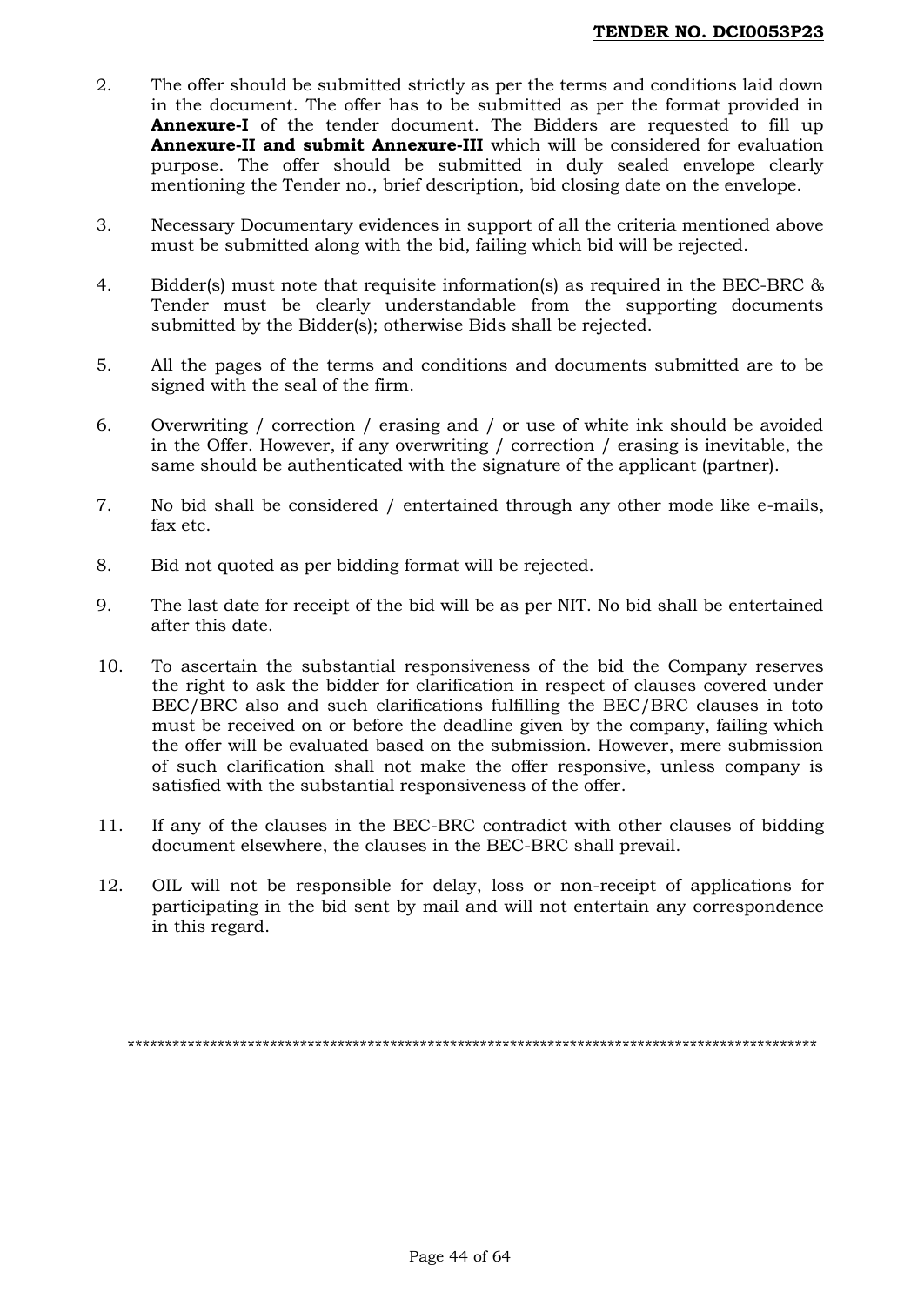#### **ANNEXURE-I**

|                | <b>Format of the Offer</b>                                                                                         |  |  |  |  |
|----------------|--------------------------------------------------------------------------------------------------------------------|--|--|--|--|
| $\mathbf{1}$   | Name of the Cost Auditor / Firm of Cost<br>Auditor                                                                 |  |  |  |  |
|                | (Indicate whether Proprietary Concern or<br>Partnership Firm)                                                      |  |  |  |  |
|                | i. Registration number of the Cost Audit<br>Firm<br>with<br>Institute<br>of<br>Cost<br>Accountants of India (ICAI) |  |  |  |  |
| $\overline{2}$ | ii. Permanent Account Number (PAN) of<br>the Firm                                                                  |  |  |  |  |
|                | GSTIN of the Firm<br>iii.                                                                                          |  |  |  |  |
|                | Particulars of the Cost Audit Firm:                                                                                |  |  |  |  |
|                | i. Address of the Firm as registered with<br>Institute of Cost Accountants of India<br>(ICAI)                      |  |  |  |  |
| 3              | Telephone<br><b>STD</b><br>number<br>with<br>ii.<br>Code/Mobile Number(s)                                          |  |  |  |  |
|                | Email address of the Firm<br>iii.                                                                                  |  |  |  |  |
|                | Website of the Firm<br>iv.                                                                                         |  |  |  |  |
|                | Bank Account No. / IFSC code<br>V.                                                                                 |  |  |  |  |
|                | Whether Cost Audit of Oil India Ltd. has<br>been conducted earlier.                                                |  |  |  |  |
| $\overline{4}$ |                                                                                                                    |  |  |  |  |
|                | (If yes, the financial years for which the cost<br>audit has been conducted shall be given.)                       |  |  |  |  |

All the pages of offers and documents are to be signed by the partner/owner of the firm along with seal of the firm.

Declaration:

I, \_\_\_\_\_\_\_\_\_\_\_\_\_\_\_\_\_\_\_\_\_\_\_\_\_\_ Partner / owner of the Firm \_\_\_\_\_\_\_\_\_\_\_\_\_\_\_\_\_\_, hereby declare that the above information furnished by me is true and correct to the best of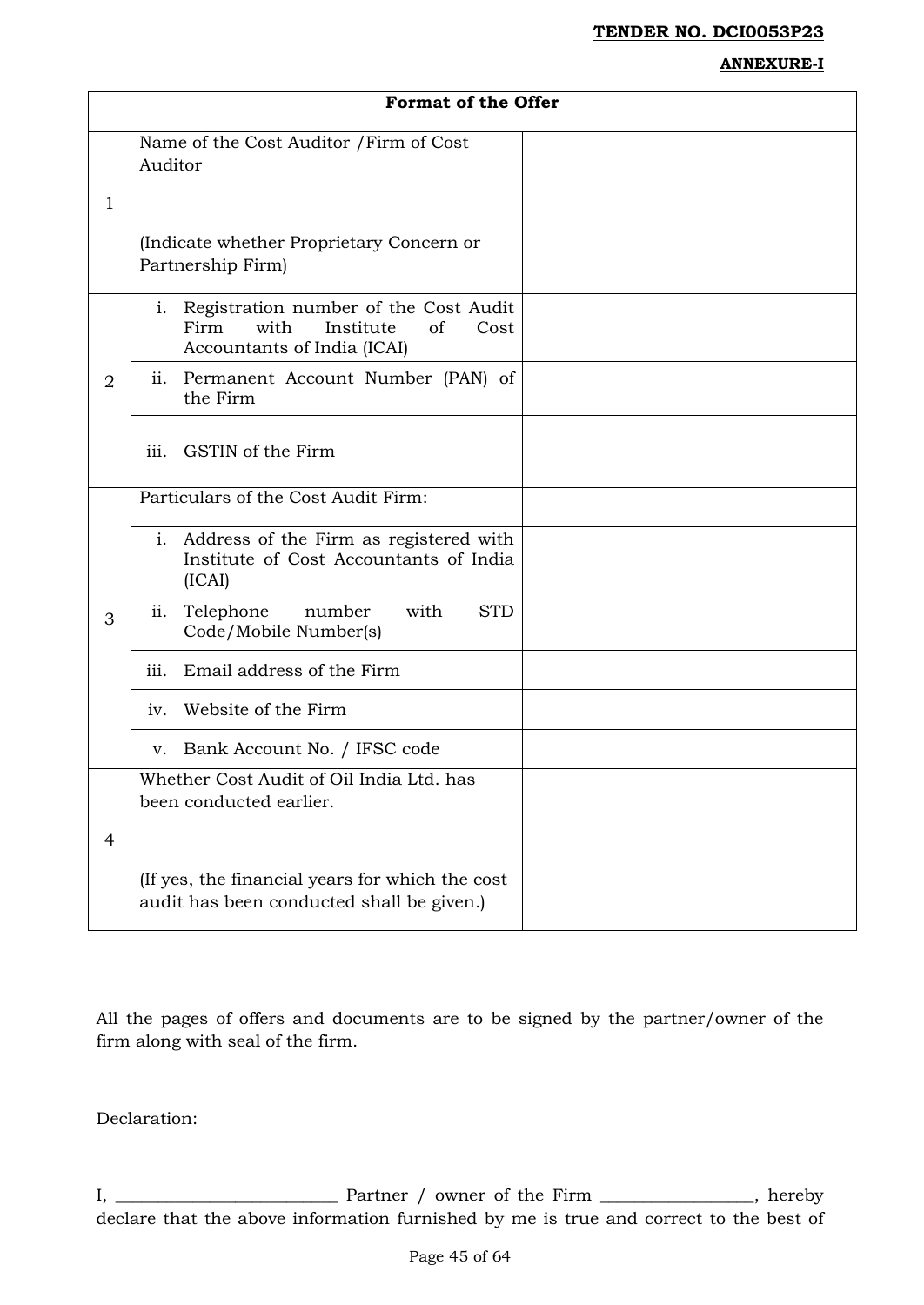my knowledge. I have read and will abide by all the Terms and Conditions set by the Company for empanelment as Cost Auditor.

Place:

Date:

**Signature and seal of the firm**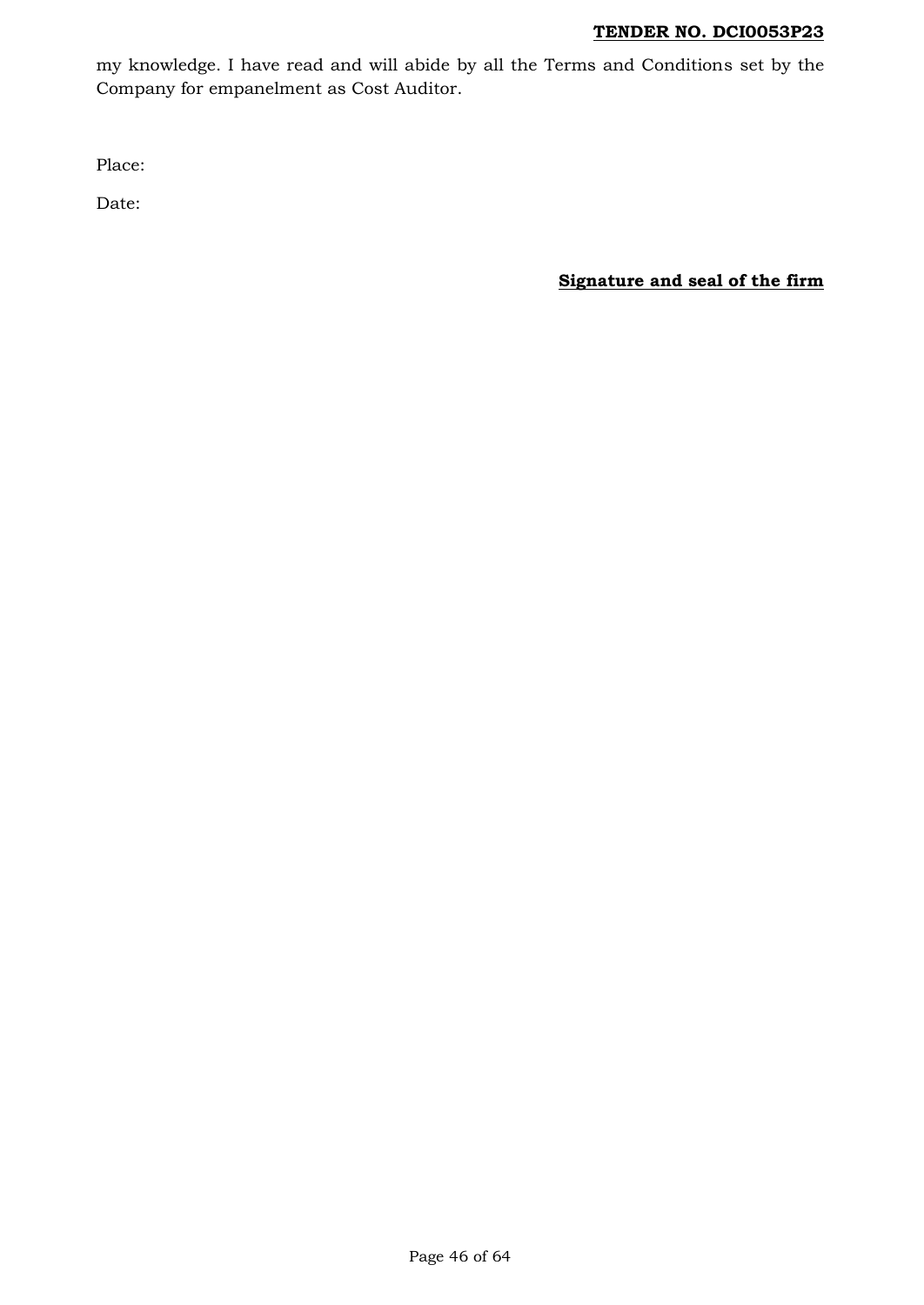#### **ANNEXURE-II**

| TECHNICAL EVALUATION CRITERIA FORMAT |                                                             |                                                                                                                  |                                                                                                                                                      |                              |
|--------------------------------------|-------------------------------------------------------------|------------------------------------------------------------------------------------------------------------------|------------------------------------------------------------------------------------------------------------------------------------------------------|------------------------------|
| SL No.                               | <b>Parameter</b>                                            | Description of<br><b>Parameter</b>                                                                               | To be filled by the bidder                                                                                                                           | Document<br><b>Submitted</b> |
|                                      | 1. Strength of Firm                                         |                                                                                                                  |                                                                                                                                                      |                              |
| 1(a)                                 | Firm's<br>Experience                                        | Number of years since<br>the Firm's Registration<br>in the present name<br>without any break.                    | Number of years                                                                                                                                      |                              |
| 1(b)                                 | Numbers of<br>Fellow/Associate<br>Membership of<br>Partners | Name, Qualification,<br>membership number<br>and experience of each<br>Partner specifying<br>Fellow or Associate | FCMA (full time) / FCMA<br>(part time):<br>1.<br>2.<br>3.<br>So on<br>ACMA (full time):<br>1.<br>2.<br>3.<br>So on                                   |                              |
|                                      | 2. Manpower Strength of the Firm                            |                                                                                                                  |                                                                                                                                                      |                              |
|                                      | Qualified<br>Assistants/Empl<br>oyee                        | Name and Qualification<br>of each Qualified/Semi-<br>Qualified Assistant,<br>Employee                            | Qualified Assistant /<br>Employee:<br>1.<br>2.<br>3.<br>So on<br>3. Firm Exposure/ Experience during the preceding 5 financial years i.e. 2016-17 to |                              |
| 2020-21.                             |                                                             |                                                                                                                  |                                                                                                                                                      |                              |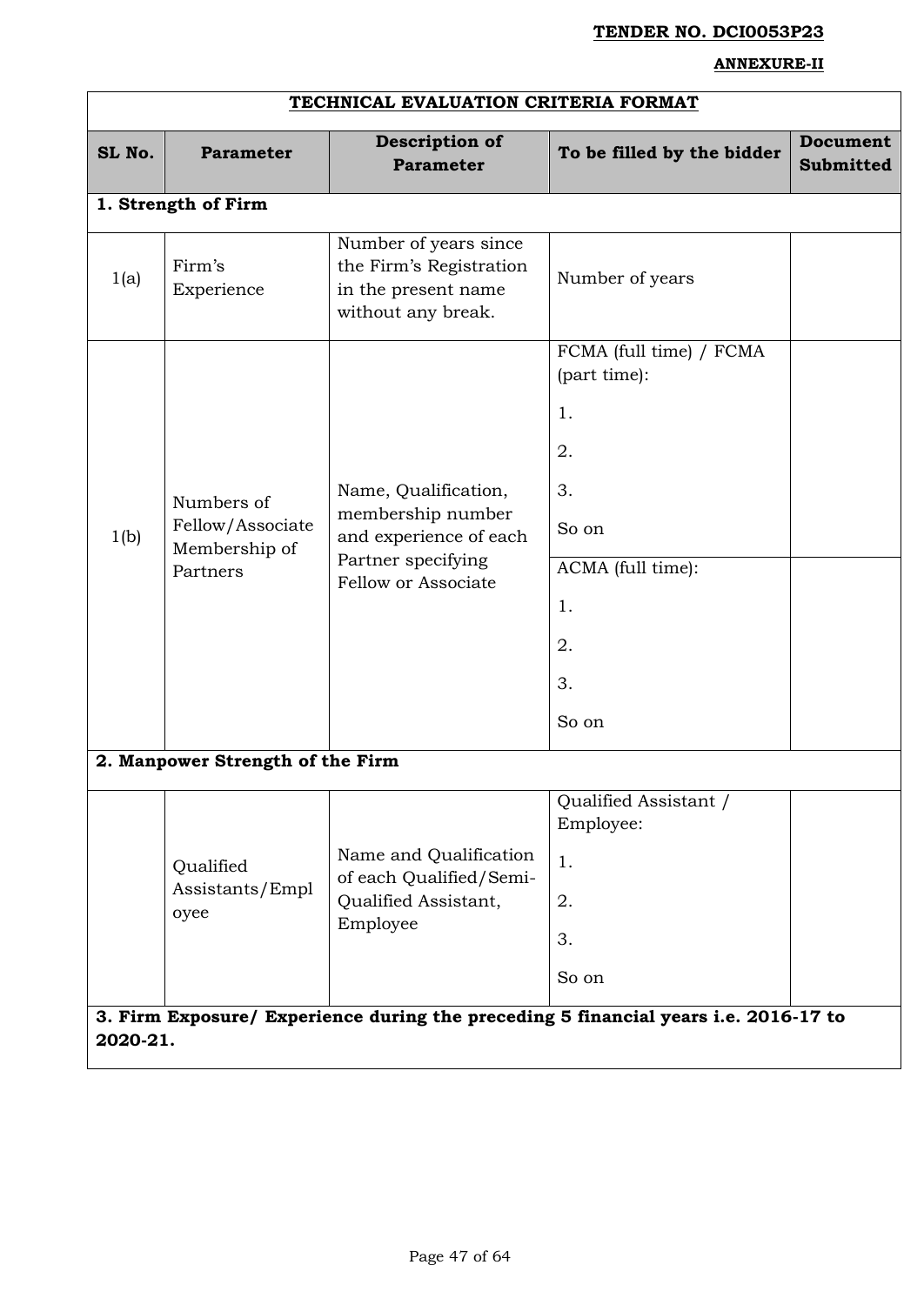# **TECHNICAL EVALUATION CRITERIA FORMAT**

| SL No. | <b>Parameter</b>                                                                                | <b>Description of</b><br><b>Parameter</b>                                                                                                                                                                                                                                          | To be filled by the bidder |                     |                                          | <b>Document</b><br><b>Submitted</b> |
|--------|-------------------------------------------------------------------------------------------------|------------------------------------------------------------------------------------------------------------------------------------------------------------------------------------------------------------------------------------------------------------------------------------|----------------------------|---------------------|------------------------------------------|-------------------------------------|
| 3(a)   | In Public Sector<br>Companies                                                                   | Cost Audit done for<br>companies covered<br>under Cost Accounting<br>Records (Petroleum<br>Industry) Rules, 2002 /<br>2011 & Companies<br>(Cost Records and<br>Audit) Rules 2014 for<br>companies covered<br>under Table (A) Sl. No.<br>3 of Rule 3.                               | Name of<br>Company         | Year<br>of<br>Audit | Name<br>of the<br>Cost<br>Record<br>Rule |                                     |
| 3(b)   | In Private Sector<br>Companies<br>whose turnover<br>is equal to or<br>more than<br>₹ 250 Crore. | Cost Audit done for<br>companies covered<br>under Cost Accounting<br>Records (Petroleum<br>Industry) Rules, 2002 /<br>2011 & Companies<br>(Cost Records and<br>Audit) Rules 2014 for<br>companies covered<br>under Table (A) Sl. No.<br>3 of Rule 3.                               | Name of<br>Company         | Year<br>of<br>Audit | Name<br>of the<br>Cost<br>Record<br>Rule |                                     |
| 3(c)   | In Public Sector<br>Companies<br>whose turnover<br>is equal to or<br>more than<br>₹ 250 Crore.  | Cost Audit done for<br>other than Petroleum<br><b>Industry Records Rules</b><br>& companies other than<br>those covered under<br>Table (A) Sl. No. 3 of<br>Rule 3 to Companies<br>(Cost Records and<br>Audit) Rules 2014                                                           | Name of<br>Company         | Year<br>of<br>Audit | Name<br>of the<br>Cost<br>Record<br>Rule |                                     |
| 3(d)   | In Private Sector<br>Companies<br>whose turnover<br>is equal to or<br>more than<br>₹ 250 Crore. | Cost Audit done for<br>other than Petroleum<br><b>Industry Records Rules</b><br>& companies other than<br>those covered under<br>Table (A) Sl. No. 3 of<br>Rule 3 to Companies<br>(Cost Records and<br>Audit) Rules 2014<br>4. Exposure to Cost Auditing under SAP-ERP environment | Name of<br>Company         | Year<br>of<br>Audit | Name<br>of the<br>Cost<br>Record<br>Rule |                                     |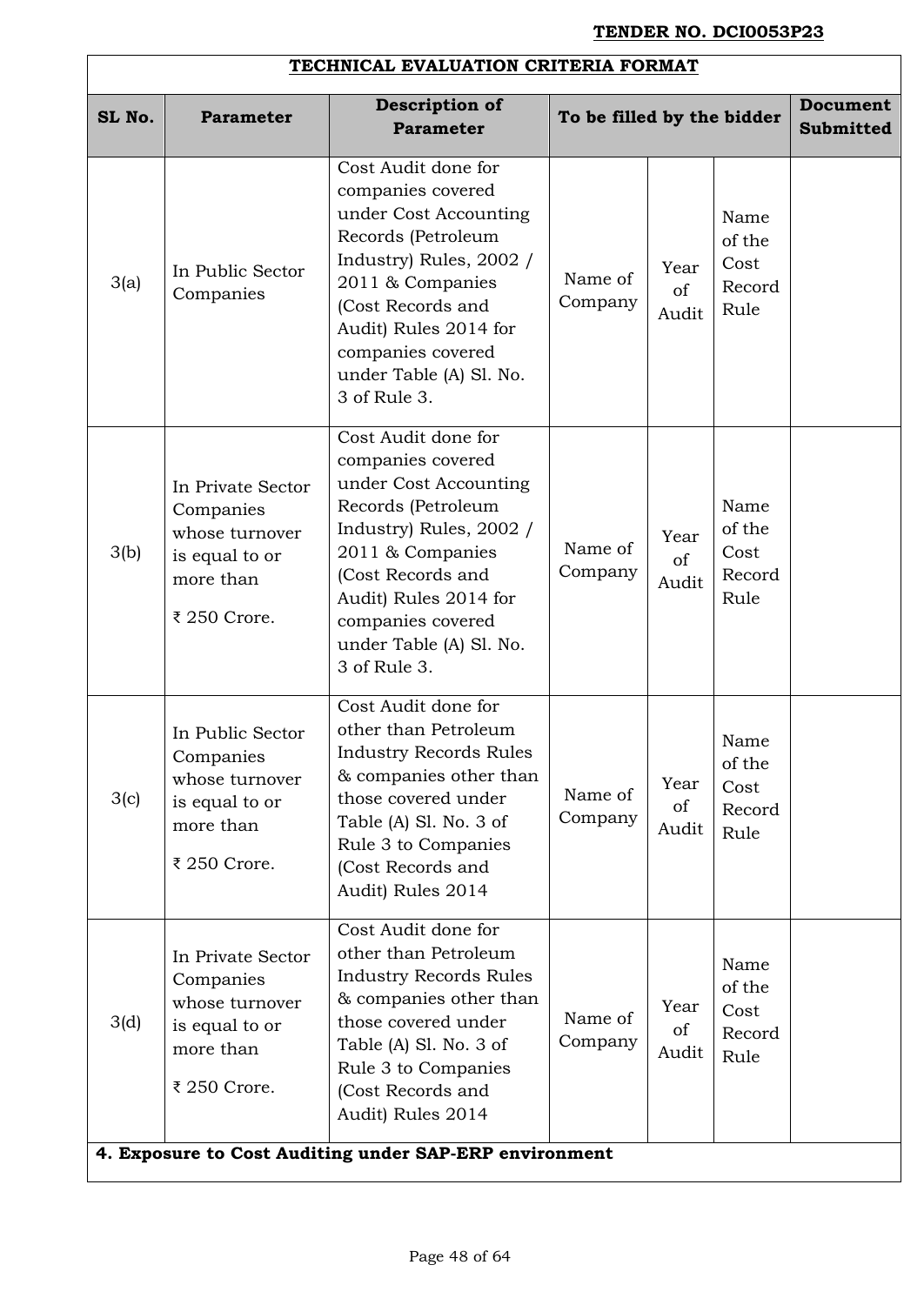|        | TECHNICAL EVALUATION CRITERIA FORMAT |                                                                                                                                                                                                |                    |                            |                              |  |
|--------|--------------------------------------|------------------------------------------------------------------------------------------------------------------------------------------------------------------------------------------------|--------------------|----------------------------|------------------------------|--|
| SL No. | <b>Parameter</b>                     | Description of<br><b>Parameter</b>                                                                                                                                                             |                    | To be filled by the bidder | Document<br><b>Submitted</b> |  |
|        | Proficiency in<br>System             | Number of Companies<br>where Audit of cost<br>record maintained in<br>SAP based environment<br>has been done during<br>the preceding 5<br>financial years <i>i.e.</i> ,<br>2016-17 to 2020-21. | Name of<br>Company | Year of Audit              |                              |  |

Place:

**firm**

# Date: **Signature and seal of the**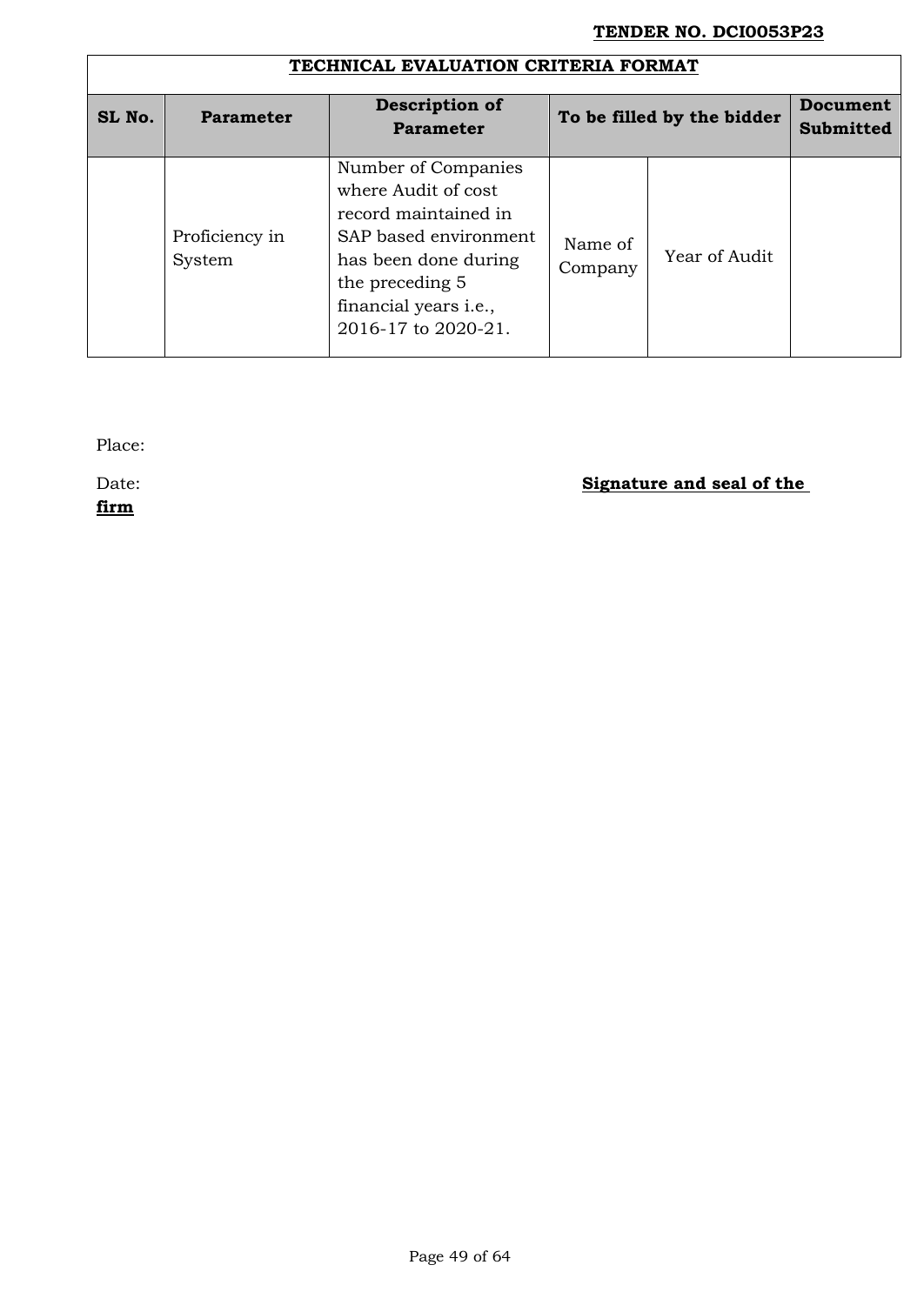#### **ANNEXURE-III**

#### **SELF DECLARATION FORM**

I, Shri. / Smti. .................................................... partner/proprietor of .................................... (name of firm) hereby declare and certify the following:

- 1. Our appointment as Cost Auditors for the Audit of Cost Records maintained by Oil India Limited for the year ended  $31<sup>st</sup>$  March 2023 will be in accordance and within the limits specified under Section 141(3) (g) of the Companies Act, 2013.
- 2. Our appointment as Cost Auditors for the year ended 31st March 2023 will be free from any disqualification as specified in Sub-section (3) of Section 141 of the Companies Act, 2013.
- 3. No partner of our Audit Firm is related to Managing Director/whole time Director or part time Director of the Company within the meaning of Section 2 (77) of the Companies Act, 2013;
- 4. Neither our firm nor our partners or associates have any interest in the business of Oil India Limited;
- 5. We are an independent firm of Cost Accountants and are at arm's length relationship with Oil India Limited;
- 6. The Audit Jobs will not be sub-contracted by us to some other Audit Firm;
- 7. It is hereby declared that a certificate towards maintaining confidentiality of cost data, cost statement and cost information in respect of the operation of the location / work center / Company shall be provided on receipt of appointment letter and before commencement of Audit;
- 8. We are not holding any assignment as Statutory Auditor or Internal Auditor of Oil India Ltd. or its Joint / Overseas Ventures;
- 9. We shall abide by any other compliances/declaration, if any, required under Companies Act, 2013.

**Signature and Seal of the Firm**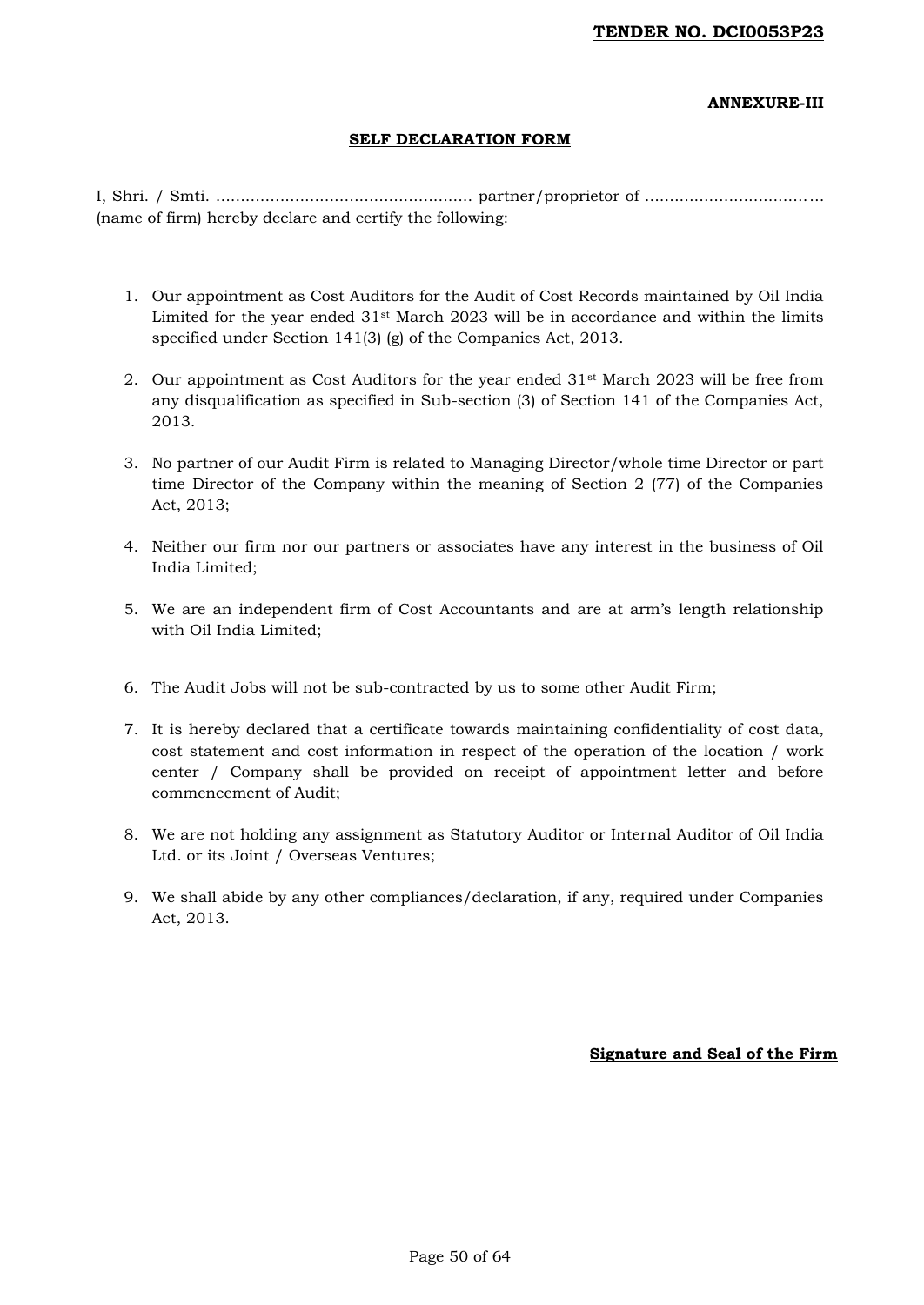#### **ANNEXURE-IV**

#### **(Undertaking by the Cost Audit firm accepting the payment terms of Oil India Limited)**

We, \_\_\_\_\_\_\_\_\_\_\_\_\_\_\_\_\_\_\_\_\_\_\_\_\_\_\_\_\_\_\_\_\_\_\_\_\_\_\_\_\_\_\_\_\_\_\_\_\_\_\_\_\_\_\_\_\_\_\_\_\_\_\_\_\_\_\_ (Firm's name) hereby, accept that if appointed, we shall be paid Audit fee of Rs. 3,00,000.00 (Three Lakh) plus applicable taxes and Out-of-pocket expenses on actual basis. The fee mentioned here includes the remuneration for converting the Audit Report along with Annexure in XBRL mode, required for e-filing. Payment will be made within 30 days of completion of the job as per scope of work including converting the Audit report along with Annexure in XBRL mode, required for e-filing. TDS, as applicable, shall be deducted and certificate as required under Income Tax Act 1961 shall be issued.

**Signature and Seal of the Firm**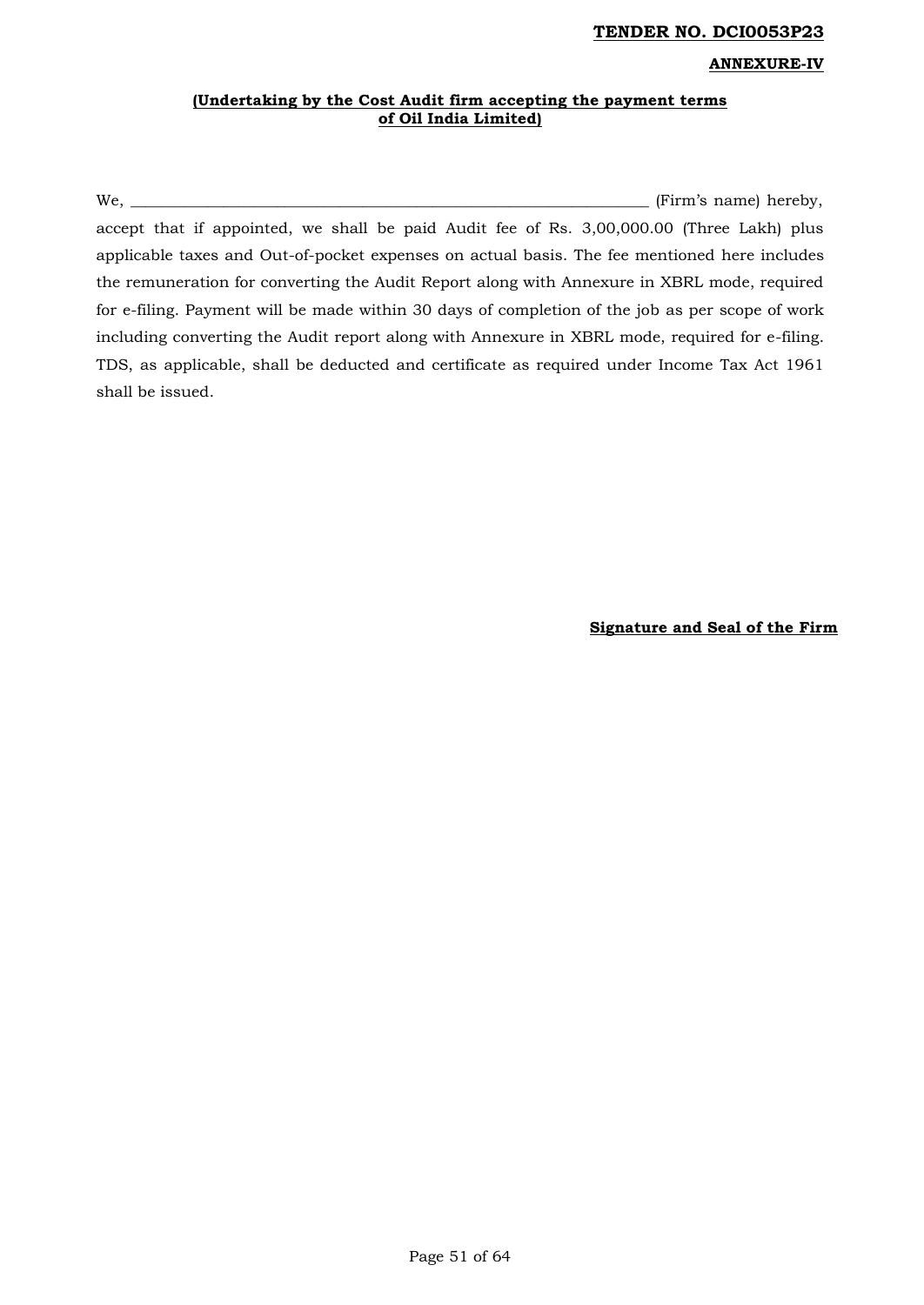#### **SPECIAL CONDITIONS OF CONTRACT (SCC):**

**DESCRIPTION OF WORK:** Appointment of Cost Auditor for FY 2022-23.

#### **INTRODUCTION:**

Oil India Limited (OIL, hereinafter referred to as the 'Company') a Company registered under the Companies Act, 2013 is an Indian public sector company in the business of hydrocarbon exploration and production with operational headquarters in Duliajan, Assam, India under the administrative control of the Ministry of Petroleum and Natural Gas of the Government of India. The Company's corporate office is located in Noida, Uttar Pradesh.

OIL is engaged in the business of exploration and production of crude oil and natural gas, transportation of crude oil and petroleum products and production of liquid petroleum gas. The area of operation of the Company is mainly in Assam, Arunachal Pradesh and Rajasthan for nominated blocks whereas JV Blocks are spread across India. The Company presently produces around 2.95 MMTPA (Million Tonnes Per Annum) of crude oil, around 2578 MMSCM (Million Standard Cubic Meter Per Annum) of Natural Gas, around 33,910 Tonnes of LPG annually and transports over 7.659 MMTPA of crude oil and petroleum products.

Besides, OIL owns and operates 12 pair of dedicated OFC network having total length of 1200 km (approx.) stretching from Naharkatiya to Barauni, out of which 9 pair of dark optical fibre cable and 6 MB of Bandwidth has been leased out.

Further, OIL has generation capacity of 174.10 MW of wind power and 14 MW of solar power as on 31.03.2021, besides the Captive Power Plant at Duliajan with generation capacity of 49.18 MW.

#### **MAINTENANCE OF COST RECORDS AND COST AUDIT IN OIL INDIA LIMITED:**

OIL is currently covered under The Companies (Cost Records and Audit) Rules, 2014 and its subsequent amendments vide notifications issued by Central Govt. under sub-section (1) and (2) of section 469 and section 148 of the Companies Act, 2013.

Product and Services to be covered under the audit and the scope of cost audit shall be as per the relevant section/orders/clarifications/notifications issued from time to time by the Central Govt.

#### **APPOINTMENT OF COST AUDITOR:**

The Company intends to appoint a firm of Cost Accountants for the financial year 2022-23 with scope for extension for another year at the same rates, terms and conditions at the discretion of the Company.

#### **I. Scope of Work:**

The scope of work is detailed as under:

1. Cost audit in accordance to the provisions of the Companies Act, 2013 and rules laid down under the Companies (Cost Records and Audit) Rules, 2014 in respect of designated locations/ work centres of the Company including JVCs activities. Cost audit shall also be in adherence to the relevant orders/clarification/ notifications, issued from time to time by Cost Audit Branch, Ministry of Corporate Affairs, Govt. of India and the Cost Accounting Standards issued by the Institute of Cost Accountants of India.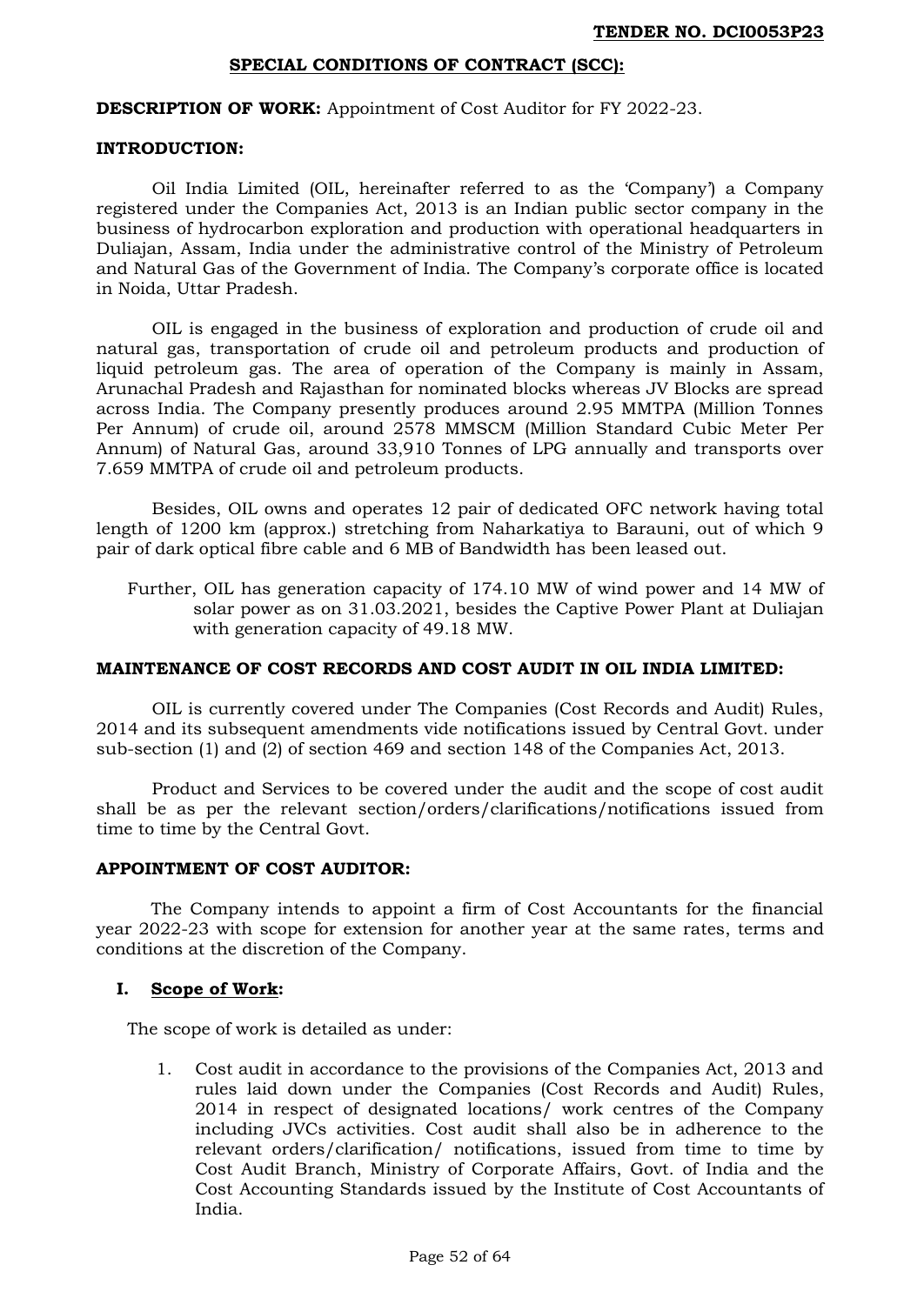- 2. Submission/e-filing of Cost Audit Report along with Annexure to the Company/MCA, Government of India, within the scheduled date and in the manner as specified / prescribed by MCA.
- 3. Cost audit firms so appointed shall commence cost audit and submit Cost Audit Report for the Company as a whole within the time schedule communicated by the Company.
- 4. Presentation of the findings of cost audit and suggestion for improvement, if any, to Audit & Ethics Committee /Board of Directors.
- 5. Cost Audit firm so appointed shall convert the Audit report along with the Annexures in XBRL mode for e-filing, if required.
- 6. Compliance with any other instructions / notifications / circulars issued in respect of cost audit under applicable Companies Act/Other Laws.

# **II. Audit Team**

1. **Team Leader**: Team Leader should have experience of conducting large size cost audit.

The "large size cost audit" can be construed as cost audit of:

(i) "Public Sector Companies" and "Private Sector Companies whose turnover is equal to or more than  $\bar{\tau}$  250 Crore" as per Cost Accounting Records (Petroleum Industry) Rules, 2002 / 2011 & Companies (Cost Records and Audit) Rules, 2014 for companies covered under Table (A) Sl. No. 3 of Rule 3.

or

- (ii) "Public Sector Companies whose turnover is equal to or more than ₹ 250 Crore" and "Private Sector Companies whose turnover is equal to or more than  $\bar{\tau}$  250 Crore" other than Petroleum Industry Records Rules & companies other than those covered under Table (A) Sl. No. 3 of Rule 3 to Companies (Cost Records and Audit) Rules, 2014.
- 2. **Team Members**: The Team Leader is to be supported by adequate number of qualified team members and support staff [refer to Sl. No.7 & 8 of Point I of Part-II of BID EVALUATION CRITERIA (BEC) / BID REJECTION CRITERIA (BRC)].

## **III. Remuneration**

- 1. The appointed Cost Audit firm shall be paid Audit fee of Rs. 3.00 Lakh plus applicable taxes and Out-of-pocket expenses on actual basis. The fee mentioned above includes the remuneration for converting the Audit Report along with Annexure in XBRL mode, required for e-filing. Payment will be made within 30 days of completion of the job as per scope of work including converting the Audit report along with Annexure in XBRL mode, required for e-filing. TDS, as applicable, shall be deducted and certificate as required under Income Tax Act 1961 shall be issued.
- 2. Apart from remuneration mentioned above, Company will provide Boarding and Lodging in its Guest House / hotel and train/ air ticket for members of Audit Team as per the Company's rule.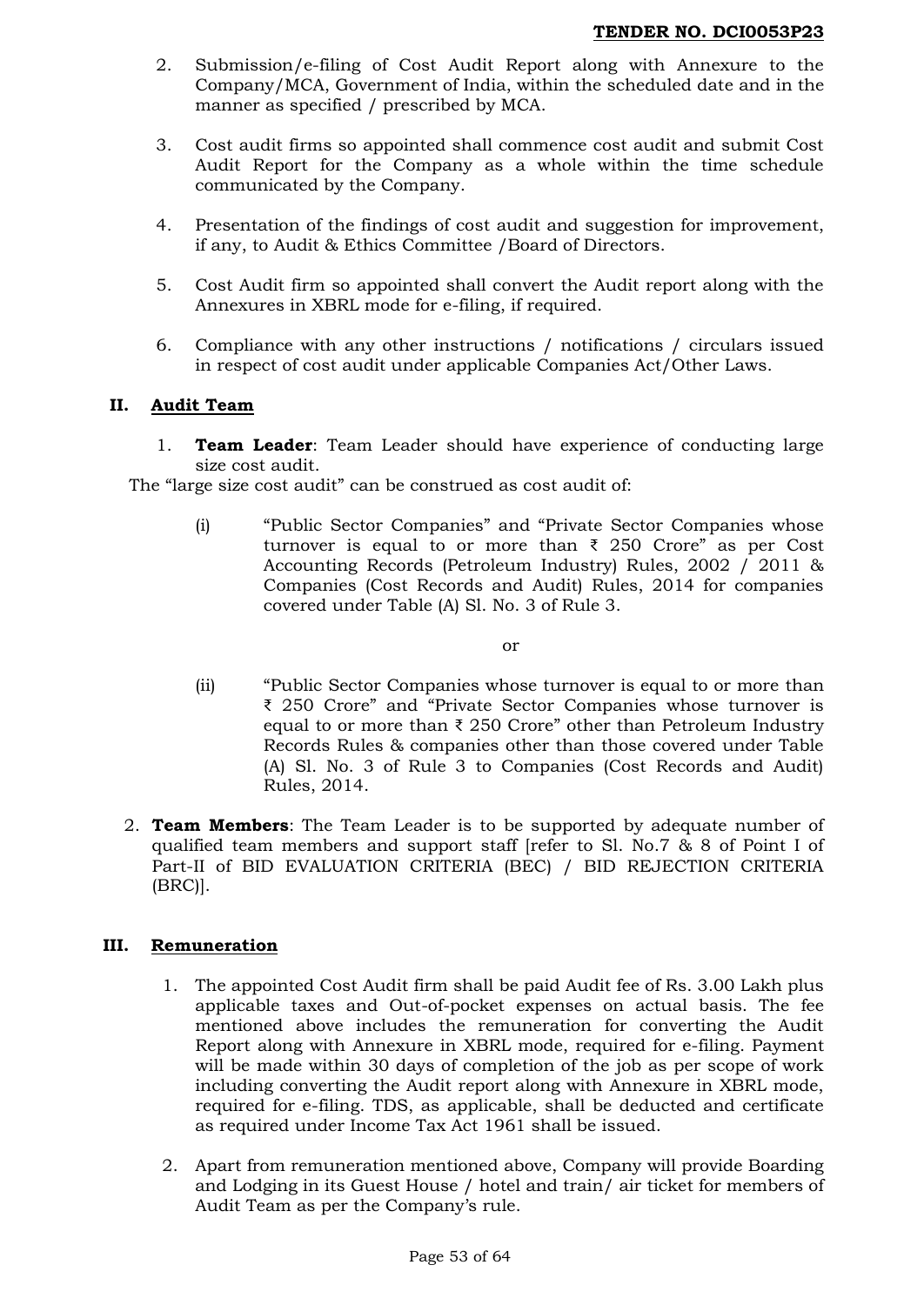## **IV. Terms and Conditions**

- 1. The tenure of appointment shall be at the sole discretion of the Company. The tenure of appointment is for one year with the scope for extension for another year at the same rates, terms and conditions. However, it is expressly stated here that the said tenure is not to be construed as assured and the Company reserves the right not to re-appoint at its sole discretion or as per the provisions of the applicable statutes, without assigning any reason thereof;
- 2. The audit firm must not sub-contract the work;
- 3. The audit team will work in strict confidentiality and will ensure that the cost data, cost statement and cost information in respect of the operation of the location / work centres / Company is dealt with in strict confidence and secrecy. A Certificate towards maintaining confidentiality is to be provided by the Cost Auditor on receipt of appointment letter and before commencement of Audit;
- 4. No partner of the Audit Firm is related to Managing Director/whole time Director or part time Director of the Company within the meaning of Section 2 (77) of the Companies Act, 2013;
- 5. Neither the firm nor its partner(s) or associates should have any interest in the business of Company;
- 6. The auditor will be required to issue certificate of Independence;
- 7. The auditor/ firm shall have primary responsibility to ensure that the limits specified under Section 141 (3) (g) of the Companies Act, 2013 are not violated;
- 8. The auditor/ firm shall be free from any disqualification under Sub-section (3) of Section 141 of the Companies Act, 2013. In addition to this, the auditor/ firm must not be holding any assignment as Statutory Auditor or Internal Auditor of Oil India Ltd. or its Joint / Overseas Ventures;
- 9. Any other compliance/declaration, if any, required under Companies Act, 2013.

10. Remuneration: Audit Fees shall be decided by the Company from time to time. For Cost Audit of 2022-23, the fees are 3,00,000/- (Rupees Three Lakh only) exclusive of GST. GST shall be paid extra, as applicable. In addition, TA/DA shall be regulated as per Company's rules and shall be at actuals.

# **V. Debarring provisions:**

- The appointment of the Auditor will stand cancelled forthwith without any prejudice to all available legal or any other remedy / recourse to OIL in the following cases:
	- 1. If the Firm obtains the appointment on the basis of false information / mis -statement.
	- 2. If the Firm does not take up audit in terms of appointment letter.
	- 3. If the Firm fails to maintain/honour confidentiality and secrecy of the Company's cost data, cost statement and cost information.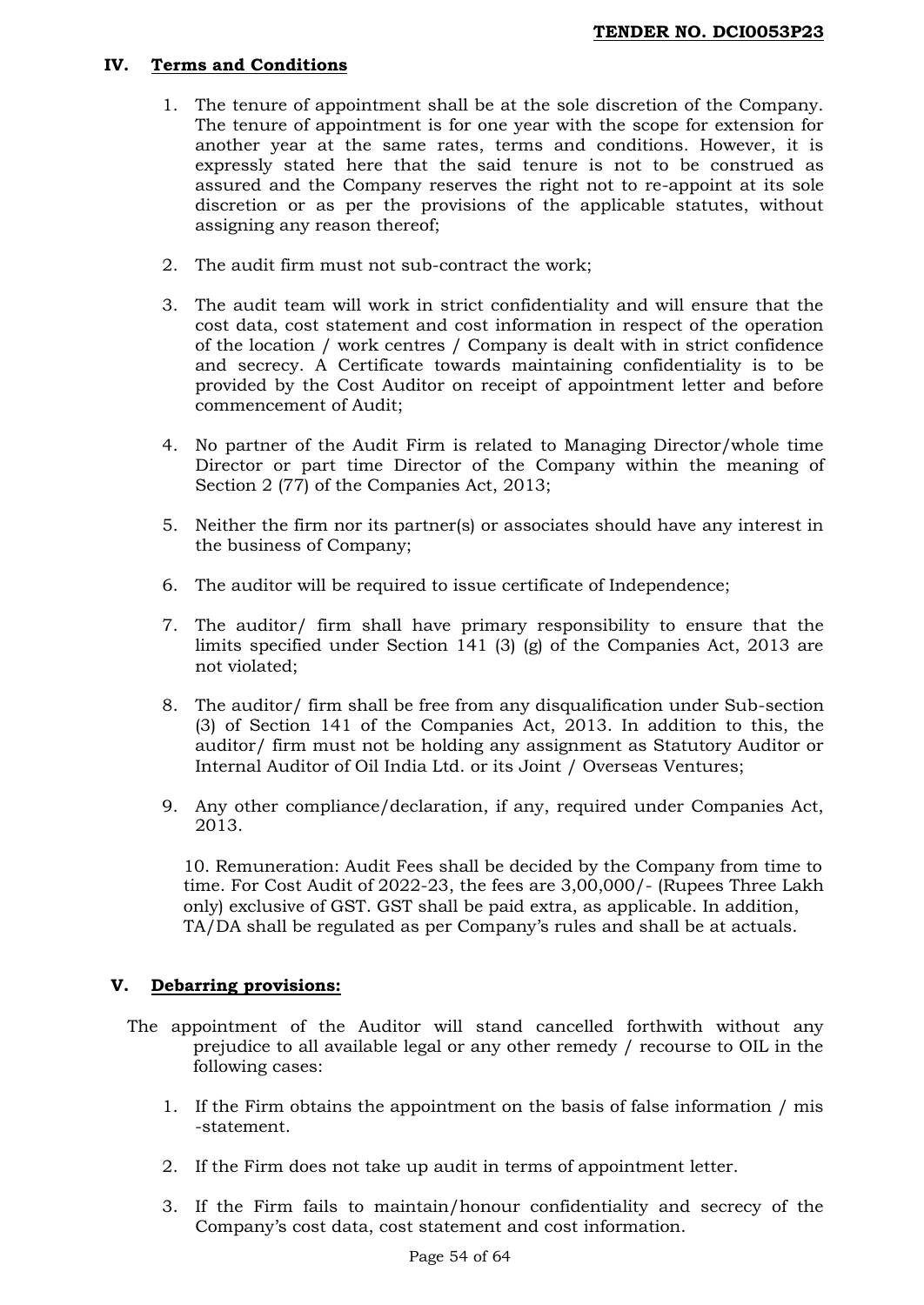4. If the Firm fails to comply with any of the conditions given in Sub-para 2 to 9 of Para IV above.

In any of the above cases, action will be taken as per OIL's Banning Policy dated 06.01.2017 available in OIL's website <u>www.oil-india.com</u>.

\*\*\*\*\*\*\*\*\*\*\*\*\*\*\*\*\*\*\*\*\*\*\*\*\*\*\*\*\*\*\*\*\*\*\*\*\*\*\*\*\*\*\*\*\*\*\*\*\*\*\*\*\*\*\*\*\*\*\*\*\*\*\*\*\*\*\*\*\*\*\*\*\*\*\*\*\*\*\*\*\*\*\*\*\*\*\*\*\*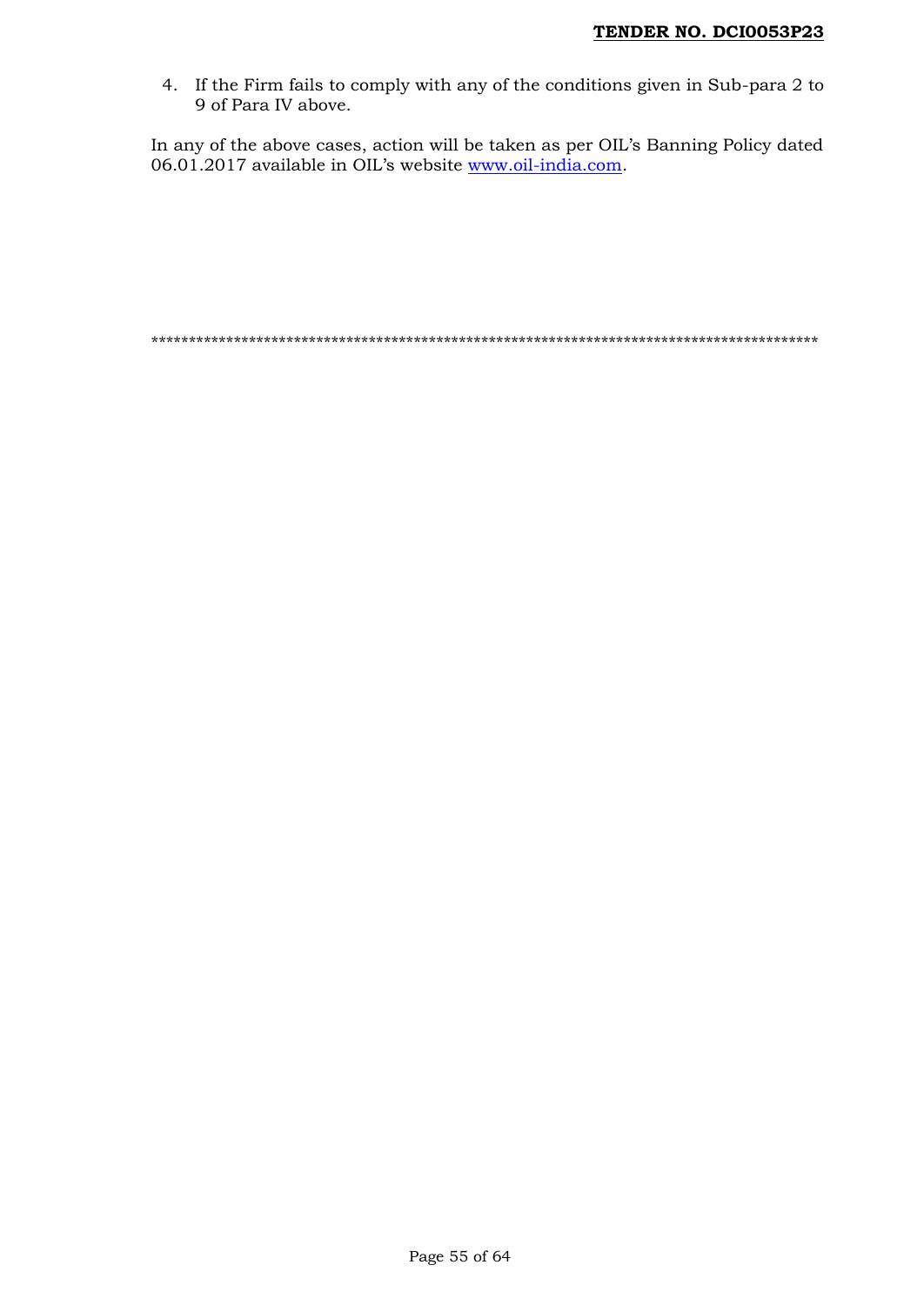| Sl. No                  | <b>PROFORMA NOS</b> | <b>DESCRIPTION</b>                                                                                                                          |
|-------------------------|---------------------|---------------------------------------------------------------------------------------------------------------------------------------------|
| $\mathbf{1}$            | PROFORMA I          | Bid form                                                                                                                                    |
| $\boldsymbol{2}$        | PROFORMA-II         | Statement of non-compliance (if any)                                                                                                        |
| 3                       | PROFORMA-III        | Proforma letter of authorization for attending<br>bid opening                                                                               |
| $\overline{\mathbf{4}}$ | PROFORMA-IV         | Proforma letter of authority                                                                                                                |
| $5\phantom{1}$          | PROFORMA-VI         | To be filled-up/submitted by the vendor on its letter<br>head for E-remittance]                                                             |
| 6                       | PROFORMA-VIII       | Agreement form<br>(To be furnished by the contractor if awarded)<br>the contract)                                                           |
| $\overline{\mathbf{7}}$ | PROFORMA-IX         | Format of undertaking by bidders towards<br>submission of authentic information/documents<br>(to be typed on the letter head of the bidder) |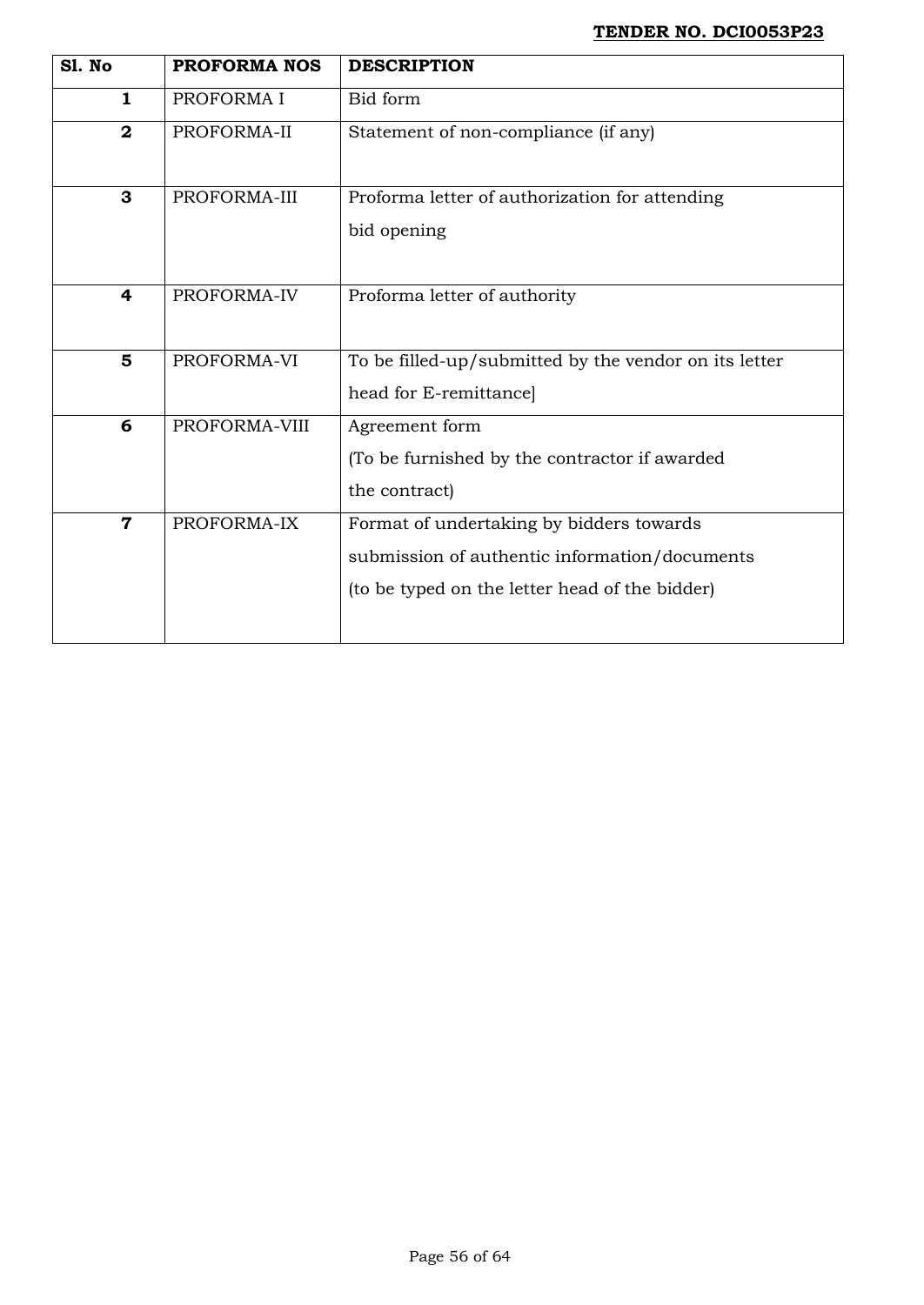### **PROFORMA-I**

#### **BID FORM**

## **To M/s Oil India Limited, P.O. Duliajan, Assam, India**

#### *Gentlemen*,

Having examined the General and Special Conditions of Contract and the Terms of Reference including all attachments thereto, the receipt of which is hereby duly acknowledged, we the undersigned offer to perform the work/services in conformity with the said conditions of Contract and Terms of Reference for the sum quoted in the Price Bid Format or such other sums as may be ascertained in accordance with the Schedule of Prices attached herewith and made part of this Bid.

We undertake, if our Bid is accepted, to commence the work as per the terms & conditions set out in the subject tender.

If our Bid is accepted, we will submit the Performance Security Deposit as specified in the tender document for the due performance of the Contract.

We agree to abide by this Bid for a period of **90 days** from the original date of Bid closing and it shall remain binding upon us and may be accepted at any time before the expiration of that period.

Until a formal Contract is prepared and executed, this Bid, together with your written acceptance thereof in your notification of award shall constitute a binding Contract between us.

We understand that you are not bound to accept the lowest or any Bid you may receive.

Dated this \_\_\_\_\_\_\_\_\_\_\_\_\_ day of \_\_\_\_\_\_\_\_\_\_\_\_\_\_\_\_\_\_ 2022.

|  |  | <b>Authorised Person's Signature:</b> |  |
|--|--|---------------------------------------|--|
|--|--|---------------------------------------|--|

| <b>Name:</b> |  |
|--------------|--|
|--------------|--|

| Designation: |  |
|--------------|--|
|--------------|--|

**Seal of the Bidder:**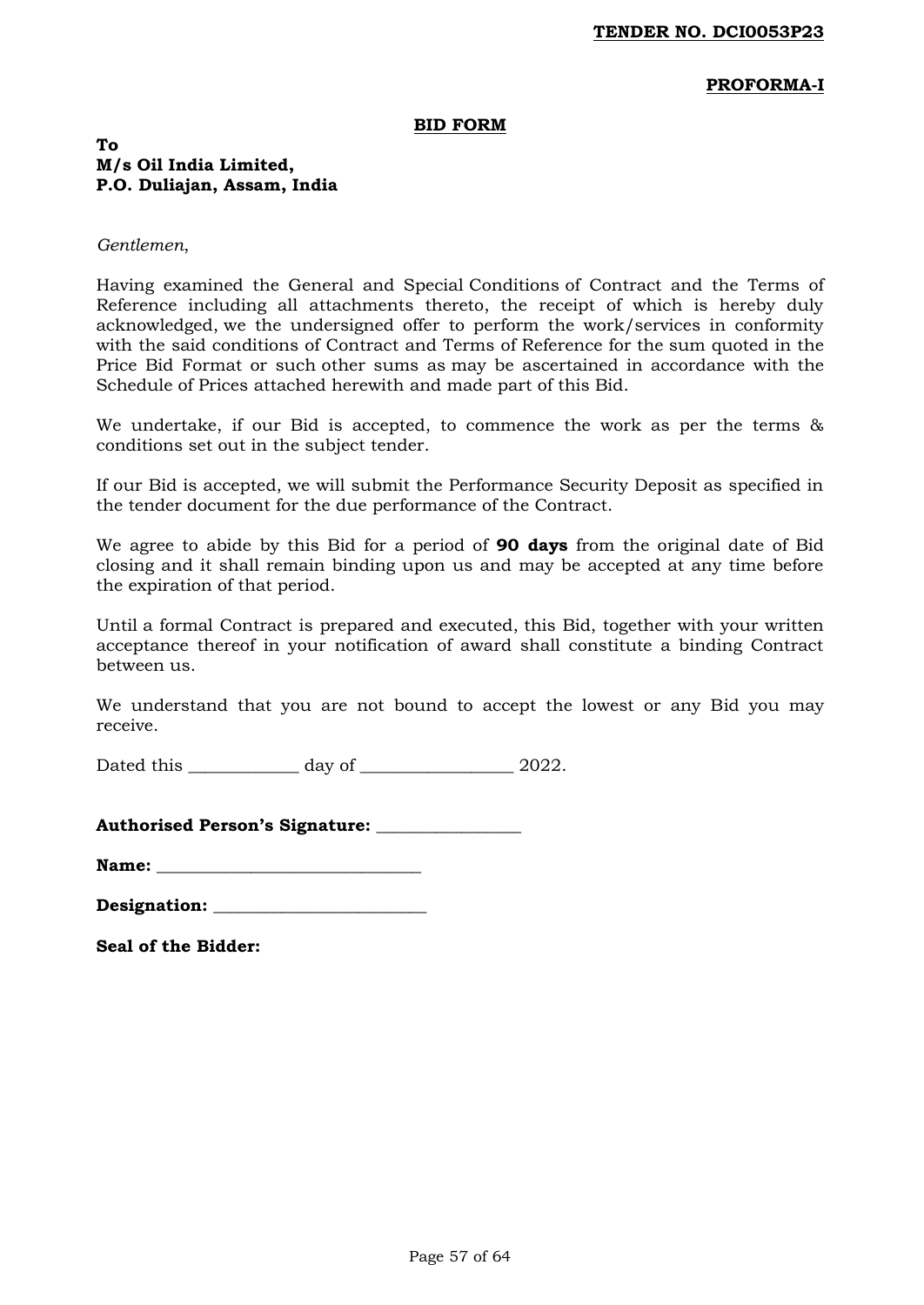# **PROFORMA-II**

## **STATEMENT OF NON-COMPLIANCE (IF ANY)**

## **(Only exceptions/deviations to be rendered)**

**1.0** The Bidder shall furnish detailed statement of **exceptions/deviations**, if any, to the IFB stipulations, terms and conditions in respect of each Section of Bid Document in the following format:

| <b>Section</b><br>No. | Clause No.<br>(Page No.) | <b>Non-Compliance</b> | <b>Remarks</b> |
|-----------------------|--------------------------|-----------------------|----------------|
|                       |                          |                       |                |
|                       |                          |                       |                |
|                       |                          |                       |                |

**Signature of Bidder: \_\_\_\_\_\_\_\_\_\_\_\_\_\_\_\_\_\_\_\_\_\_\_\_\_\_** 

Name:

**NOTE:** OIL INDIA LIMITED expects the bidders to fully accept the terms and conditions of the bid document. However, should the bidders still envisage some exceptions/deviations to the terms and conditions of the bid document, the same should be indicated as per above format and submit along with their bids. If the "**Statement of Non-Compliance**" in the above Proforma is left blank (or not submitted along with the Bid), then it would be construed that the bidder has not taken any exception/deviation to the IFB requirements.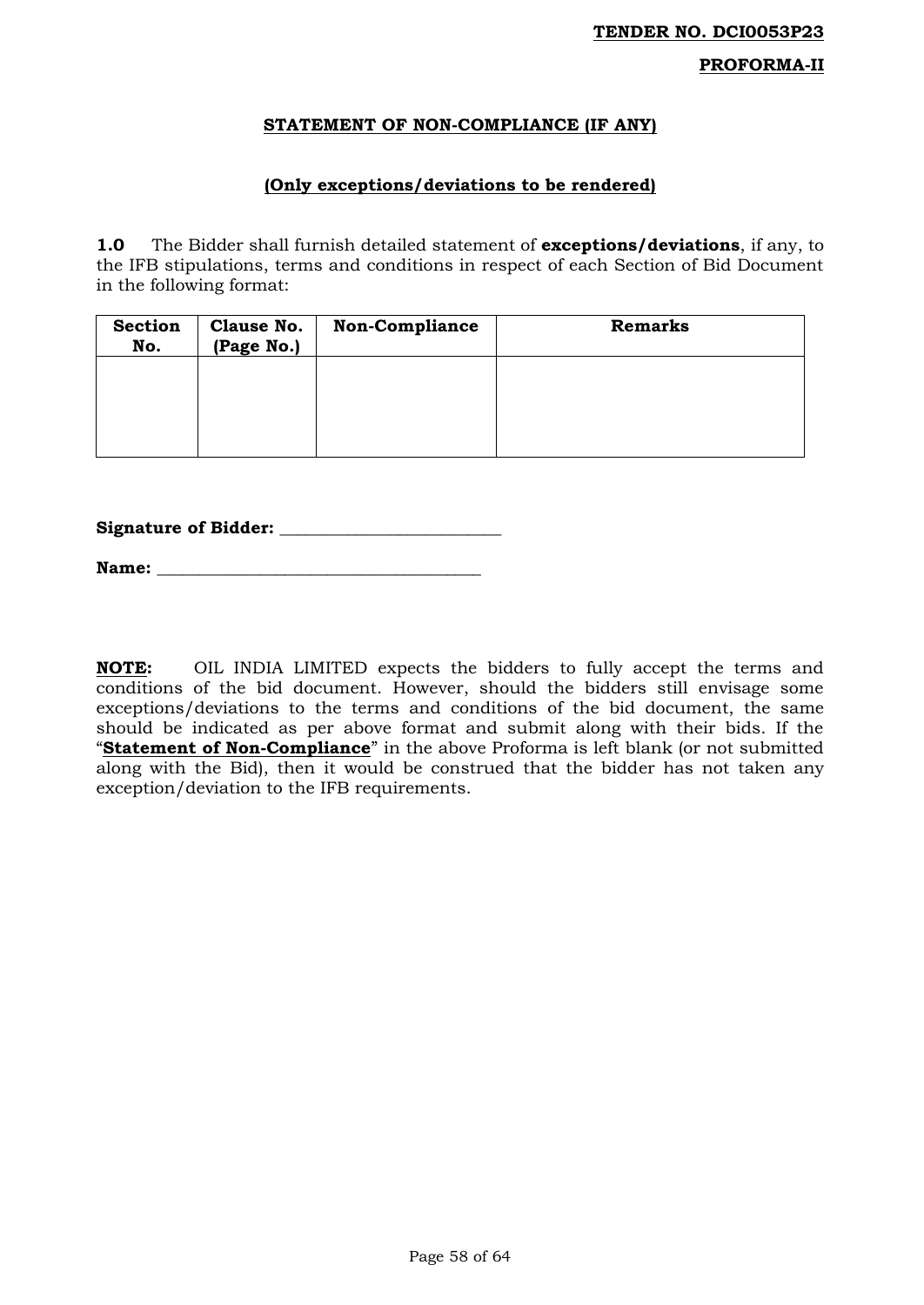## **PROFORMA-III**

#### **PROFORMA LETTER OF AUTHORISATION FOR ATTENDING BID OPENING**

**TO GM- CONTRACTS OIL INDIA LIMITED P.O. DULIAJAN-786602 Assam, India** 

Sir,

I/We \_\_\_\_\_\_\_\_\_\_\_\_\_\_\_\_\_\_\_\_\_\_\_\_\_\_\_\_ confirm that Mr. \_\_\_\_\_\_\_\_\_\_\_\_\_\_\_\_ (Name and address) as authorised to represent us during bid opening on our behalf with you against IFB for **'Appointment of Cost Auditor for FY 2022-23**.**'**

Yours Faithfully,

**Authorised Person's Signature: \_\_\_\_\_\_\_\_\_\_\_\_\_\_\_\_\_** 

**Name: \_\_\_\_\_\_\_\_\_\_\_\_\_\_\_\_\_\_\_\_\_\_\_\_\_\_\_\_\_\_\_\_\_\_\_\_\_\_** 

**Signature of Bidder: \_\_\_\_\_\_\_\_\_\_\_\_\_\_\_\_\_\_\_\_\_\_\_\_\_\_** 

Name:

**Date: \_\_\_\_\_\_\_\_\_\_\_\_\_\_\_\_\_\_\_\_\_\_\_\_\_\_\_\_\_\_\_\_\_\_\_\_\_\_**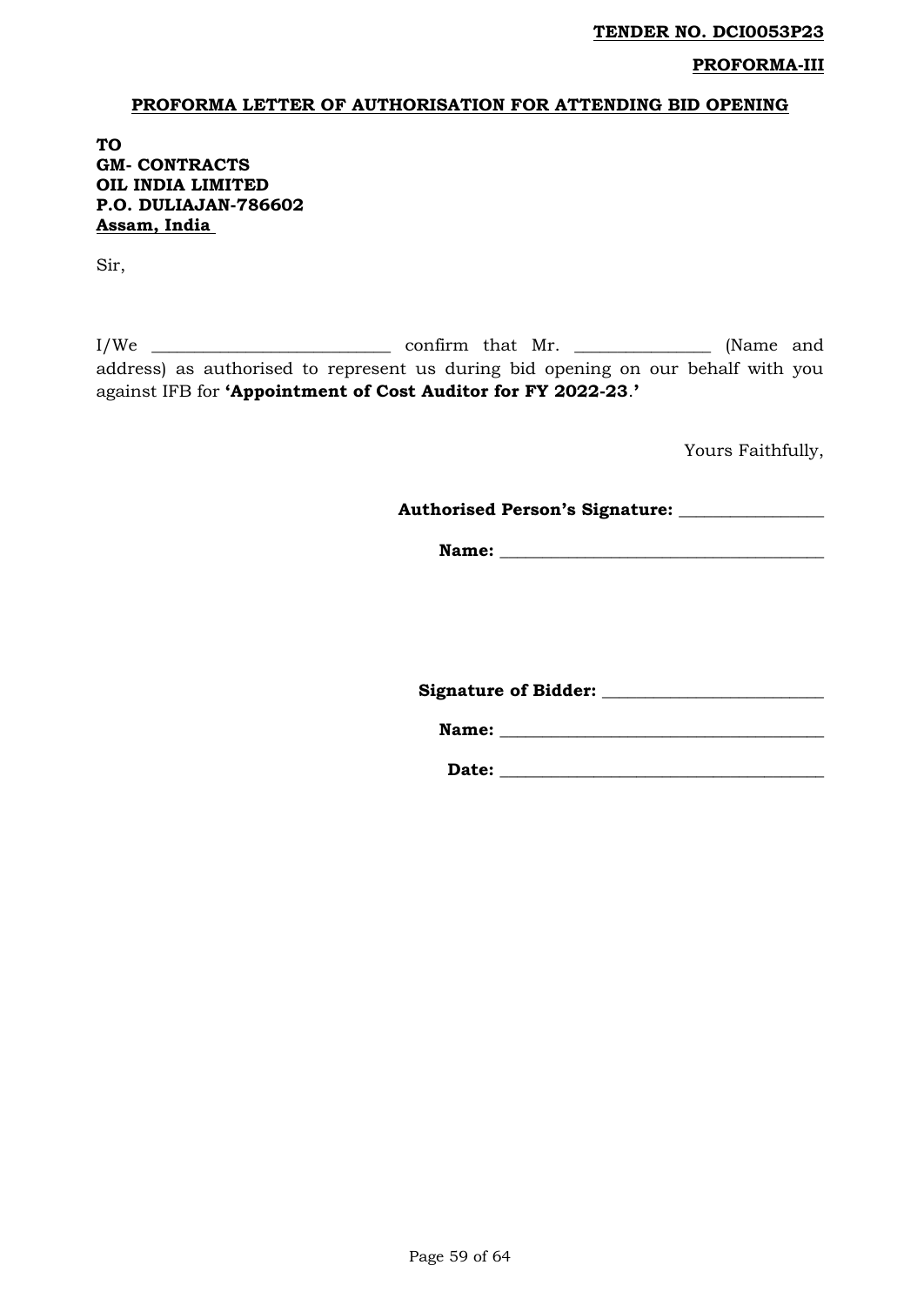#### **PROFORMA-IV**

#### **PROFORMA FOR LETTER OF AUTHORITY**

## **TO GM-CONTRACTS Contracts Department P.O. DULIAJAN PIN-786602 Dist. Dibrugarh, Assam, India**

Dear Sir,

| w<br>v v |            |  |
|----------|------------|--|
| - -      | M.<br>LVI. |  |

\_\_\_\_\_\_\_\_\_\_\_\_\_\_\_\_\_\_ (Name and Address) is authorised to represent us to Bid, negotiate and conclude the agreement on our behalf with you against IFB for **'Appointment of Cost Auditor for FY 2022-23**.**'** for any commercial / Legal purpose etc.

We confirm that we shall be bound by all and whatsoever our said representative shall commit.

|  |  | <b>Authorised Person's Signature:</b> |  |
|--|--|---------------------------------------|--|
|--|--|---------------------------------------|--|

**Name: \_\_\_\_\_\_\_\_\_\_\_\_\_\_\_\_\_\_\_\_\_\_\_\_\_\_\_\_\_\_\_\_\_\_\_\_\_\_** 

Yours faithfully,

Signature: \_\_\_\_\_\_\_\_\_\_\_\_\_\_\_\_\_\_\_\_\_\_\_\_\_

Name & Designation \_\_\_\_\_\_\_\_\_\_\_\_\_\_\_\_\_

For & on behalf of \_\_\_\_\_\_\_\_\_\_\_\_\_\_\_\_\_\_\_\_

**NOTE:** This letter of authority shall be on printed letter head of the bidder, and shall be signed by a person competent and having the power of attorney (Power of attorney shall be annexed) to bind such Bidder.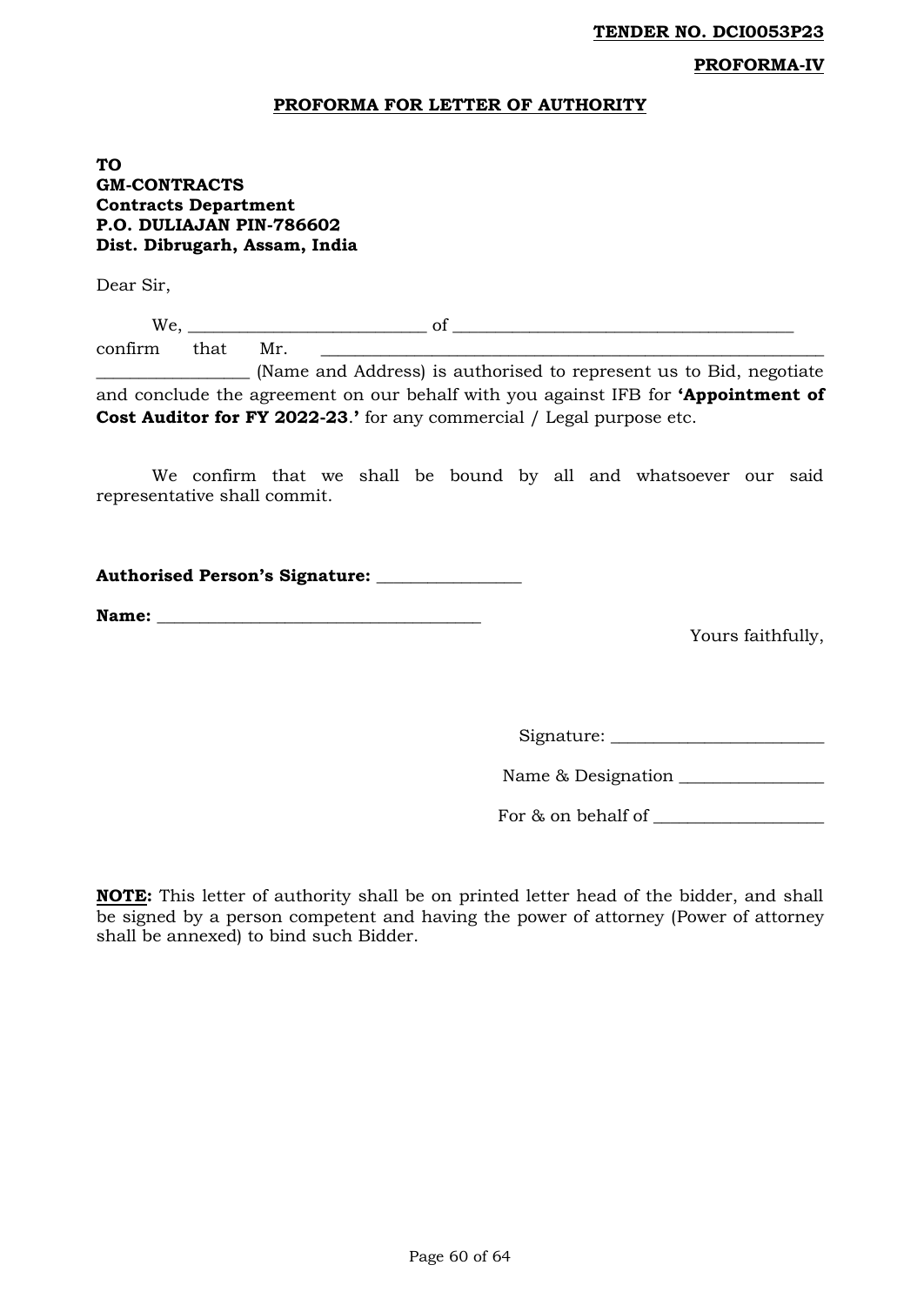#### **PROFORMA-VI**

## **[TO BE FILLED-UP / SUBMITTED BY THE VENDOR ON ITS LETTER HEAD FOR E-REMITTANCE]**

Name:

FULL Address:

Phone Number: Mobile Number: E-mail address: Fax Number: Bank Account Number (in which the Bidder wants remittance against invoices): Bank Name: Branch: Address of the Bank: Bank Code: IFSC/RTGS Code of the Bank: NEFT Code of the Bank: PAN Number: GST Registration Number:

 $\overline{\phantom{a}}$  , which is a set of the set of the set of the set of the set of the set of the set of the set of the set of the set of the set of the set of the set of the set of the set of the set of the set of the set of th Signature of Bidder with Official Seal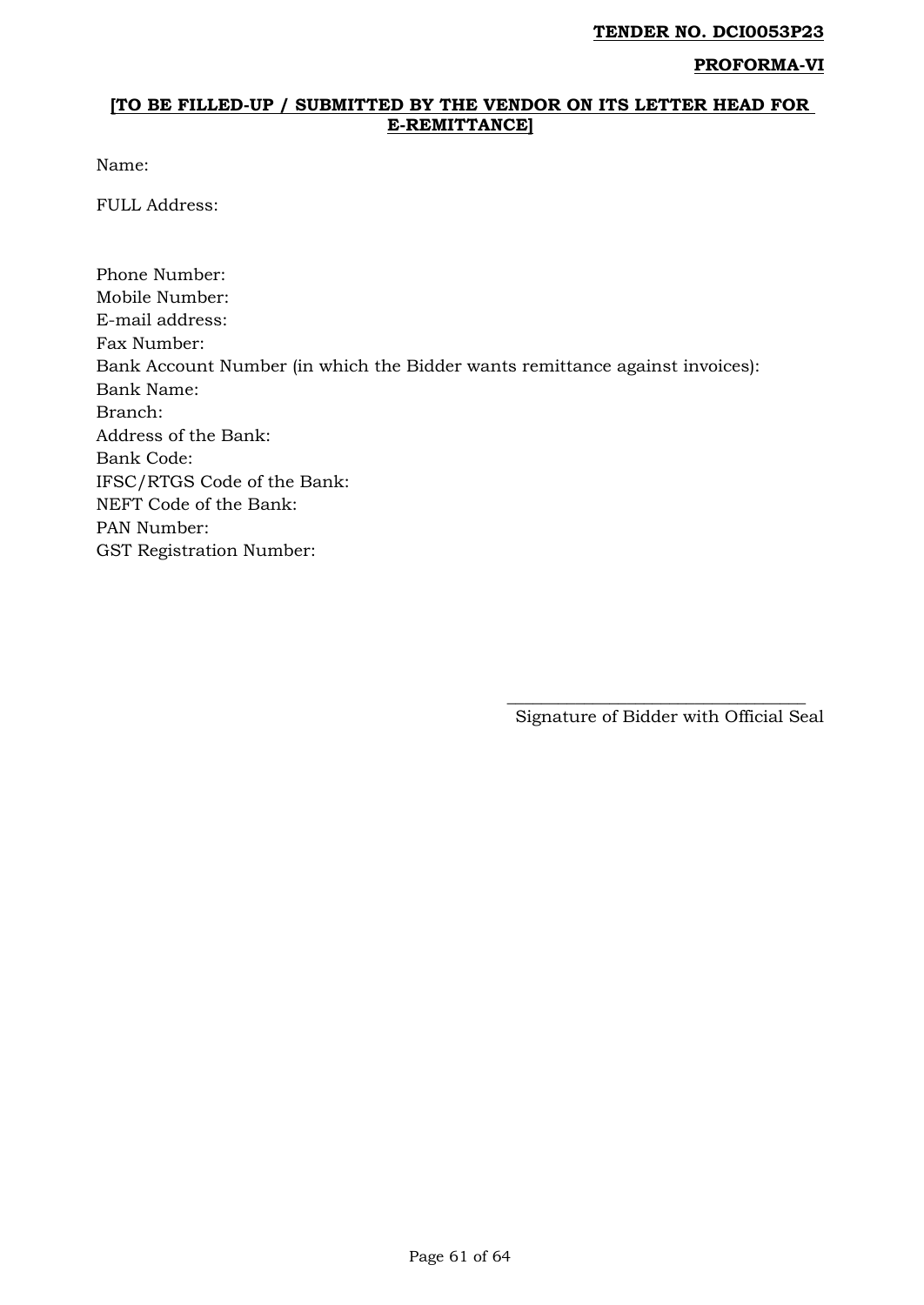### **PROFORMA-VIII**

#### **AGREEMENT FORM**

This Agreement is made on \_\_\_\_\_ day of \_\_\_\_\_\_\_\_\_\_\_\_\_\_\_\_\_\_\_\_ between Oil India Limited, a Government of India Enterprise, incorporated under the Companies Act 1956, having its registered office at Duliajan in the State of Assam, hereinafter called the "Company" which expression unless repugnant to the context shall include executors, administrators and assignees on the one part, and  $M/s$ . (Name and address of Contractor) hereinafter called the "Contractor" which expression unless repugnant to the context shall include executors, administrators and assignees on the other part,

WHEREAS the Company desires that Services \_\_\_\_\_\_\_\_\_\_\_\_\_\_\_\_\_\_\_\_\_\_\_ (brief description of services) should be provided by the Contractor as detailed hereinafter or as Company may requires;

WHEREAS, Contractor engaged themselves in the business of offering such services represents that they have adequate resources and equipment, material etc. in good working order and fully trained personnel capable of efficiently undertaking the operations and is ready, willing and able to carry out the said services for the Company as per Section-II attached herewith for this purpose and

WHEREAS, Company had issued a firm Letter of Award No. dated \_\_\_\_\_\_\_\_\_\_\_\_ based on Offer No. \_\_\_\_\_\_\_\_\_\_\_\_\_ dated \_\_\_\_\_\_\_\_\_\_\_\_ submitted by the Contractor against Company's IFB No. \_\_\_\_\_\_\_\_\_\_ and the Contractor accepted the same vide Letter No. \_\_\_\_\_\_\_\_\_\_\_\_\_\_\_\_\_ dated \_\_\_\_\_\_\_\_\_\_\_\_\_\_\_\_\_\_\_\_\_\_\_\_\_\_\_\_\_\_\_\_\_\_\_

All these aforesaid documents shall be deemed to form and be read and construed as part of this agreement/contract. However, should there be any dispute arising out of interpretation of this contract in regard to the terms and conditions with those mentioned in Company's tender document and subsequent letters including the Letter of Intent and Contractor's offer and their subsequent letters, the terms and conditions attached hereto shall prevail. Changes, additions or deletions to the terms of the contract shall be authorized solely by an amendment to the contract executed in the same manner as this contract.

NOW WHEREAS, in consideration of the mutual covenants and agreements hereinafter contained, it is hereby agreed as follows -

1. In this Agreement words and expressions shall have the same meanings as are respectively assigned to them in the Conditions of Contract referred to.

2. In addition to documents herein above, the following Sections and Annexures attached herewith shall be deemed to form and be read and construed as part of this agreement viz.:

(a) PART-I indicating the General Conditions of this Contract;

**Contd…..P/2**

#### **PROFORMA-VIII**

**Page No.2**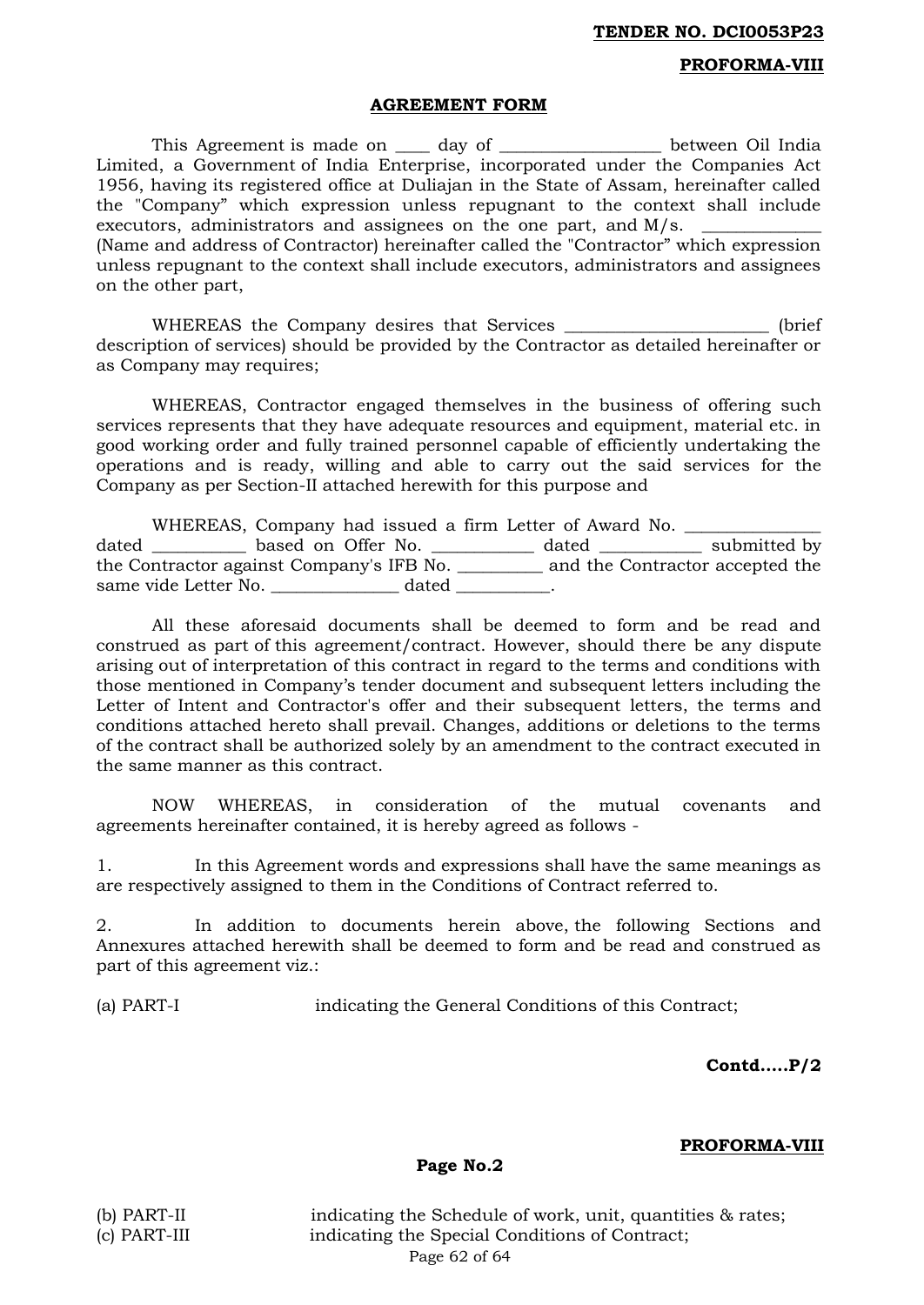| $(d)$ PART-V | indicating the Safety Measures. |
|--------------|---------------------------------|
| (e) PART-VI  | indicating Integrity Pact (IP)  |

3. In consideration of the payments to be made by the Company to the Contractor as hereinafter mentioned, the Contractor hereby covenants with the Company to provide the Services and to remedy defects therein in conformity in all respect with the provisions of this Contract.

4. The Company hereby covenants to pay the Contractor in consideration of the provision of the Services and the remedying of defects therein, the Contract Price or such other sum as may become payable under the provisions of this Contract at the times and in the manner prescribed by this Contract.

IN WITNESS thereof, each party has executed this contract at Duliajan, Assam as of the date shown above.

Signed, Sealed and Delivered,

| For and on behalf of<br>Company (Oil India Limited) | For and on behalf of Contractor<br>(M/s. |
|-----------------------------------------------------|------------------------------------------|
| Name:                                               | Name:                                    |
| Status:                                             | Status:                                  |
| In presence of                                      | In presence of                           |
| 1.                                                  | 1.                                       |
| 2.                                                  | 2.                                       |